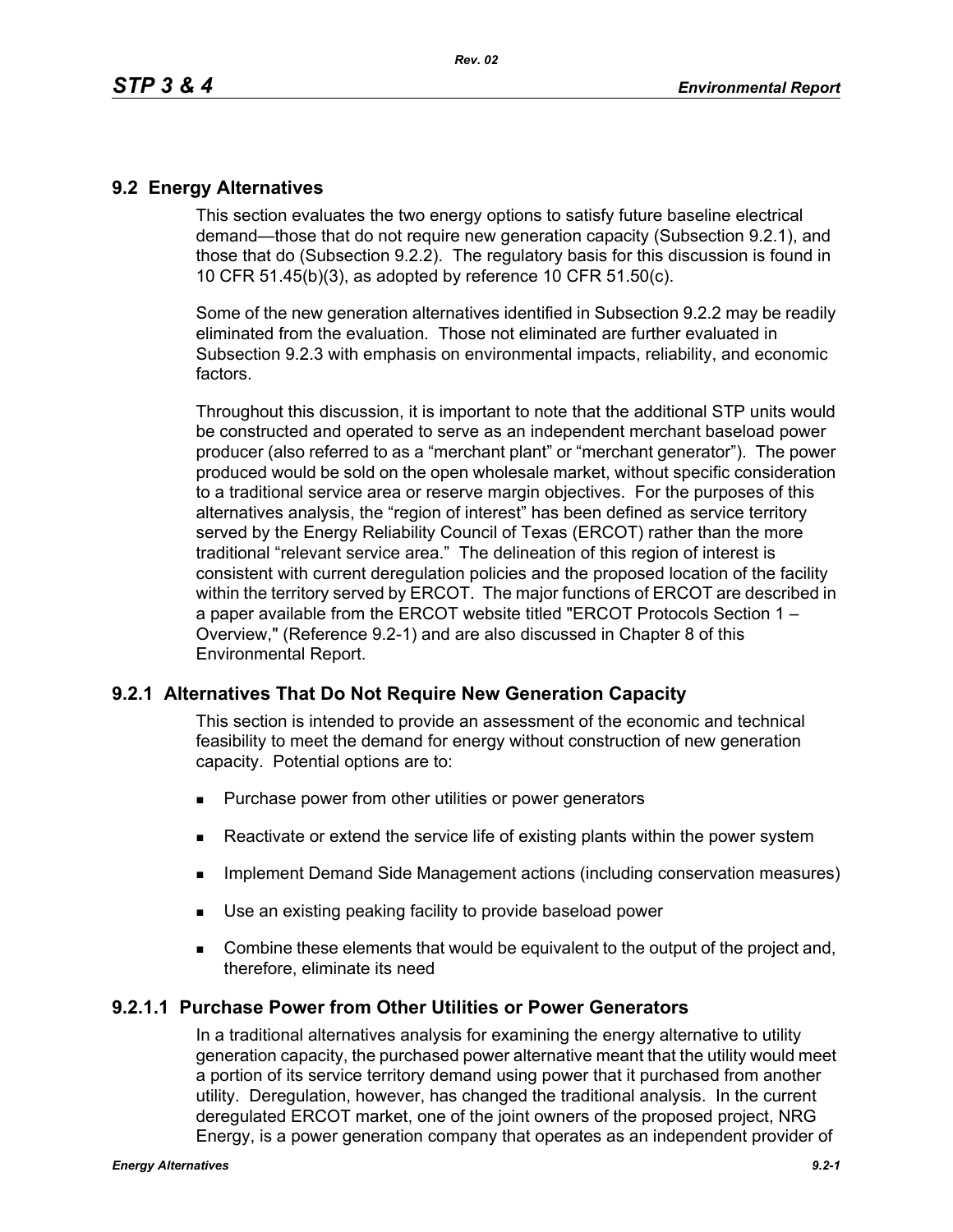wholesale electricity. As a power generation company, NRG Energy would not be able to offer competitively priced power if it had to purchase electricity for resale in the wholesale market

The other joint owner of the proposed project, CPS Energy, continues to operate as a traditional utility. As a traditional utility, one of CPS Energy's goals is to provide the lowest cost-reliable power supply to its customers. In some instances, when the price is right, CPS Energy makes short-term purchases of power on the wholesale market for the benefit of customers. However, to maintain an adequate reserve of generating capacity for reliability and wholesale market risk reduction, CPS Energy has determined that the proposed nuclear project is the lowest cost option. CPS Energy has and continues to evaluate power markets for opportunities to supplement its generation portfolio. However, power supply agreements are too costly to be a viable alternative to the proposed nuclear project.

Finally, as discussed in Chapter 8, the region of interest for the need for power analysis is ERCOT. Chapter 8 demonstrates that within ERCOT there is a need for power from STP 3 & 4 plus other new generating facilities. Chapter 8 also demonstrates that there are very limited interconnections between ERCOT and outside areas. Given the limited interconnections, it would not be possible to supply the need for power within ERCOT with power purchased from outside of ERCOT.

### **9.2.1.2 Reactivate or Extend Service Life of Existing Plants**

Reactivating or extending the service life of existing plants could reduce the need for a new nuclear power station. STPNOC has no plans to retire either of the existing STP units. Fossil plants that have been retired or that are slated for retirement tend to be ones that are old enough to have difficulty in meeting current restrictions on air contaminant emissions. In the face of increasingly stringent restrictions, delaying retirement, or reactivating plants to avoid development of large baseloaded plant would be unreasonable. To meet regulatory requirements, major construction to retrofit emission control devices, upgrade, or replace plant components would likely be required. STPNOC concluded that the environmental impacts of such a scenario are bounded by the coal- and gas-fired alternatives. Consequently, reactivation or extended service life for existing plants are not considered reasonable or environmentally preferable alternative energy sources for the owners of the proposed project.

### **9.2.1.3 Demand Side Management**

Historically, state regulatory bodies have required regulated utilities to institute programs designed to reduce demand for electricity; however, the capacity of the proposed baseload unit could not reasonably be replaced with conservation. Demand Side Management programs included energy conservation and load modification measures. In the current deregulated ERCOT market, NRG Energy anticipates it would not be able to offer competitively priced power if it had to retain an extensive conservation and load modification incentive program.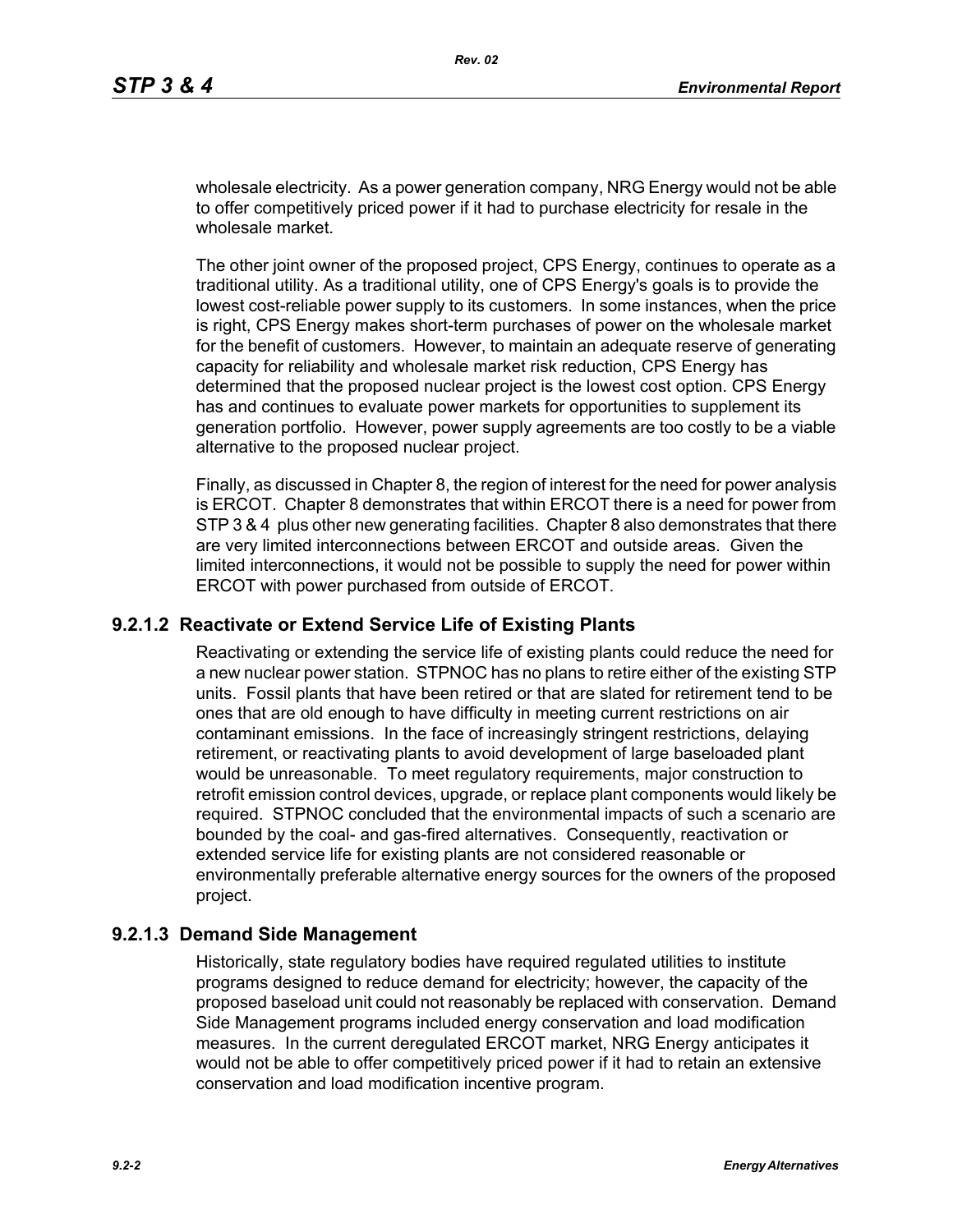As discussed in Subsection 8.4.1, ERCOT does have a Demand Side Working Group to promote demand side management. ERCOT's determination of the need for power accounts for efforts to reduce demand. Therefore, even factoring in demand side management, there will be a need for power in ERCOT at the time STP 3 & 4 is scheduled to begin operation, and demand side management is not a reasonable alternative to new generating facilities.

[Finally, the purpose of STP 3 & 4 is to generate baseload power, and NRG's purpose](http://www.eere.energy.gov/windandhydro/windpoweringamerica/pdfs/power_supply_guidebook.pdf)  for the project is to sell baseload power on the wholesale market. Demand side management does not generate baseload power, and therefore does not serve the purpose of the project. Therefore, demand side management is not a reasonable alternative.

## **9.2.1.4 Use an Existing Peaking Facility to Provide Baseload Power**

Baseload facilities are normally used to satisfy all or part of the minimum or baseload of the system and, as a consequence, operate at full power continuously throughout the year. Peaking facilities usually run for short periods when demand on the grid exceeds baseload generation capacity in the region. Continuously running a peaking facility to provide baseload power could reduce the need for a new nuclear power station. Peaking facilities are small facilities, generally fueled by oil or natural gas, that quickly can be turned on and off according to swings in demand. Because they have a relatively low installed capital cost, simple cycle combustion turbines and diesel generators are the most prevalent peaking technologies. Peaking technologies are generally less fuel-efficient than baseload technologies using similar fuels. Consequently, peaking technologies are more expensive to operate and their impact on the environment per unit of generation is greater than the impact from baseload technologies using similar fuels. Therefore, using existing peaking facilities to provide baseload power is not considered a reasonable and/or environmentally preferable alternative energy source for the owners of the proposed project.

## **9.2.2 Alternatives That Require New Generation Capacity**

### **9.2.2.1 Introduction**

This section discusses potential alternatives that require new generation capacity and could reasonably be expected to meet the additional generation capacity expected from the proposed project at the STP site. The STPNOC COL application is premised on the construction and operation of a facility that would serve as a large baseload generator. Any feasible alternative would also need to be able to provide baseload power. For this evaluation, STPNOC determined that NUREG-1437, "Generic Environmental Impact Statement for License Renewal of Nuclear Plants" (Reference 9.2-2), identifies a useful set of alternative technologies. To generate the reasonable set of alternatives in NUREG-1437, NRC included commonly known generation technologies and consulted various state energy plans to identify alternative generation sources that are typically considered by state authorities across the country. From this review, NRC established a reasonable set of alternative technologies for power generation. This section considers those same alternatives.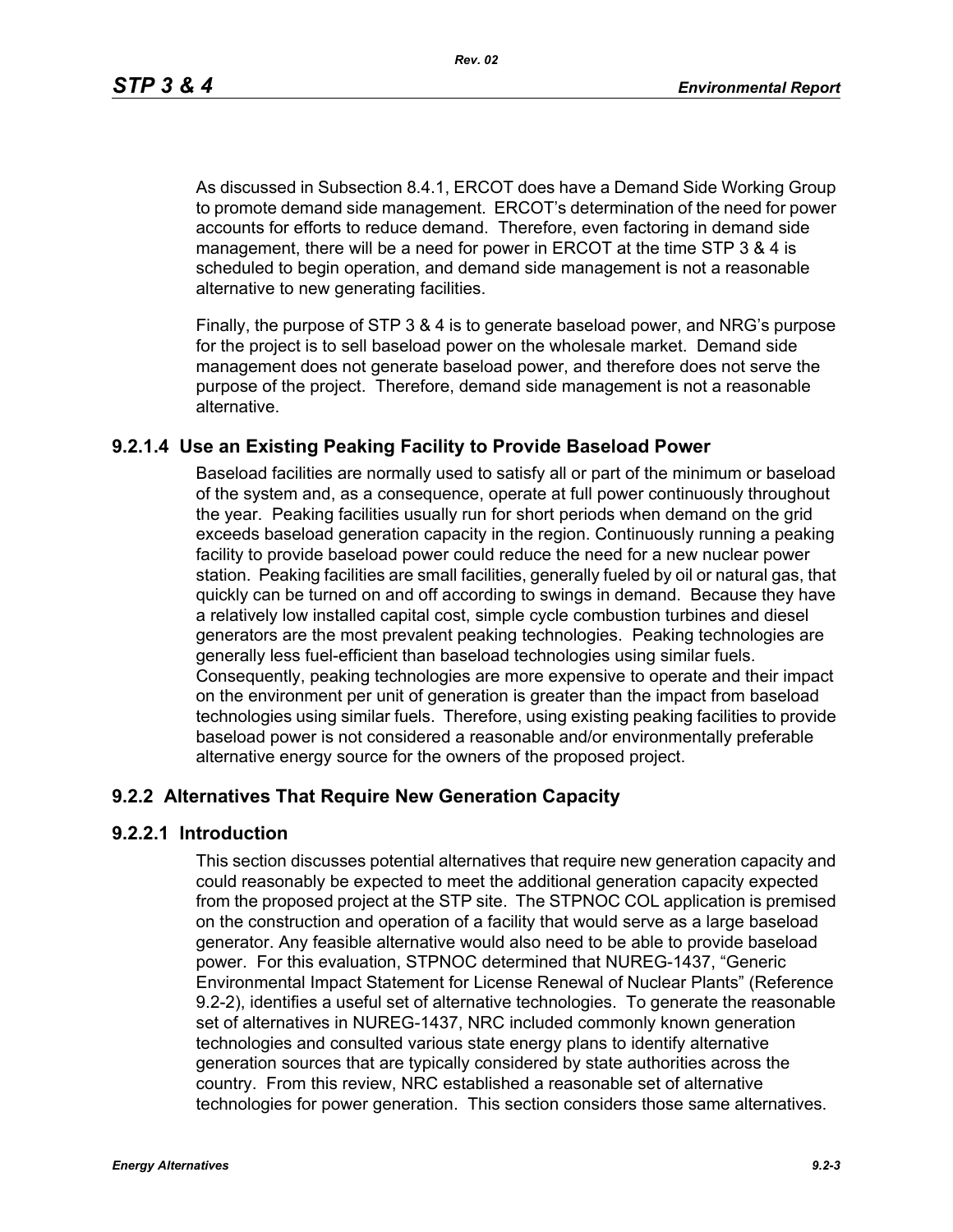Over the lifetime of the proposed project, technology is expected to continue to improve operational and environmental performances. Thus, any analyses of future relative competitiveness or impacts are subject to these uncertainties. However, in the case of alternatives evaluated in Subsection 9.2.2, STPNOC believes that sufficient knowledge is available to make a reasonable assessment.

Energy alternatives identified for consideration in NUREG-1437 include coal, natural gas, petroleum fuels, wind, geothermal, hydroelectric, wood waste, and municipal solid waste, energy crops, and solar. Although NUREG-1437 is specific to license renewal, the alternatives analysis therein is generic and independent of license renewal and can be compared to the proposed action to determine if the alternative technology represents a reasonable alternative and satisfies the intent and requirements of the proposed action.

The alternative technologies considered in this analysis are consistent with national policy goals for energy use and are not prohibited by federal, state, or local regulations. Each of the alternatives are assessed and discussed in the subsequent sections relative to the following criteria:

- **The alternative energy conversion technology is developed, proven, and available** in the region of interest at the start of commercial operation of the proposed project.
- The alternative energy source provides baseload generation capacity equivalent to the level in the proposed action (i.e., STP 3 & 4).
- The alternative energy source does not result in environmental impacts in excess of a nuclear plant.
- The costs of an alternative energy source do not exceed the costs that make it economically impractical.

Several of the alternative energy sources were considered technically or economically infeasible after a preliminary review and were not considered further. Alternatives that were considered to be technically and economically feasible are assessed in further detail in Subsection 9.2.3.

STPNOC proposed a two-unit plant for the STP site based on General Electric's Advanced Boiling Water Reactor (ABWR) configuration. For the purpose of analysis, STPNOC assumed a target value of 2700 MWe for the net electrical output from the proposed STP units. This is considered a reasonable value and is the basis for the alternatives analysis in the following subsections.

## **9.2.2.2 Wind**

As of December 2006, 2508 MWe of wind generation has been in service in the ERCOT region (Reference 9.2-3). Wind power systems produce power intermittently because they are only operational when the wind blows at sufficient velocity and duration. Although recent advances in technology have improved wind turbine reliability, the capacity factors for wind power systems generally range from 25% to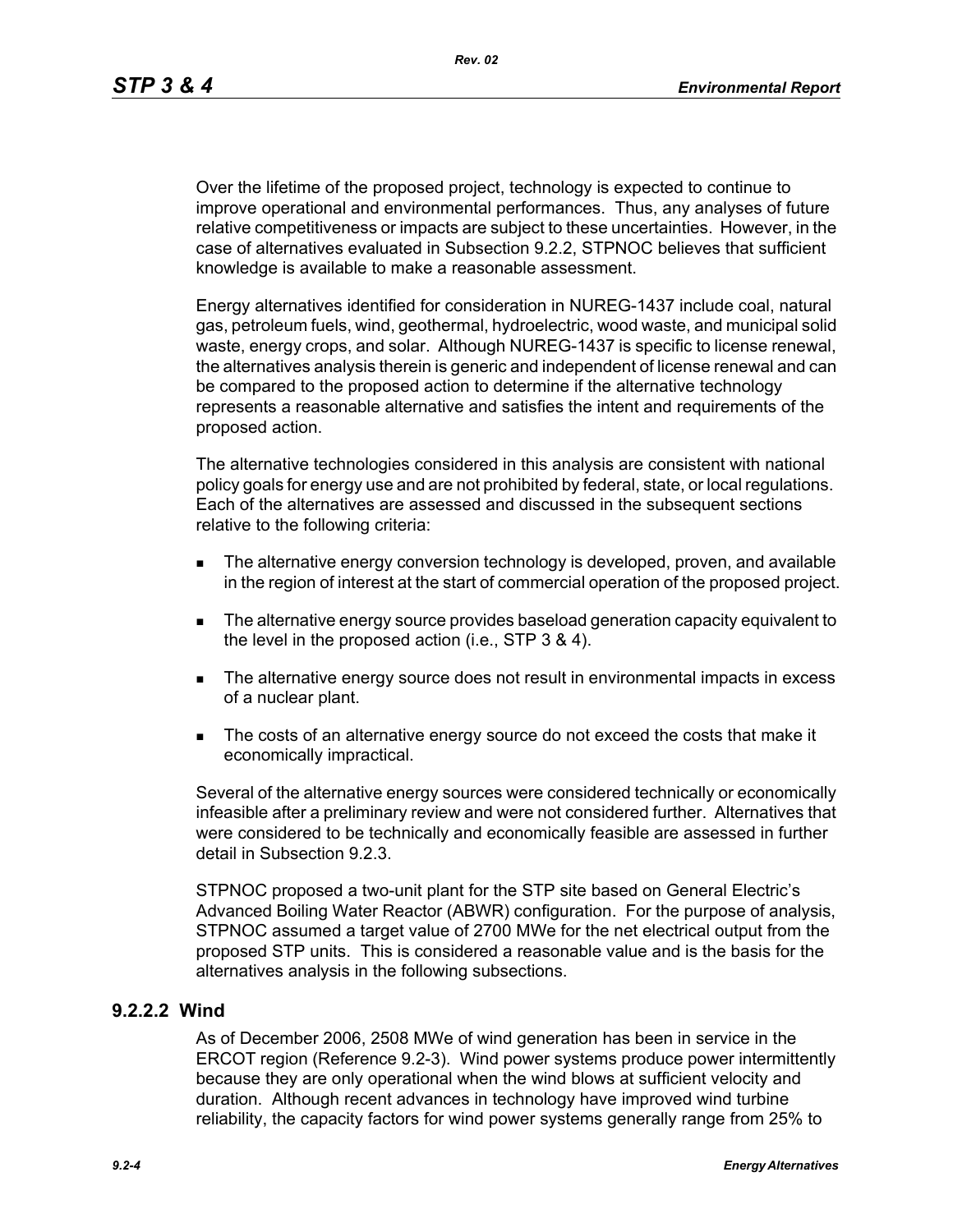40% (Reference 9.2-4) and the National Regulatory Research Institute reports an average capacity factor of around 30% (Reference 9.2-5).

The energy potential in the wind is expressed by wind generation classes that range from 1 (least energetic) to 7 (most energetic). In a Class 1 region, for a wind measurement height of 164 feet, the average wind speed is less than 12.5 mph and offers a wind power of less than 200 watts per square meter. A Class 7 region has an average of more than 19.7 mph and offers a wind power of more than 800 watts per square meter. These speed ranges are based on wind speeds measured at 164 feet above ground surface (Reference 9.2-6). Wind regimes of Class 4 or higher are potentially economical for the advanced utility-scale wind turbine technology currently under development. Class 3 wind regimes may be potentially economical for future utility-scale technology (Reference 9.2-7).

Within the ERCOT region, mountainous parts of west Texas, and perhaps even the lower Gulf Coast, contain areas with winds presently suitable for electric power generation from wind energy (Reference 9.2-8). Wind resource studies indicate that within the United States, the potential wind resources in Texas are second only to those in North Dakota (Reference 9.2-9). AWS Truewind submitted a Wind Generation Assessment to ERCOT in January 2007 that identifies 25 viable Competitive Renewable Energy Zones distributed across the state with an estimated 1200 potential wind project sites. The estimated wind energy potential exceeds 130,000 MWe in a typical historic year. Most of these are located in the north, west, and central areas of the ERCOT region, although viable areas are also present near the coast southwest of Galveston (Reference 9.2-10). However, STPNOC would have to acquire land rights to build wind generation facilities in the more favorable regions within ERCOT.

In open, flat terrain, a utility-scale wind plant requires about 60 acres per megawatt of installed capacity. However, 5% (3 acres) or less of this area is actually occupied by turbines, access roads, and other equipment. The other 95% can be used for compatible activities such as farming or ranching (Reference 9.2-11). Based on this data, to generate a net output of 2700 MWe, a wind farm that operates with 30% capacity factor (an average value) would require as much as 540,000 acres (844 square miles), with about 27,000 acres (42 square miles) occupied by turbines and support facilities (Reference 9.2-11). Based on the amount of land needed, the wind alternative would require a large greenfield site, which would result in a large environmental impact.

Wind resources off the coast of Texas also offer potential for wind-based energy production (Reference 9.2-12). Offshore wind turbines have several advantages over onshore turbines. At a sufficient distance from the coast, visual intrusion is minimized and wind turbines can be larger, which increases the overall installed capacity per unit area. In addition, studies have shown that very high tip-speed designs and reduced blade chord can reduce loads throughout a wind turbine structure and reduce costs; however, these designs have been restricted on land because of increased aeroacoustics noise emissions, but offshore installations would not be subject to the same limitations. These improvements can reduce the cost of energy by as much as 15%. Design modifications such as downwind operation and the use of high-tip speed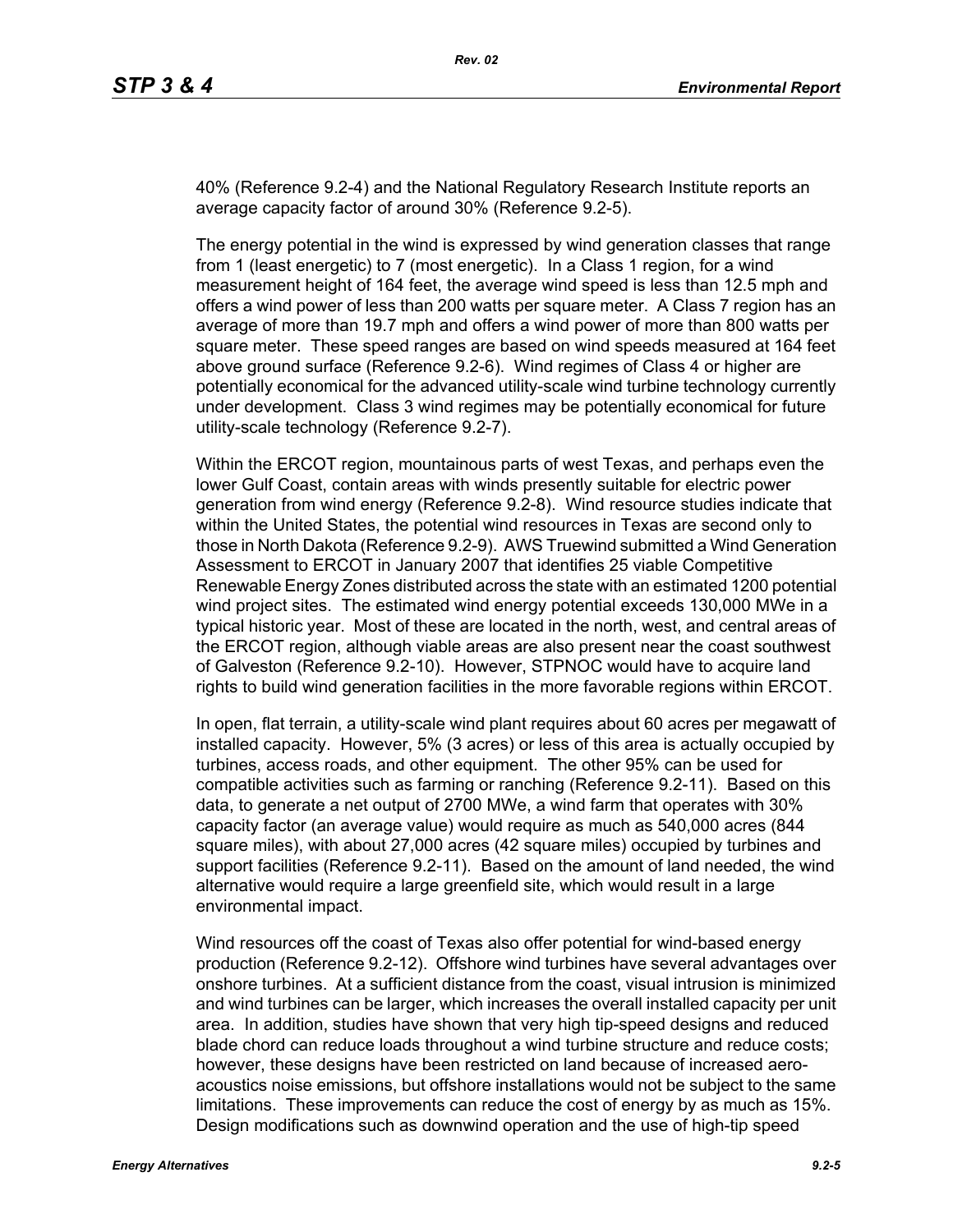flexible designs could further reduce capital cost. In addition, offshore winds tend to be faster and more uniform than onshore winds. A higher, steadier wind means less wear on the turbine components and more electricity generated per square meter of swept rotor area. Onshore turbines are often located in remote areas, where the electricity must be transmitted by relatively long power lines to densely populated regions, but offshore turbines can be located relatively close to urban load centers which can simplify transmission issues (Reference 9.2-13).

[Despite these advantages, however, significant challenges associated with offshore](http://www.nrri.ohio-state.edu/)  [wind power development exist. Environmental conditions at sea are more severe than](http://www.nrri.ohio-state.edu/)  on land, and the sea poses saltwater corrosion concerns and additional loads from waves. To date, turbine manufacturers have taken conventional land-based turbine designs, upgraded their electrical and corrosion-control systems to facilitate a marine service environment, and placed them on concrete bases or steel monopiles to anchor them to the seabed. Experience with offshore wind power development in Europe [indicates that the use of conventional land-based turbine designs in a marine](http://www.nrri.ohio-state.edu/)  [environment leads to reliability issues and increased maintenance costs. New turbine](http://www.nrri.ohio-state.edu/)  designs would be needed to withstand harsh offshore conditions. In addition, investment costs are higher and accessibility is more difficult, and these factors pose increased capital and maintenance costs (Reference 9.2-13).

Installation of wind power equipment can pose aesthetic concerns, particularly on mountaintops. Scenic vistas are important and considerable public resistance to the use of mountain ridges for the location of wind farms is likely. Public resistance to the use of coastal areas for wind farms is also likely for similar reasons (Reference 9.2-5).

The National Regulatory Research Institute estimates that the current overnight construction cost (in 2006 dollars) for an onshore 50 MW wind facility would range from \$1150 to \$1200 per kilowatt. A large wind facility could generate power at a cost of between \$0.04 and \$0.06 per kilowatt-hour (Reference 9.2-5).

Based on this analysis, STPNOC has determined that wind energy is developed, proven, and available in the ERCOT region at the start of commercial operation of the [proposed project; however, the capacity factor for wind energy is inadequate to provide](http://www.infinitepower.org/resgeothermal.htm)  baseload power. In addition, wind energy has large land use requirements and the associated construction and ecological impacts. For these reasons, wind power alone is not a feasible alternative for baseload power in the ERCOT region. However, wind power could be included in a combination of alternatives to the proposed project. Combinations of alternatives are discussed in Subsection 9.2.2.12.

## **9.2.2.3 Solar Technologies**

There are two basic types of solar technologies that produce electrical power photovoltaic cells (PVs), and concentrated solar power (CSP). For concentrated solar technologies to be effective, the average ground-level insolation rate must be a minimum of 6.0 kWh/m2/day (Reference 9.2-14). The ERCOT region receives 3.5 to 7.0 kWh/m2/day. The western portions of the ERCOT region receive considerably more direct solar radiation than the eastern ERCOT regions. Based on solar radiation maps, numerous areas in the western portion of the ERCOT region would meet or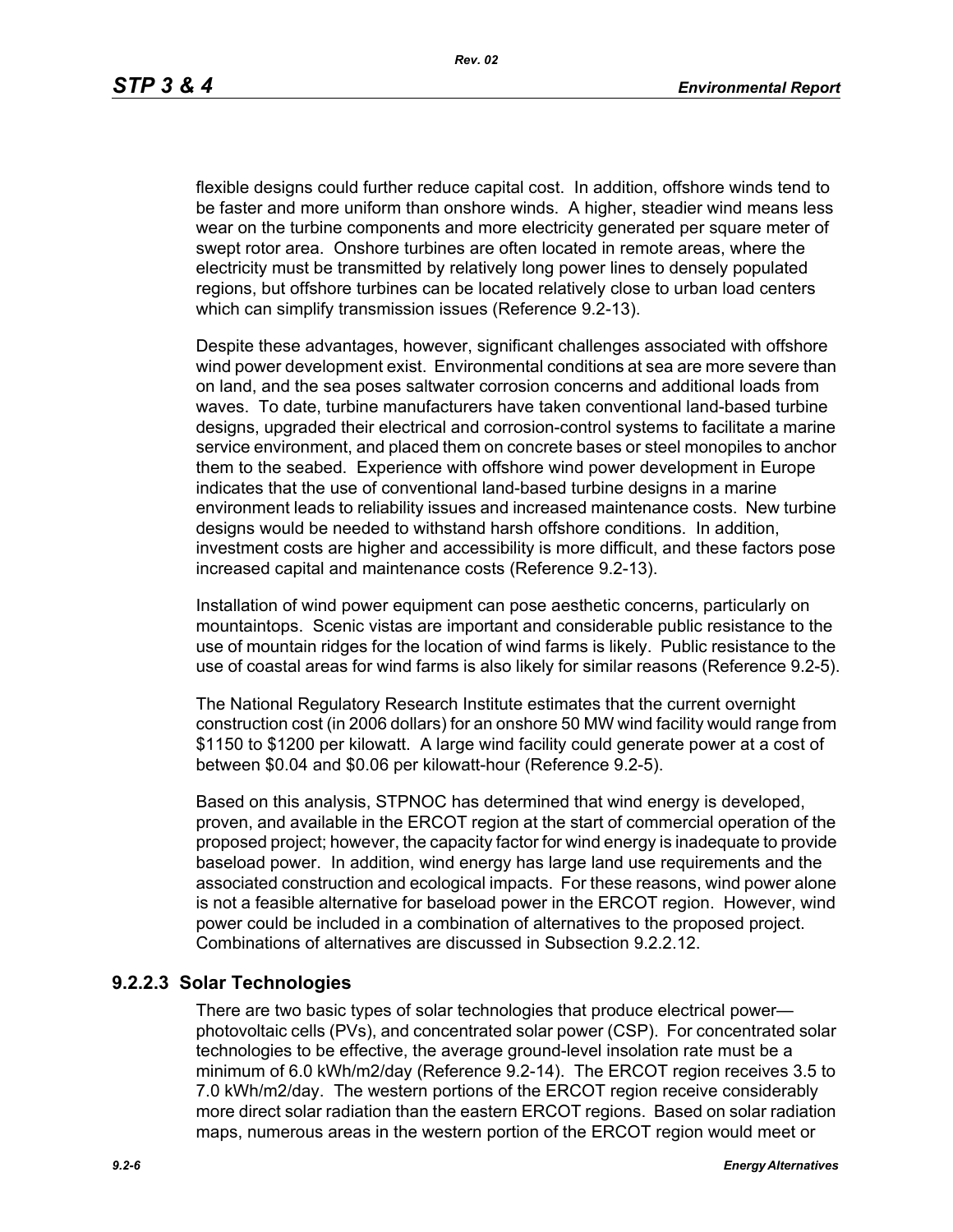exceed the 6.0 kWh/m2/day minimum insolation standard, especially in the far western portion of the ERCOT region (Reference 9.2-15). Environmental advantages shared by both solar technologies are near-zero emissions and an unlimited supply of fuel (sunlight). Environmental disadvantages shared by both solar technologies are sizeable land use requirements, aesthetic intrusion, and potential use of hazardous materials (lead) to store energy. Additional discussion of CSP and PV technologies is provided below.

## **9.2.2.3.1 Photovoltaic Cells**

In PVs, light particles called photons penetrate the solar cell and knock electrons free from a semiconductor material to create an electric current. As long as an adequate amount of light flows into the cell, electrons flow out of the cell. The cell does not consume its electrons and lose power like a battery. Instead, it operates as a converter that turns one kind of energy (sunlight) into another (electrical current). Individual photovoltaic cells are typically combined into modules that hold about 40 cells, and modules are then mounted into photovoltaic arrays. A large number of arrays can be combined to create a power generation plant (Reference 9.2-16).

Land use requirements (and associated construction and ecological impacts) are larger for a PV plant than for a nuclear plant. The land area required depends on the available solar insolation and type of plant, but based on the data from a 2002 report from the National Renewable Energy Laboratory (NREL), the minimum land area required is 3.8 acres per megawatt (Reference 9.2-14). Because of the land area requirements, a large PV facility could pose aesthetic concerns.

The capacity factor for PV technology ranges from 16% to 30% (Reference 9.2-17). For a solar voltaic system with a midrange capacity factor (24%), the estimated land required to provide 2700 MW of net power to the ERCOT grid is nearly 42,750 acres.

The current estimated overnight capital cost for a PV system (in 2006 dollars) is about \$4222 per kilowatt (Reference 9.2-5), and current levelized cost is between \$0.20 and \$0.25 per kilowatt-hour (Reference 9.2-16). In addition, retired PV system components (e.g., batteries) would likely require disposal as hazardous waste.

Based on this analysis, STPNOC has determined that PV technology is developed and proven, and that viable sites with adequate insolation levels are available in the ERCOT region at the start of commercial operation of the proposed project; however, the capacity factor for PV technology is inadequate to provide baseload power. In addition, PV systems have large land use requirements along with the associated environmental impacts. Furthermore, the cost to generate electrical power from PV systems is several times greater than the cost to generate nuclear power. For these reasons, PV systems are not a feasible or reasonable alternative for baseload power in the ERCOT region.

### **9.2.2.3.2 Concentrated Solar Power**

CSP systems include mirrors that concentrate the sunlight on a fluid system to induce motion. The fluid is then routed through a turbine to generate electricity. This is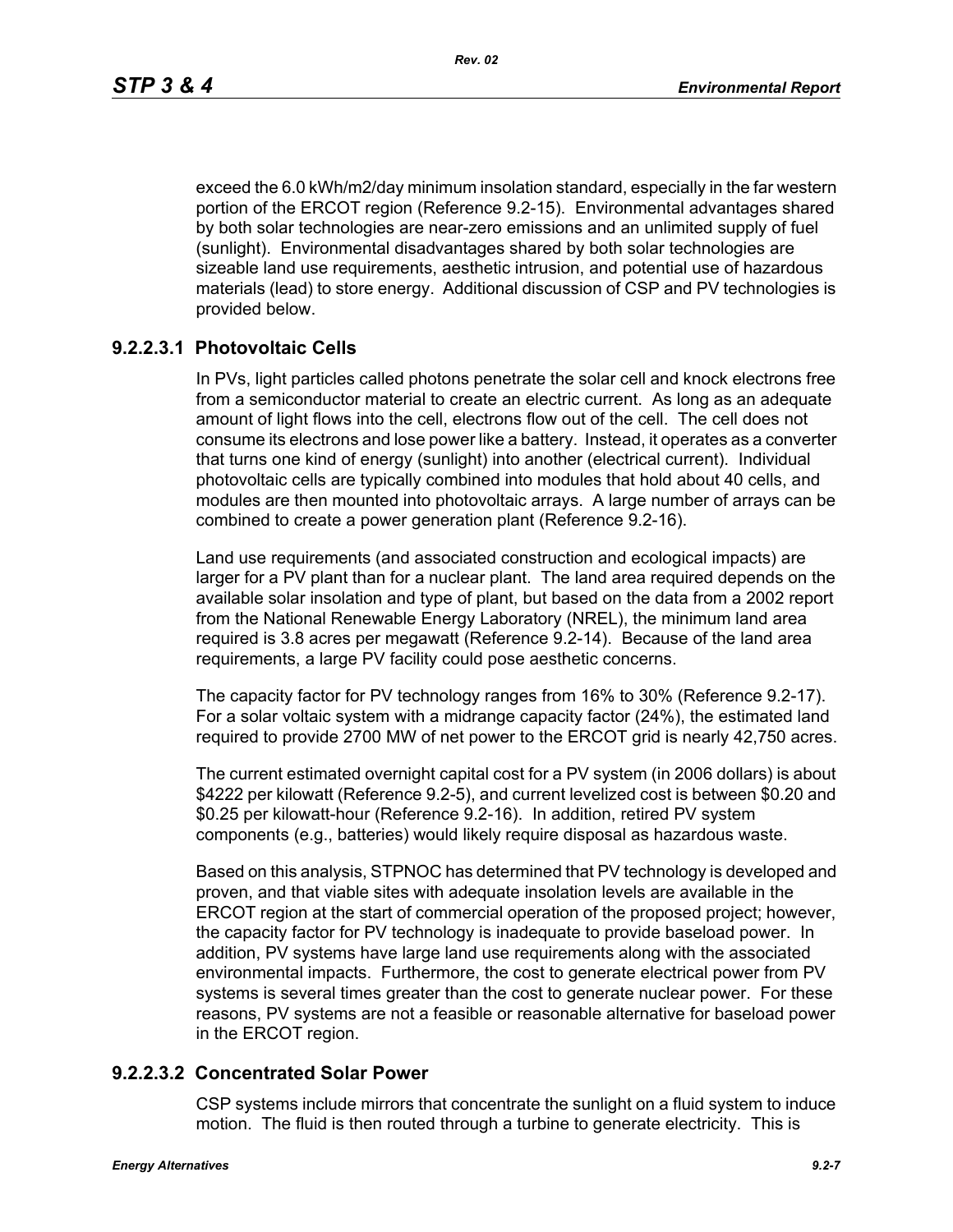basically the same type of system that is used to generate electricity from combustion of coal, except the thermal energy comes from the sun instead of from coal combustion. For this reason, CSP systems provide easy integration into the transmission grid. Solar thermal systems can also be equipped with a thermal storage tank to store the energy in the heat transfer fluid. This allows a solar thermal plant to provide dispatchable electric power (Reference 9.2-18). Current CSP systems are as large as 200 MW, with capacity factors that range from 30% to 50% (Reference 9.2-5).

The land area required depends on the available solar insolation and type of plant; however, based on a report from the Western Governors Association, the nominal land area required for a CSP system in a favorable solar region is around 5.0 acres per megawatt (Reference 9.2-18). Because of the land area requirements, a large CSP facility could pose aesthetic concerns.

To provide 2700 MWe of net power to the ERCOT grid, a CSP system that operates at a nominal 40% capacity factor (Reference 9.2-5) would require a land area of 33,750 acres.

The overnight capital cost for a CSP system (based on 2006 dollars) ranges from \$2745 to \$3410 per kilowatt (Reference 9.2-5). In areas with good solar insolation (at least 6.0 kWh/m2/day), the levelized cost of solar power in 2003 was between \$0.108 and \$0.187 per kilowatt-hour (Reference 9.2-19). Solar energy costs would likely be on the lower end of this range in the western portions of the ERCOT region that receive stronger ground-level radiation levels.

Based on this analysis, STPNOC has determined that CSP technology is developed and proven, and that viable sites with adequate insolation levels are available in the ERCOT region at the start of commercial operation of the proposed project; however, the capacity factor for CSP technology is inadequate to provide baseload power. In addition, CSP systems have large land use requirements along with the associated environmental impacts. Furthermore, the cost to generate electrical power from CSP systems is several times greater than the cost to generate nuclear power. For these reasons, CSP systems are not a feasible alternative for baseload power in the ERCOT region.

### **9.2.2.3.3 Hydroelectric Power**

Hydroelectric power is a fully commercialized technology. The summer capacity for hydropower in Texas in 2005 was about 673 MW, which represented approximately 0.7% of the electric generation capacity in Texas (Reference 9.2-20). About 532 MW of hydropower was generated in the ERCOT region (Reference 9.2-21). A recent DOE study indicates another 328 MW of hydropower is feasible (Reference 9.2-22); however, the available hydropower in the entire state of Texas is well below the 2700 MW capacity of the proposed project.

Land use for a large-scale hydropower facility is estimated to be quite large. NUREG-1437 estimates land use of 1600 square miles per 1000 MWe generated by hydropower (Reference 9.2-2). Based on this estimate, a 2700 MWe hydroplant that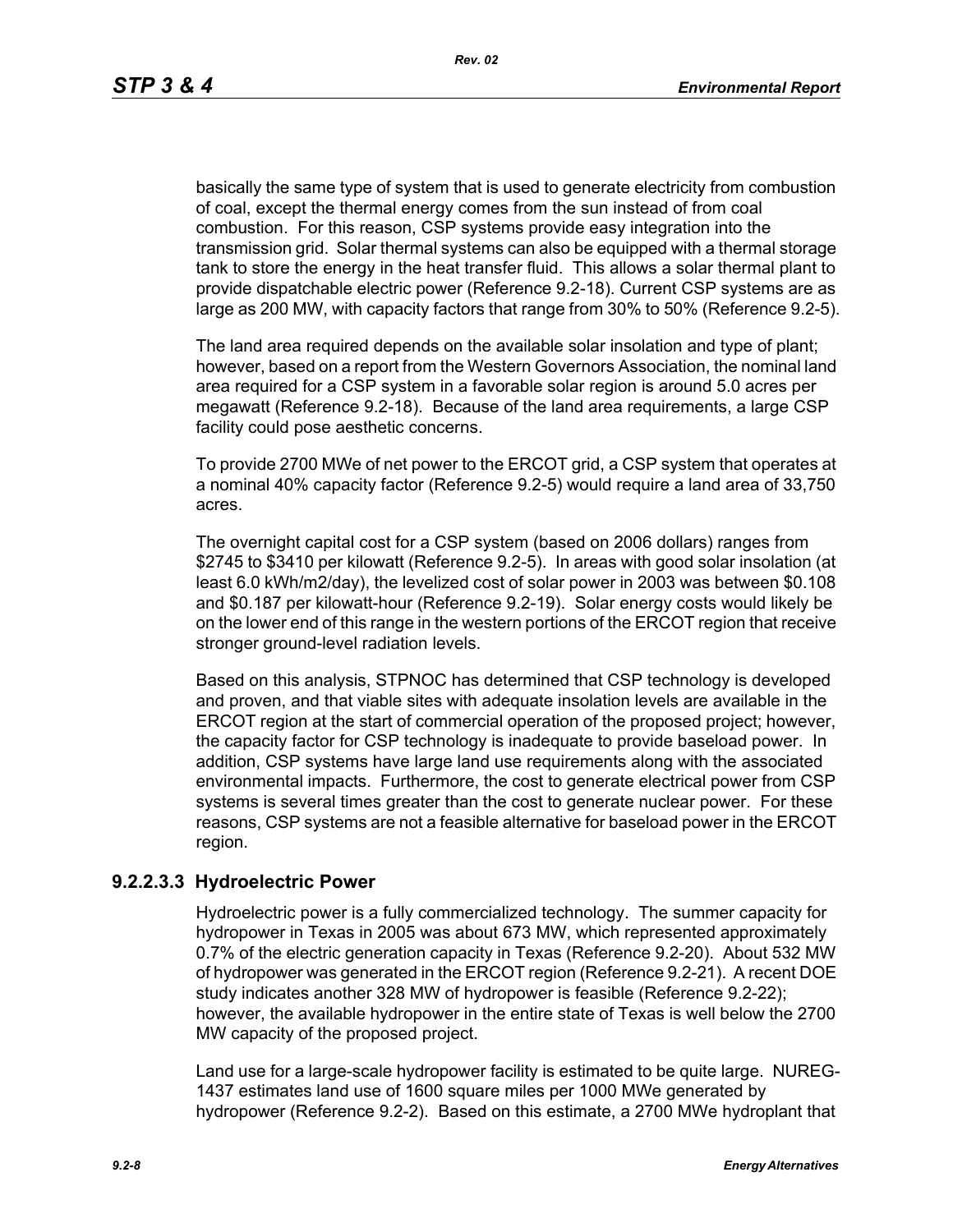operates at a 40% capacity factor (Reference 9.2-23) would require that about 10,800 square miles be flooded. This would pose a large impact on land use.

If a new hydropower were constructed, wildlife habitat would be lost for terrestrial and free-flowing aquatic biota, and additional habitat would be created for some aquatic species. Associated with the loss of land would be some erosion, sedimentation, dust, equipment exhaust, potential loss of cultural artifacts, and aesthetic impacts from land clearing and excavation. Land that once was lived on, farmed, ranched, forested, hunted, or mined would be submerged under water indefinitely. The original land uses would be replaced by electricity generation and recreation, and perhaps, residential and business developments that take advantage of the lake environment. Changes in water temperature, currents, and amount of sedimentation would produce a different aquatic environment above and below the dam. Alterations to terrestrial and aquatic habitats could change the risks to threatened and endangered species (Reference 9.2- 2).

In 2005, the overnight capital cost for a new large-scale hydropower facility was estimated between \$1700 and \$2300 per kilowatt (Reference 9.2-23), and the levelized cost of electricity produced from new hydropower facilities was estimated at around \$0.05 per kilowatt-hour (Reference 9.2-24).

Based on this analysis, STPNOC has determined that although hydropower is developed and proven, the potential for future hydropower development in the ERCOT region is inadequate to supply the power of STP 3 & 4. In addition, hydropower has large land use requirements along with the associated environmental impacts. For these reasons, hydropower is not a feasible alternative for baseload power in the ERCOT region.

### **9.2.2.3.4 Geothermal**

Geothermal energy is a proven resource for power generation. Geothermal power plants use naturally heated fluids in underground reservoirs as an energy source for electricity production. There are three types of geothermal energy plants in use today, dry steam, flash steam, and binary-cycle. Dry steam plants use the earth's thermal energy to spin turbines directly. Flash steam plants pump hot high pressure water into low pressure tanks instantly creating steam which is then used to spin turbine blades to generate electricity. In binary-cycle plants, geothermal steam is used to heat a secondary fluid—one that has a much lower boiling point than water—causing it to vaporize. The vapor is then used to drive turbines (Reference 9.2-5).

Geothermal energy systems can be used for baseload power where this type of energy source is available. Flash steam and binary-cycle geothermal energy systems can operate with a 93% capacity factor (Reference 9.2-5). According to the Energy Information Administration (EIA), as of January 2006, there were no geothermal power plants connected to the ERCOT grid (Reference 9.2-25).

Shallow, high-temperature convective geothermal reservoirs have not been discovered in the ERCOT region or the state. However, recent research indicates that it may be feasible to extract geothermal electric power from geopressured reservoirs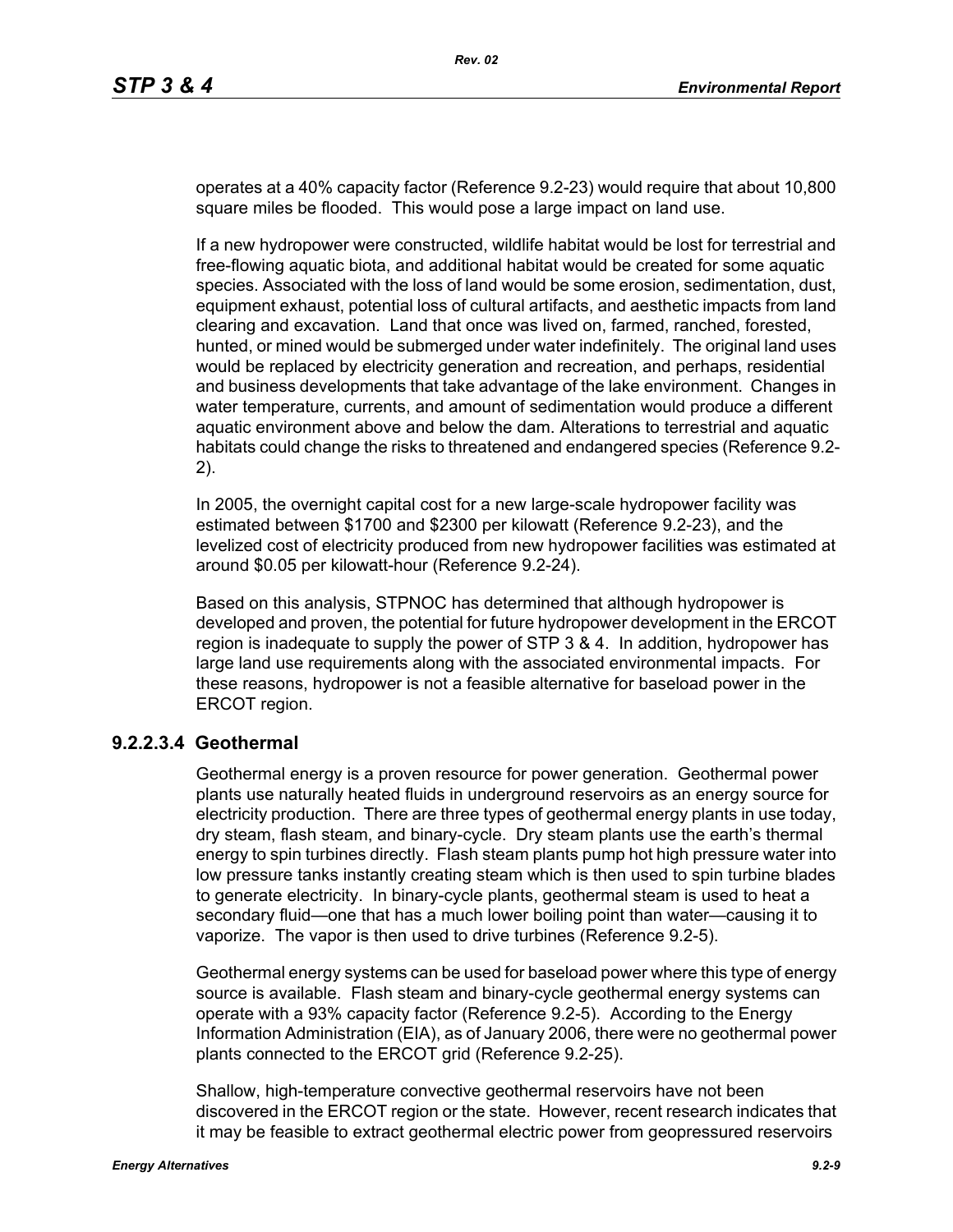of hot water and natural gas or hot wastewater from deep oil and gas wells, using a binary system. Over 600,000 oil and gas wells have been drilled in Texas, most of which are located in the ERCOT region. High-temperature fluid (250°F or greater) has been encountered in many of the wells that are 16,000 feet or deeper, with the highest temperatures above 400°F. Texas also has significant geopressured geothermal resources (Reference 9.2-26).

Researchers have estimated that electric power production potential from Texas oil and gas wells range from 400 MW in the near-term to over 2,000 MW once the technology is demonstrated (Reference 9.2-26).

Geothermal power generation facilities require between 1 and 8 acres per MWe (Reference 9.2-27). Based on a 93% capacity factor, a geothermal power plant with a net output of 2700 MWe would require between 2900 acres (4.5 square miles) and 23,200 acres.

The primary impacts of geothermal plant construction and energy production are gaseous emissions, land use, noise, and potential ground subsidence. Subsidence and reservoir depletion may be a concern if withdrawal of geothermal fluids exceeds natural recharge or injection (Reference 9.2-27).

Overnight construction costs for geothermal power plant (in 2006 dollars) ranges from \$2200 to \$2300 per kilowatt (Reference 9.2-5). The levelized cost of electricity produced from geothermal power plants located in favorable areas is estimated between \$0.045 and \$0.073 per kilowatt-hour (Reference 9.2-28).

Based on this analysis, STPNOC has determined that geothermal power is developed and proven; however, because there are no known shallow high-temperature geothermal sources in the ERCOT region, the potential for future geothermal power generation utilizing currently available technology is inadequate to supply the power of STP 3 & 4. The generation of electricity from geopressured reservoirs or hot wastewater from deep oil and gas wells is in the early stages of development, and STPNOC believes that this technology has not matured sufficiently to support production for a baseload facility. For these reasons, geothermal power is not a feasible alternative for baseload power in the ERCOT region.

## **9.2.2.3.5 Biomass Related Fuels**

Biopower refers to electric power generated from converted vegetation (i.e., biomass). The most common biomass resources today are waste wood and agricultural crop residues such as corn and sugar cane. Research is underway to explore the production of switchgrass and other crops for the specific purpose of biomass conversion for electricity production (Reference 9.2-5).

Biopower generation is a two-step process. The first step is to convert biomass feed stock into what is known as biofuel. The second step is to convert biofuel into electricity via combustion. Most biopower today is produced in direct combustion gas turbines, but it can also be used in combined-cycle turbines, diesel engines, or serve as a substitute in existing coal-fired burners (Reference 9.2-5). Power from biomass is a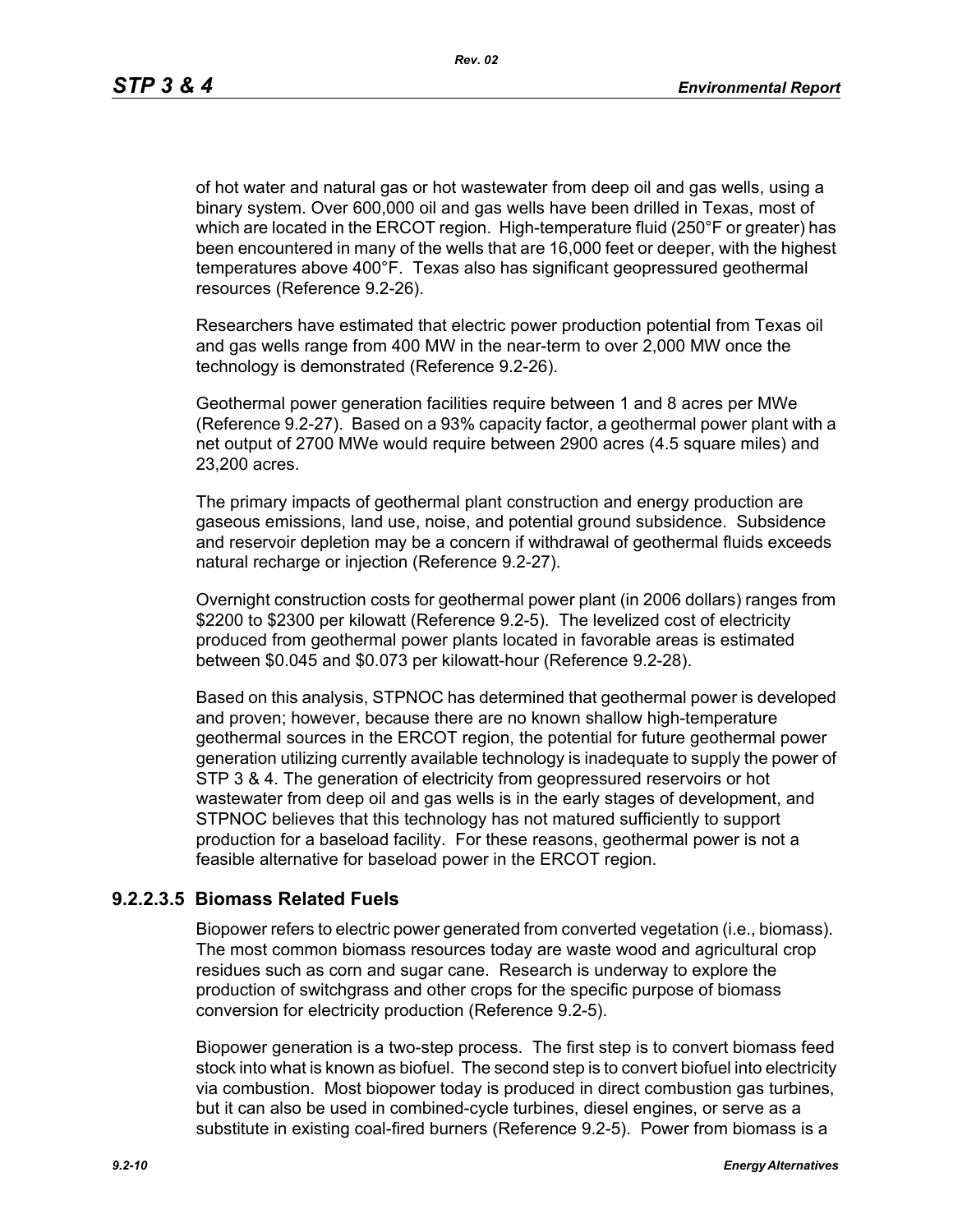proven commercial electricity generation option in the United States (Reference 9.2- 29).

The ERCOT region has abundant biomass resources in the form of wood waste and other agricultural residues. Significant biomass sources include cotton gin trash, forestry, and biomass-derived waste from the large urban base. Prime agricultural areas include regions along the Gulf Coast, the central Blackland Prairie, and delta lands near the mouth of the Rio Grande. Switchgrass, a tall native grass proposed as an energy crop by the DOE, can be grown in all of these regions. Other locally abundant agricultural wastes include rice hulls, sugarcane, and cottonseed hulls. Manures generated throughout the ERCOT region also form an important resource (Reference 9.2-30).

Steam turbine conversion technology is relatively simple to operate and it can accept a wide variety of biomass fuels. However, at the scale appropriate for biomass (the largest biomass power plant listed by the EIA has a 74.9 MW nameplate capacity), the technology is expensive and inefficient, and is therefore relegated to applications where there is a readily available supply of low-cost, zero-cost, or negative-cost delivered feedstocks (Reference 9.2-25).

The domestic cost of biofuel (in 2006 dollars) varies from about \$0.174/million British thermal units (MMBtu) for landfill gas, to \$2.78/MMBtu for agricultural field residue, to \$5.52/MMBtu for logging residue. The capital cost for a biomass power plant is between \$1760 and \$2160 per kilowatt (Reference 9.2-5). The levelized cost of electricity produced from biomass power plants in 2006 dollars is \$0.063 to \$0.118 per kilowatt-hour (Reference 9.2-19).

Biomass energy crops can produce a net fuel yield of 3.0 to 4.3 dry ton per acre per year (Reference 9.2-31), and the heat value is generally between 6450 and 8200 Btu/pound (Reference 9.2-32). For a nominal heat value of 7300 Btu/pound, and 40% conversion efficiency, the acreage required to grow enough biomass crop to generate 2700 MWe would be around 5.26 million acres, or 8200 square miles.

Although biomass offers some advantages, combustion of biomass fuels in modern power plants leads to many of the same kinds of emissions as the combustion of fossil fuels; including criteria air pollutants, greenhouse gases, and ash. Fuel processing, which in most cases involves some type of grinding operation, produces emissions of dust and particulates. Air emissions and water consumption are usually the principal sources of environmental concern related to biomass facilities (Reference 9.2-33).

Conversion of large tracts of land for production of energy crops would pose potentially adverse environmental impacts on wildlife habitat and biodiversity, reduce soil fertility, increase erosion, and reduce water quality. The net environmental impacts would depend on previous land use, the particular energy crop, and how the crop is managed. If the land has not previously been developed for farming or other purposes, displacement of natural land cover, such as forests and wetlands, with energy crops would likely have negative environmental impacts. In addition, conversion of food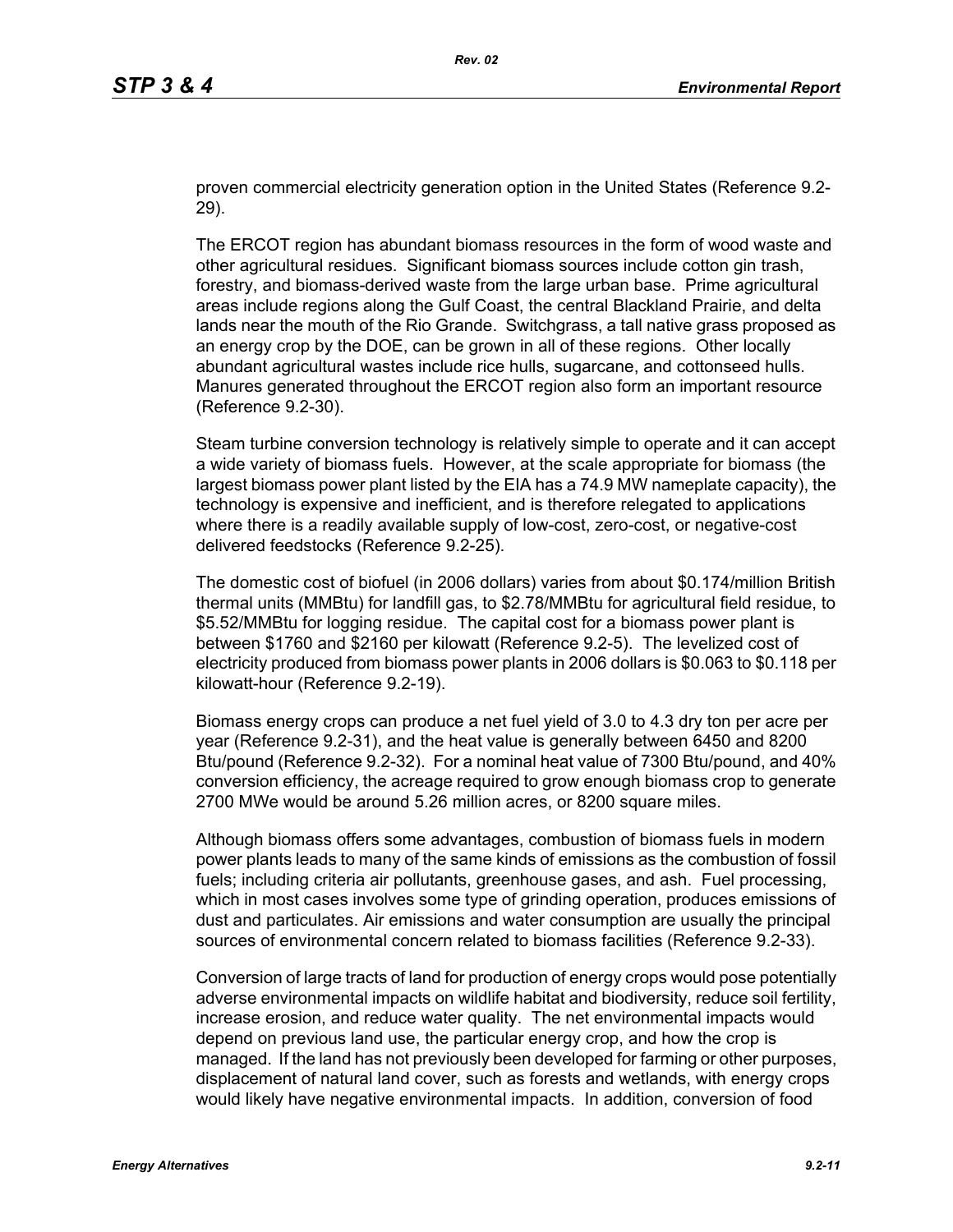crops into energy crops means a reduction in food production that may need to be replaced elsewhere.

Based on this analysis, STPNOC has determined that biomass energy technology is developed, proven, and available in the ERCOT region at the start of commercial operation of the proposed project; however, biomass energy has large land use requirements and would produce substantial combustion gas emissions. Furthermore, the cost to generate electrical power from biomass systems is substantially greater than the costs of nuclear power. For these reasons, biomass power alone is not a feasible alternative for baseload power in the ERCOT region and is not environmentally preferable to STP 3 & 4.

### **9.2.2.3.6 Municipal Solid Waste**

Municipal solid waste refers to the stream of garbage collected through community sanitation services. Since municipal solid waste generally includes some materials not suitable for combustion, segregation must be performed on the waste supply stream. For this reason, the capital and operations cost for a municipal solid waste generation plant are generally higher than other steam turbine generation plants that use a homogeneous waste feed such as wood waste (Reference 9.2-34).

The combustion of municipal solid waste can generate energy and reduce the volume of waste by up to 90% and the waste mass by up to 75%, an environmental benefit (Reference 9.2-35). However, municipal solid waste combustion also generates emissions of nitrogen dioxide, sulfur dioxide, and toxic pollutants such as mercury. The variation in the composition of municipal solid waste affects the emissions. For example, municipal solid waste that contains batteries and tires would generate higher levels of toxic emissions (Reference 9.2-34).

Power plants that burn municipal solid waste are normally smaller than fossil fuel power plants but typically require a similar amount of water per unit of electricity generated. When water is removed from a lake or river, fish and other aquatic life can be killed, which affects the animals and people who depend on these resources (Reference 9.2-34).

At the end of 2005, the EIA reported 96 municipal solid waste generation facilities in operation. Nameplate capacities range from 1.2 MWe to 90 MWe with combined output from all 96 plants of around 2650 MWe, and half of those are less than 20 MWe (Reference 9.2-26). It would require 30 municipal solid waste plants at 90 MWe to equal 2700 MWe of baseload capacity.

The overnight construction cost for a municipal solid waste generation facility (based on 2004 dollars) is about \$1500 per kilowatt based on an 80 MW unit (Reference 9.2- 36). The levelized cost for municipal solid waste-generated power (in 2000 dollars) is about \$0.75 per kilowatt-hour (Reference 9.2-37).

The nominal heat content in municipal solid waste is around 11.7 MMBtu/ton, or about 5850 Btu/pound (Reference 9.2-38). There are about 20 million people that live within the ERCOT service area (Reference 9.2-39), and on average each person generates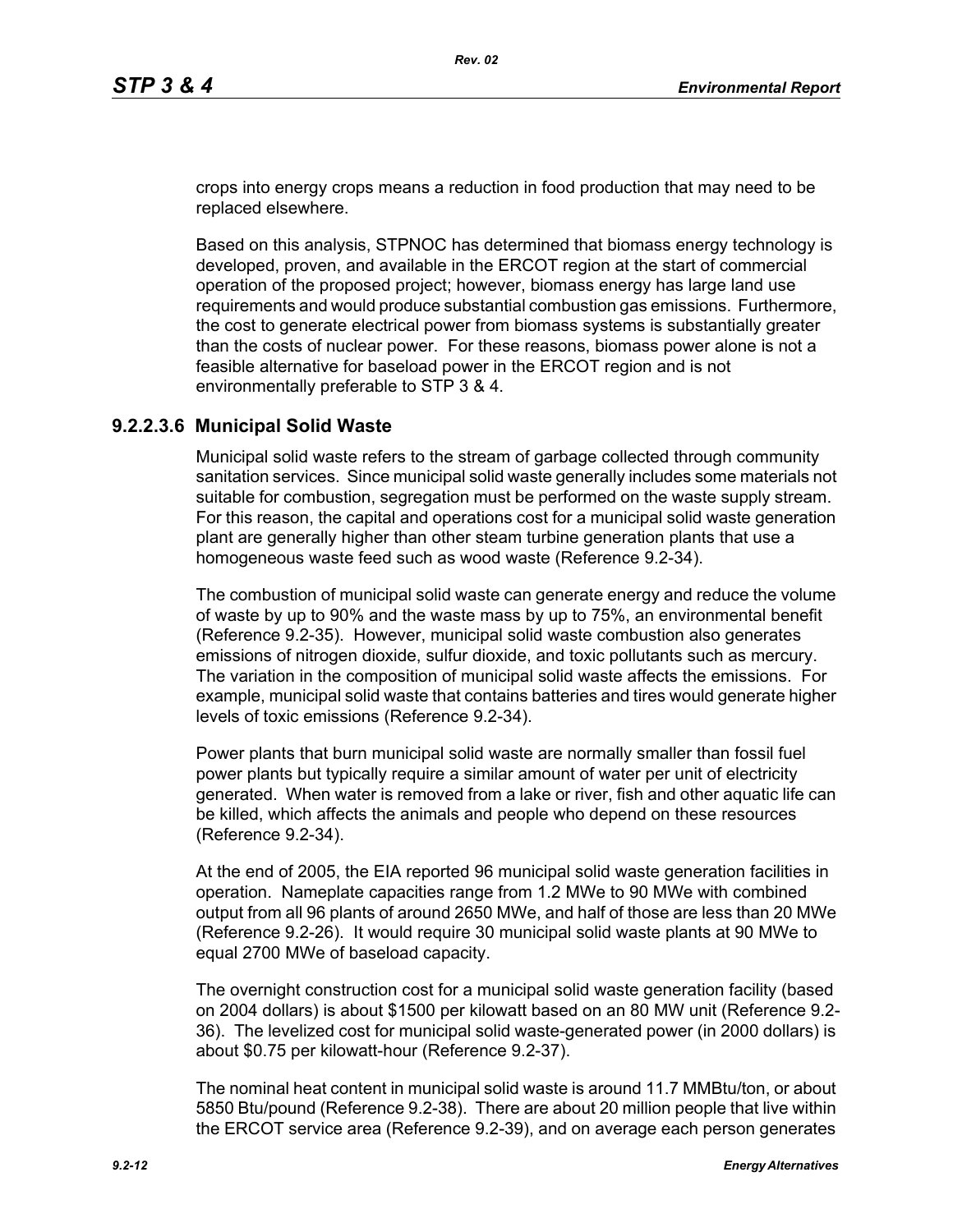about 7.11 pounds of municipal solid waste per day which amounts to roughly 2600 pounds of municipal solid waste each year (Reference 9.2-40). This is more than the nation average of 4.5 pounds per day per person (Reference 9.2-41). About 35% of municipal solid waste generated is recovered for recycling (Reference 9.2-40). If the other 65% is burned to generate electricity and the combustion process is 30% efficient, the total annual energy potential in the ERCOT region from municipal solid waste would be around 2000 MW. This is less than the 2700 MW proposed by STPNOC.

Another option for conversion of landfill waste into electricity is to capture and burn the gases produced as municipal solid waste decomposes. This gas, which is primarily methane, can be collected from wells within the landfill, filtered, and used to fuel for engines connected to generators. Landfill gas generation plants are generally in the range of 3 to 8 MW, and can economically produce power for 10 to 15 years. In addition, combustion of the waste gas is beneficial to the environment because it prevents the introduction of raw methane, a greenhouse gas with global-warming potential 21 times that of carbon dioxide, into the atmosphere (Reference 9.2-42).

Based on this analysis, STPNOC has determined that municipal solid waste energy technology is developed, proven, and available in the ERCOT region at the start of commercial operation of the proposed project; however, because the full potential of municipal solid waste in the ERCOT region is still less than the 2700 MW needed, and because of the adverse environmental impacts to air and water quality, municipal solid waste is not environmentally preferable to STP 3 & 4.

#### **9.2.2.3.7 Petroleum Liquids**

Electricity generated in 2005 in Texas from combustion of petroleum liquids represented less than 0.5% of the total electricity generated in the state (Reference 9.2-20). Based on the ERCOT Unit Data Report for June 2007, petroleum-fueled (i.e., diesel) generation facilities in operation within the ERCOT region produce about 38 MW (Reference 9.2-21).

Although the capital cost for a new petroleum-fired plant would be similar to the cost of a new gas-fired plant, the viability of petroleum-fired electricity generation is linked to the price of crude oil, the rise of which has made petroleum-fired electricity generation relatively less economic. Based on a 2003 estimate, the levelized cost of electricity produced by conventional petroleum-fired operation is about \$0.61 per kilowatt-hour (Reference 9.2-43). According to EIA, during the years 2003 through 2006, the average spot price of crude oil in the U.S. increased 120% from \$26.60 per barrel to \$58.41 per barrel (Reference 9.2-44). Future increases in petroleum prices are expected to make petroleum-fired generation even more expensive relative to other alternatives. Also, the United States depends heavily on foreign petroleum supplies (Reference 9.2-45). This reliance coupled with regional instability in the primary petroleum producing regions presents potential concerns with the long-term reliability and economic stability of petroleum-fired electricity generation. For these reasons, liquid petroleum is not considered an economically viable fuel source for new electricity generation facilities.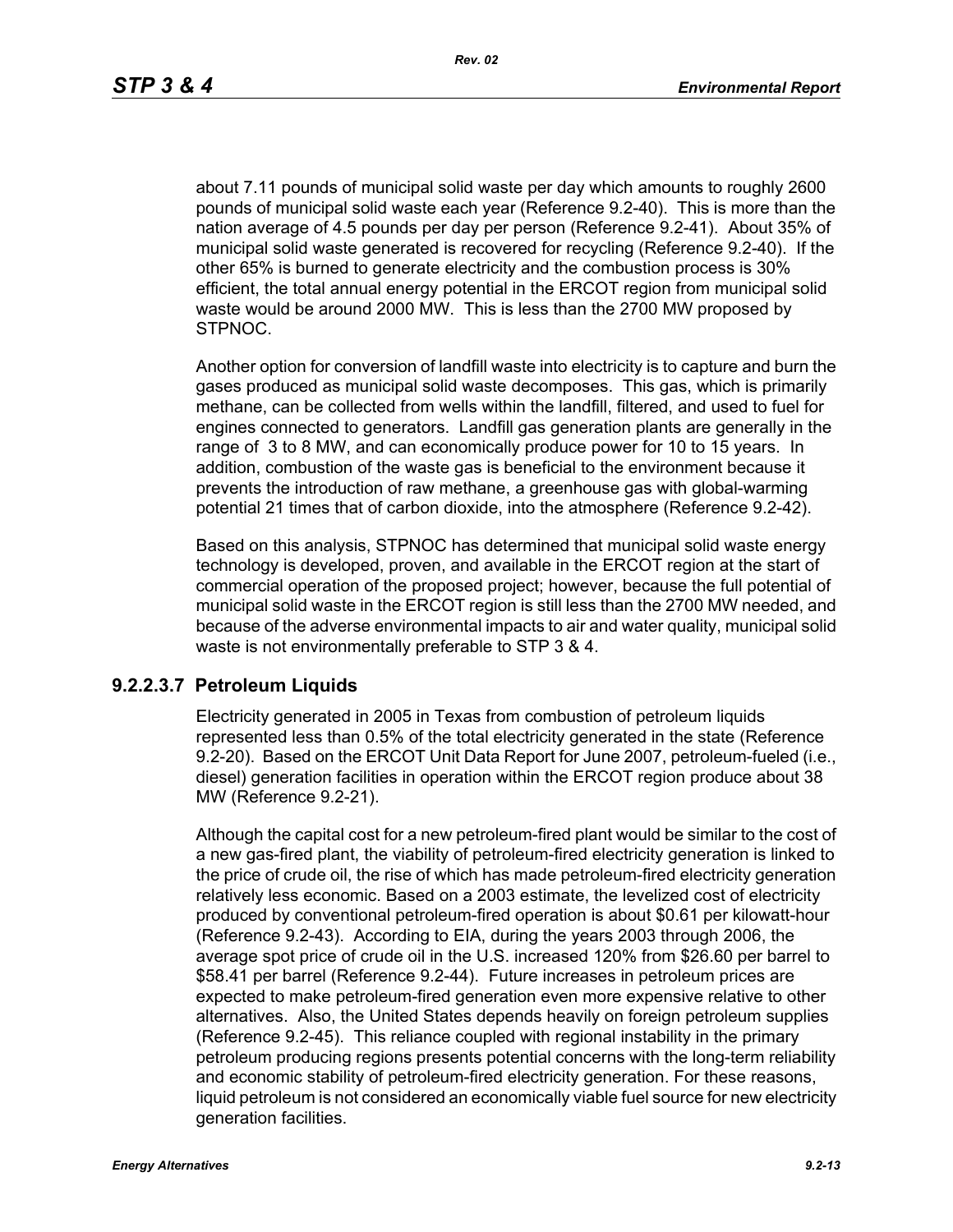Construction and operation of a petroleum-fired plant would have identifiable environmental impacts. For example, NUREG-1437 estimates that construction of a 1000 MWe petroleum-fired plant would require about 120 acres. Based on a 95% capacity factor, a petroleum-fired power plant with a net output of 2700 MWe would require about 341 acres. Operation of petroleum-fired plants would have environmental impacts (including impacts on the aquatic environment and air) that would be similar to those from a coal-fired plant (Reference 9.2-2).

Based on this analysis, STPNOC has determined that petroleum energy technology is developed, proven, and available in the ERCOT region at the start of commercial operation of the proposed project, and that the land use requirements are relatively small; however, because of the high cost of the fuel, combined with concerns related to availability, energy independence, and the adverse environmental impacts to air and water quality, petroleum-fired generation is not a feasible alternative for baseload power in the ERCOT region.

#### **9.2.2.4 Fuel Cells**

Fuel cells are similar to common batteries. Both have a positive end and a negative end, rely on chemical reaction, and produce electricity when the circuit is closed. In hydrogen fuel cells, hydrogen passes through an anode catalyst where it is ionized. The hydrogen ions then pass through a conductive medium and combine with oxygen. The electrons formed by the ionization process create an electrical current. Fuel cells can generate up to 2 MW of power (Reference 9.2-5).

The fuel cell generation process is a clean technology because the byproduct is water. However, the hydrogen gas used in the fuel cells is generally obtained from fossil fuels—mainly natural gas. Fuel cells can be sized for grid-connected or customer-sited applications, but are generally too expensive to compete without subsidies (Reference 9.2-5).

Fuel cell power plants are in the initial stages of commercialization. Although more than 650 large stationary fuel cell systems have been built and operated worldwide, the global stationary fuel cell electricity generation capacity in 2003 was 125 MWe. The largest stationary fuel cell power plant ever built is 11 MWe (Reference 9.2-46). STPNOC believes that this technology has not matured sufficiently to support production for a baseload facility.

Fuel cells are not cost-effective when compared with other generation technologies, both renewable and fossil based. The estimated overnight construction cost (in 2006 dollars) is around \$4015 per kilowatt (Reference 9.2-5), with a levelized electricity cost of \$0.058 to \$0.119 per kilowatt-hour based on a 2003 estimate (Reference 9.2-47).

Based on this analysis, fuel cell technology has not matured sufficiently to support production for a baseload facility, and is therefore not a reasonable alternative for baseload capacity due to the cost and production limitations.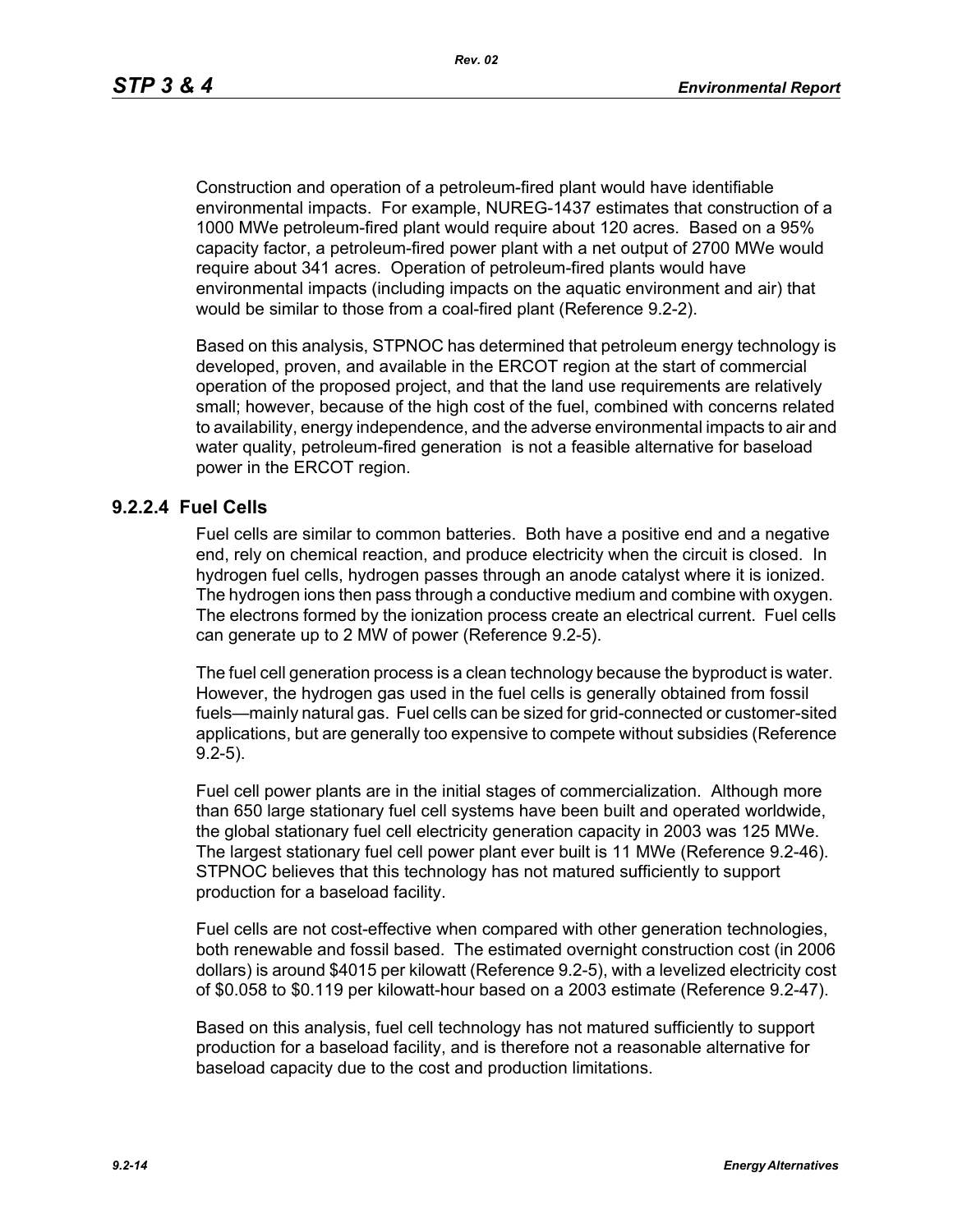### **9.2.2.5 Coal**

The United States has abundant low-cost coal reserves, and the price of coal for electric generation is projected to remain steady for the next 20 years. By 2030, coal consumption is projected to increase by 50% over 2005 levels, with significant additions of new coal-fired generation capacity over the last decade of the projection period; however, projections for coal consumption are based on the assumption that current energy and environmental policies remain unchanged throughout the projection period (Reference 9.2-48). In year 2005, coal-fired generation facilities in Texas accounted for about 37.4 percent of the electricity generated and about 20 percent of its electric generation capacity (Reference 9.2-20).

There are three primary technologies identified to generate electrical energy from coal: conventional pulverized coal boiler, fluidized bed, and integrated gasification combined-cycle (IGCC). As part of the alternatives evaluation, all three technologies (conventional, fluidized bed, and IGCC) are evaluated.

## **9.2.2.5.1 Conventional Pulverized Coal Boiler**

In conventional pulverized coal-fired plants, pulverized coal is blown into the combustion chamber of a boiler. The idea is that if the coal is sufficiently pulverized, it will burn almost as easily and efficiently as a gas. In the combustion chamber, hot gases and heat energy from the incineration process convert water into high-pressure steam. The steam is then passed through a turbine to produce electricity. Flue gases are routed through a selective catalytic reduction unit for nitrogen oxides ( $NO<sub>v</sub>$ ) reduction, and into an air heater. From the air heater the flue gas flows to a sulfur dioxide  $(SO<sub>2</sub>)$  scrubber system and a particulate removal system.

The steam systems used in the current generation of pulverized coal plants are generally designated as subcritical (or conventional), supercritical, or ultrasupercritical. This designation is based on the pressure and temperature of the steam. The demarcation for these designations varies within the worldwide power generation industry (Reference 9.2-5).

In the United States, subcritical plants operate at a nominal pressure of 2400 psi and a peak temperature of 1050°F. A supercritical unit would operate at a similar peak temperature but at a nominal pressure of 3500 psi. Ultra-supercritical units operate at a nominal pressure of 4500 psi and a minimum temperature of 1100°F. As the temperature and pressure of the steam at the generator turbine inlet increases, so does the efficiency of the power steam cycle. As the efficiency of the steam cycle is increased, the amount of fuel necessary to produce the same amount of energy is reduced, which also reduces plant emissions (Reference 9.2-5). The subcritical and supercritical technologies are commercially mature and widely used throughout the world. The ultra-supercritical technology, however, is currently in the development phase and is not a feasible alternative for the proposed nuclear project. Pulverized coal-fired boilers provide an output between 100 and 1300 MWe (Reference 9.2-5). To mitigate the impact of a system failure on the electrical distribution system, most boiler/turbine combinations are generally less than 1000 MWe.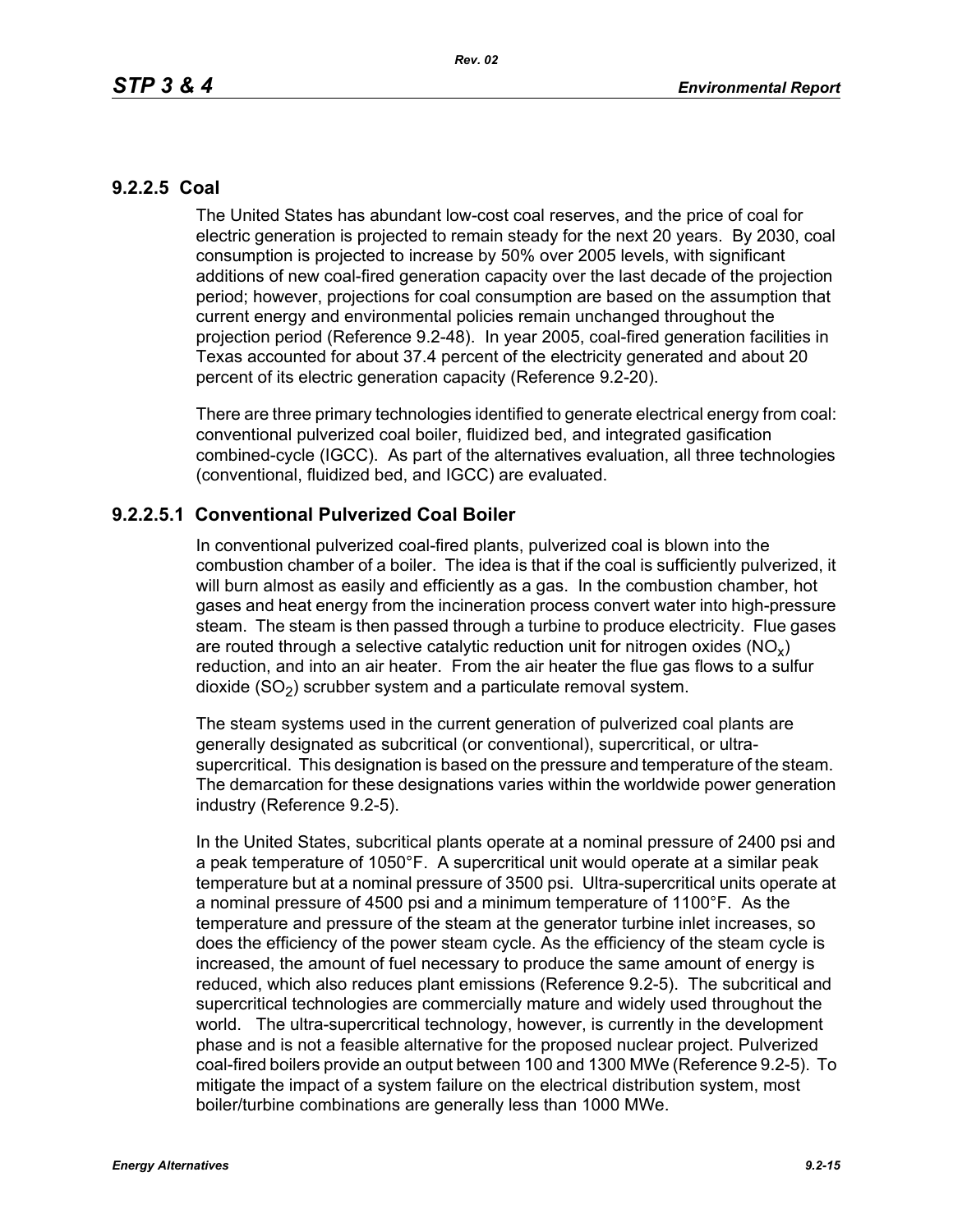The environmental impacts of construction of a typical pulverized coal-fired steam plant are well known because coal-fired steam plants represent about a third of the electrical generation in the United States (Reference 9.2-20). The estimated capital costs (in 2006 dollars) for a new pulverized coal-fired power plant range from \$1235 to \$2270 per kilowatt (Reference 9.2-5). The levelized cost of new generation capacity from a pulverized coal-fired power plant is \$0.056 per kilowatt-hour (Reference 9.2- 48).

# **9.2.2.5.2 Fluidized Bed**

Fluidized bed is an advanced coal combustion process that involves the injection of a sorbent material, such as crushed limestone, into the combustion chamber along with the fuel. The presence of the sorbent helps minimize the formation of gaseous pollutants. The fuel and sorbent mixture is fluidized on air jets in the combustion chamber to enhance combustion and heat transfer. Sulfur released from the fuel as  $SO<sub>2</sub>$  is captured by the sorbent to form a solid compound that is removed with the ash, generating large quantities of solid waste. The waste stream is potentially marketable for agricultural and construction applications. More than 90% of the sulfur in the fuel is captured in this process.  $NO_{v}$  formation in fluidized bed power plants is lower than that for conventional pulverized coal boilers because the operational temperature range is below the temperature at which thermal  $NO<sub>x</sub>$  is formed (Reference 9.2-49). Overall, emissions from fluidized bed units are comparable to the emissions from a conventional pulverized coal boiler equipped with post-combustion  $SO<sub>2</sub>$  and  $NO<sub>x</sub>$ control equipment. As discussed in Subsection 9.2.3.1, these environmental impacts are greater than those of a nuclear plant. Fluidized bed units are currently available in sizes as large as 300 MW, and designs are being developed for units as large as 600 MW. The technology is more suited to low-grade, high ash, high sulfur coals, which are more difficult to pulverize, and which may have variable combustion characteristics (Reference 9.2-50). Also, because the operational temperature of the fluidized bed system is lower, it does not achieve the higher efficiency levels achieved by conventional pulverized coal boilers.

To improve the thermal efficiency of the fluidized bed technology, a new type of fluidized bed boiler has been proposed that encases the entire boiler inside a large pressure vessel. Combustion of coal in a pressurized fluidized bed boiler results in a high-pressure stream of combustion gases that can spin a gas turbine to make electricity and boil water for a steam turbine. It is estimated that pressurized fluidized bed plants could generate 50% more electricity from coal than a regular power plant from the same amount of coal. The pressurized fluidized bed technology is currently in the demonstration phase and is not a feasible alternative for the proposed nuclear project. (Reference 9.2-49). Additionally, the fluid bed technology is not environmentally preferable to nuclear power.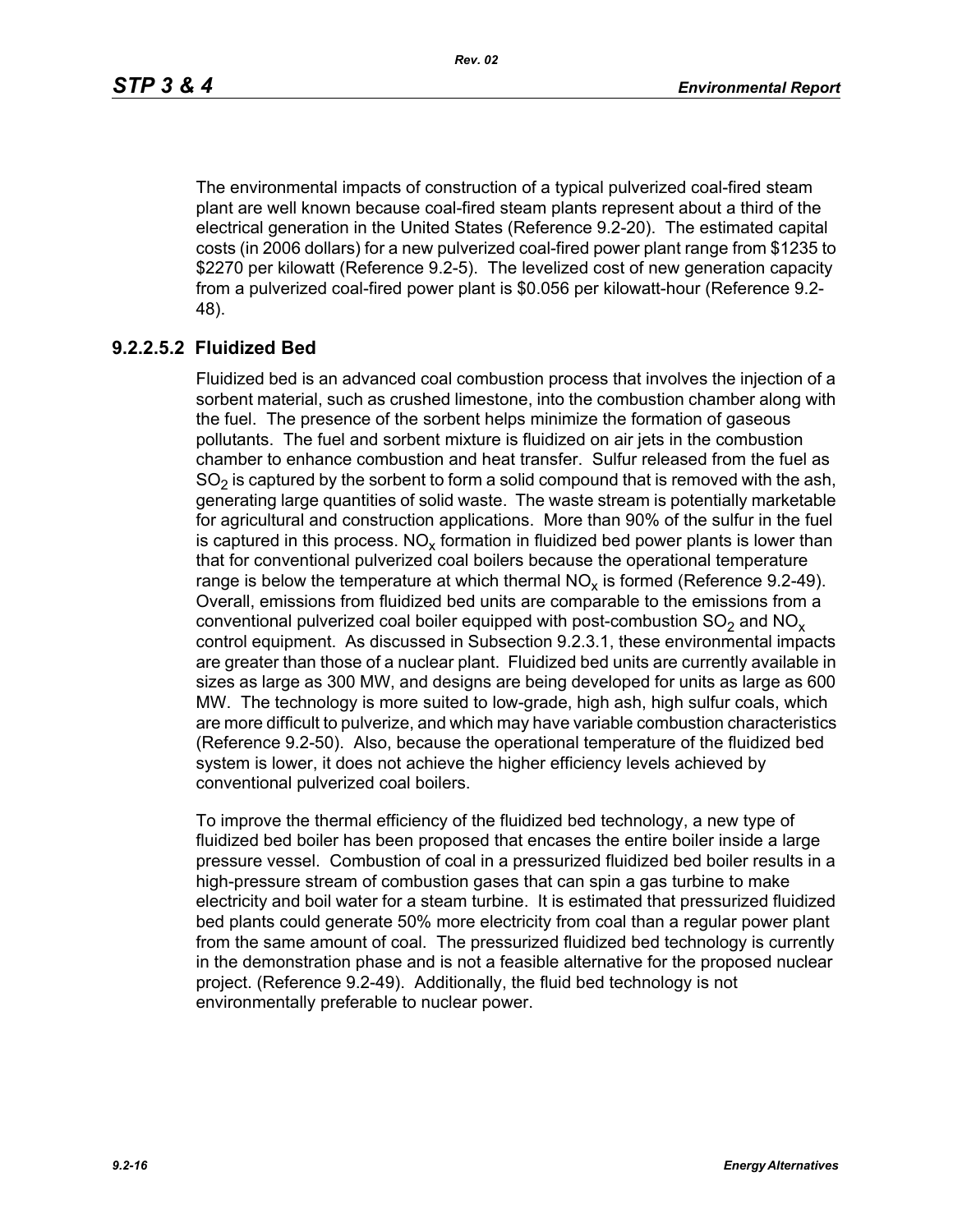# **9.2.2.5.3 Integrated Gasification Combined Cycle**

IGCC is an innovative electric power generation concept that combines modern coal gasification technology with both gas turbine and steam turbine power generation. The technology is substantially cleaner than conventional pulverized coal plants because major pollutants can be removed from the inlet gas stream before combustion.

The IGCC alternative generates substantially less solid waste than a conventional coal-fired boiler. The largest solid waste stream produced by IGCC installations is slag, a black, glassy, sand-like material that is potentially a marketable byproduct. Slag production is a function of ash content in the coal (Reference 9.2-51). The other large-volume byproduct produced by IGCC plants is sulfur, which is extracted during the gasification process and can be marketed rather than placed in a landfill. IGCC units do not produce ash or scrubber wastes.

IGCC power plants are in the early stages of commercialization. There are currently two commercial-size, coal-based IGCC plants in the United States. Both were supported initially under the DOE Clean Coal Technology demonstration program, but now operate commercially without DOE support (Reference 9.2-51). Experience has been gained with the chemical processes of gasification, coal properties, and their impact on IGCC design, efficiency, economics, etc. However, system reliability is still relatively lower than conventional pulverized coal-fired power plants and the major reliability problem is from the gasification section. There are problems with the integration between gasification and power production as well. For example, if the gases are not adequately cleaned, uncleaned gas can cause various types of damage to the gas turbine (Reference 9.2-52).

An IGCC plant is estimated to cost about 20% to 25% more than a comparably sized conventional pulverized coal plant (Reference 9.2-51). STPNOC believes this technology has not matured sufficiently to support production for a large baseload facility and is not a reasonable alternative for a large baseload facility.

## **9.2.2.5.4 Conclusion for Coal-Fired Alternatives**

Pulverized coal-boilers and fluidized bed units (if such units become commercially mature) are reasonable alternatives to the proposed nuclear plant. Because the supercritical pulverized coal technology has a higher thermal efficiency and lower emissions than either the subcritical pulverized coal or fluidized bed technologies, supercritical pulverized coal was selected as the representative technology for the coal-fired alternative. The coal-fired alternative includes four supercritical boiler units, each with a net capacity of 675 MWe for a combined capacity of 2700 MWe. Table 9.2-1 describes the assumed basic operational characteristics of the coal-fired units. Emission control technology and percent-control assumptions are based on alternatives identified by the EPA (Reference 9.2-53). For the purpose of analysis, it is assumed that coal and limestone (calcium carbonate) would be delivered by rail after upgrades are applied to the existing rail spur into STP.

Based on the well-known technology, fuel availability, and generally understood environmental impacts associated with construction and operation of a coal-fired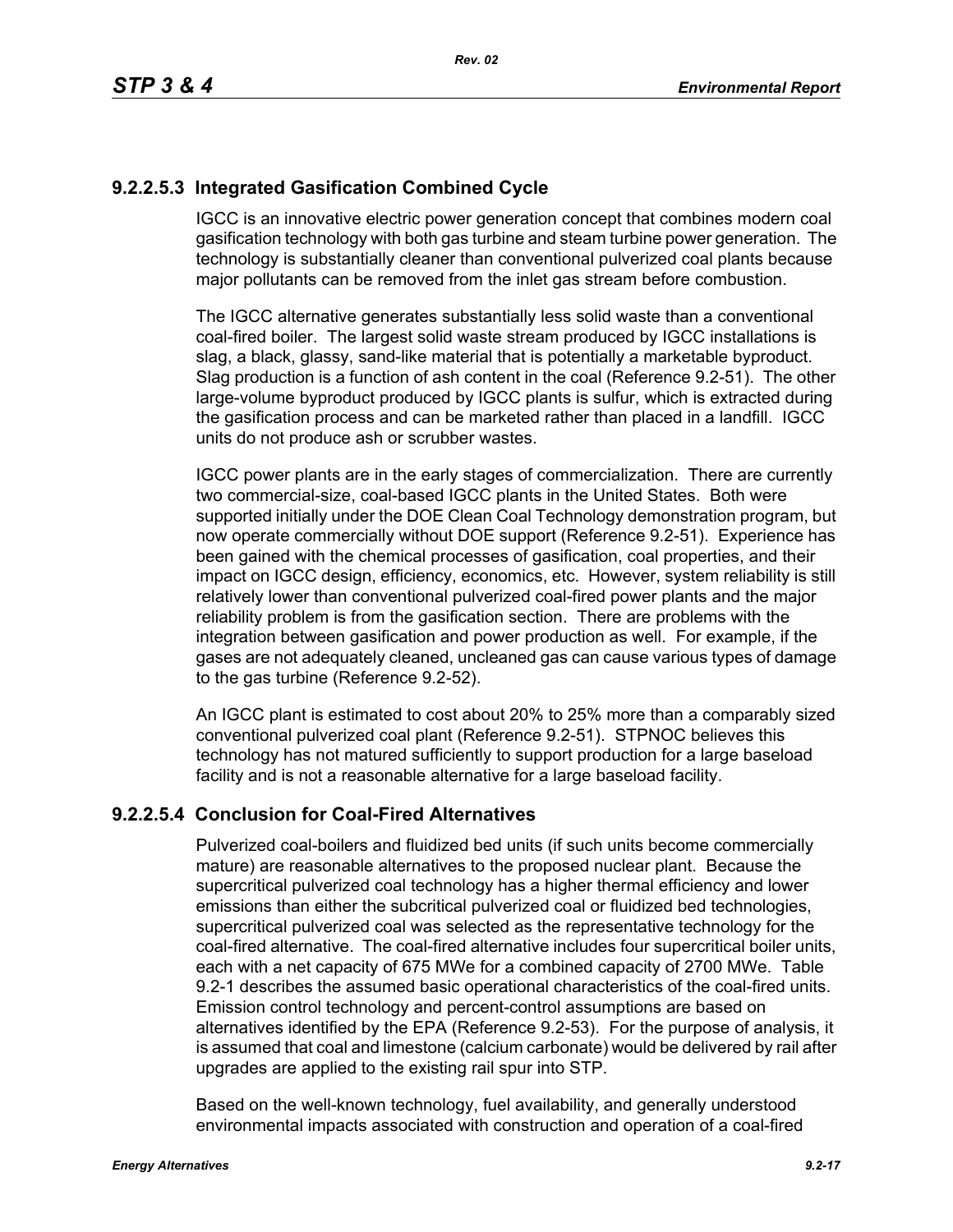power generation plant, it is considered a reasonable alternative and is therefore retained for further evaluation in Subsection 9.2.3.

### **9.2.2.6 Natural Gas**

Gas-fired generation with combined-cycle turbines is mature and has relatively low capital costs. Overnight construction costs (based on 2006 dollars) for a combinedcycle turbine range from \$565 to \$620 per kilowatt (Reference 9.2-5). The levelized cost of electricity produced from a new gas-fired power plants in 2005 was around \$0.055 per kilowatt-hour (Reference 9.2-48).

For the purpose of the gas-fired alternative analysis, four standard-sized units, each with an output of 675 MWe are postulated to achieve the target output of 2700 MWe. Table 9.2-2 describes assumed basic operational characteristics of the gas-fired units. It is also assumed that there would be sufficient gas availability.

Based on the well-known technology, fuel availability, and generally understood environmental impacts associated with construction and operation of a natural gasfired power generation plant, natural gas is considered a reasonable alternative and is therefore retained for further evaluation in Subsection 9.2.3.

### **9.2.2.6.1 Combination of Alternatives**

Although individual alternatives might not be sufficient to provide 2700 MWe capacity due to the small size of the resource or lack of cost-effective opportunities, it is conceivable that a mix of alternatives might be cost-effective and may also provide for a better environmental solution. There are many possible combinations of fuel types to generate 2700 MWe, and STPNOC has not exhaustively evaluated each combination. However, STPNOC reviewed combinations that, due to technological maturity, economics, and other factors, could be reasonable alternatives to the proposed project. Two of these combinations of alternatives are addressed below.

As discussed in Subsection 9.2.2.2, wind energy, as a stand-alone technology, is not a feasible alternative for baseload power. However, it is conceivable that a mix of wind energy and gas-fired combined cycle units could provide baseload power. For example, the 2700 MWe target capacity could be satisfied with a 600 MWe wind farm, along with 4 675 MWe natural gas combined-cycle units. During operation, a combined-cycle plant could ramp up and down quickly to "follow" the wind load. However, the impacts, including impacts to air quality, associated with the gas-fired plant alone would exceed those of the nuclear plant. Additionally, the wind portion of the alternative—land use impacts, noise impacts, and visual impacts—would be more than the stand-alone natural gas alternative; therefore, the combination would have greater adverse environmental impacts than a single fuel type. The cost of implementing the combination would also be greater than the cost of the stand-alone natural gas alternative. These conclusions would also apply for any combination of wind or solar coupled with any fossil fuel type facility. The environmental impacts and costs associated with the combined alternative would compare unfavorably with the proposed project.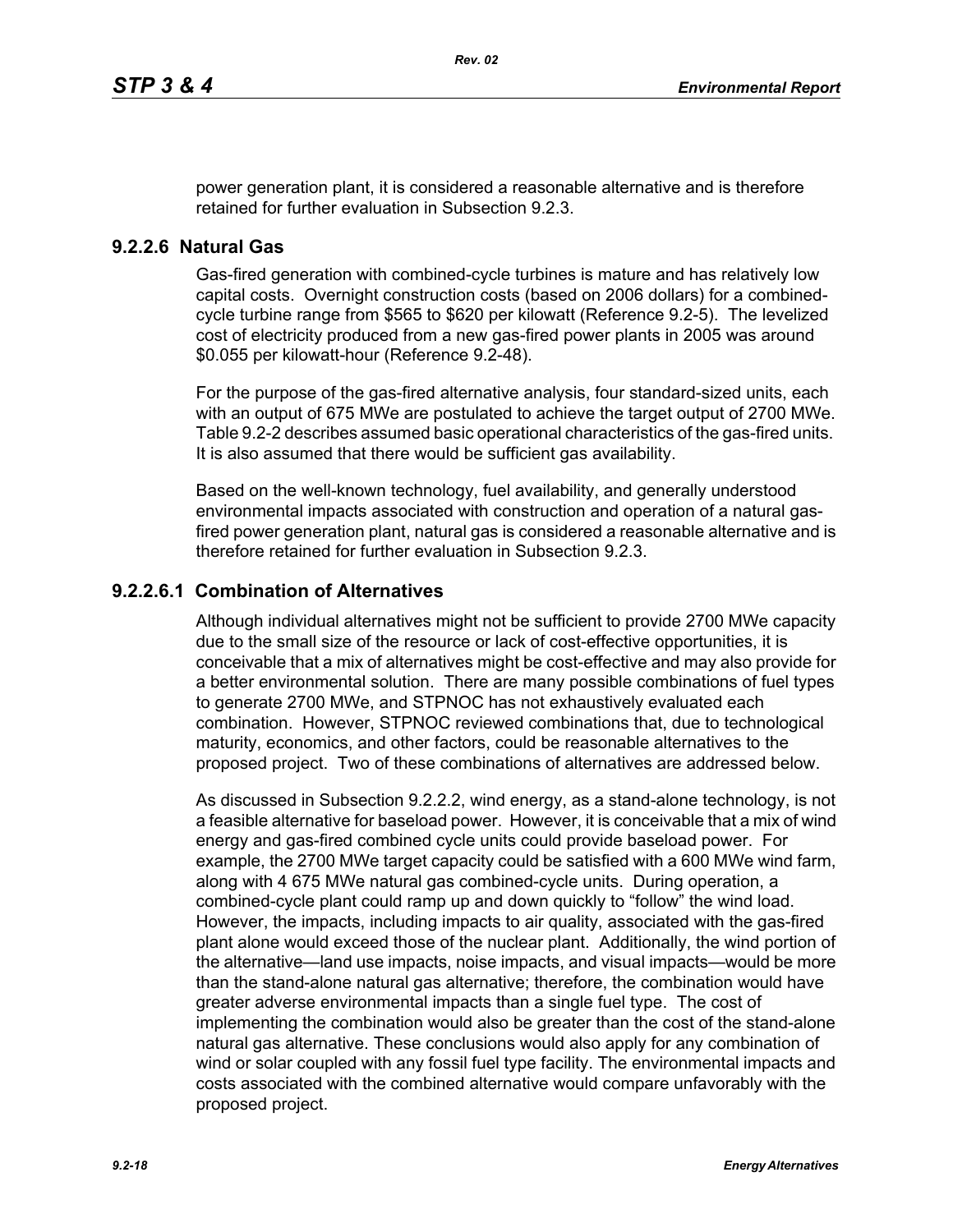If the hypothetical mix included coal-fired generation, the environmental impacts associated with construction (land use, ecology) and air quality would be expected to be greater than that of the proposed project. For example, the 2700 MWe target capacity could be met with two 675 MWe coal-fired units and two 675 MWe natural gas combined-cycle units. This combination coal-gas facility would require an estimated 291 acres for permanent structures. As discussed in Subsection 4.1.1, construction of the proposed project would disturb about 770 acres of which about 90 acres of these lost permanently due to construction of new facilities and a new heavy haul road. Air quality impacts for the 675 MWe coal-fired units would compare unfavorably with the proposed project due to the large quantity of combustion emissions from coal-fired generation. The additional impact, including combustion emissions, from the natural gas unit would only strengthen the overall favorable position of the proposed project.

Wind and solar facilities could be used in combination with storage systems to produce baseload power. By storing the power produced from wind or solar facilities and releasing it when the wind and solar facilities are not generating power, energy storage in combination with the wind or solar facilities would be able to generate electricity continuously. However, large-scale energy storage in Texas is either not available or would not be economically viable. For example, the storage of even one day's output at 2700 MW is well beyond any demonstration projects using batteries, compressed air, hydrogen, or other storage mechanism and the cost of such systems, even if available, would be prohibitive. Adding the significant cost of storage systems to the cost of wind or solar facilities would render the total cost non-competitive. In the northwestern United States, existing hydropower reservoirs are used to store and release the energy produced by wind generation. This combination of alternatives, in the form of "pumped storage," is not available in Texas at this scale. In addition to not being available, the costs to develop such storage would be prohibitive.

Other combinations of the various alternatives are not discussed here. In general, poor annual average capacity factors, higher environmental impacts (land use, ecological, air quality), immature technologies, and a lack of cost-competitiveness are not expected to lead to a viable, competitive combination of alternatives that would be either environmentally equivalent or preferable.

### **9.2.3 Assessment of Reasonable Alternative Energy Sources and Systems**

This section evaluates the environmental impacts of reasonable alternatives to the proposed project: pulverized coal-fired generation and gas-fired generation. The significance of the impacts associated with each issue is identified as SMALL, MODERATE, or LARGE. This characterization is consistent with the criteria that NRCestablished criteria in 10 CFR 51, Appendix B, Table B-1, Footnote 3, and presented as follows:

SMALL - Environmental effects are not detectable or are so minor that they will neither destabilize nor noticeably alter any important attribute of the resource. For the purpose of radiological impacts assessment, the Commission has concluded that those impacts that do not exceed permissible levels in the Commission's regulations are considered small.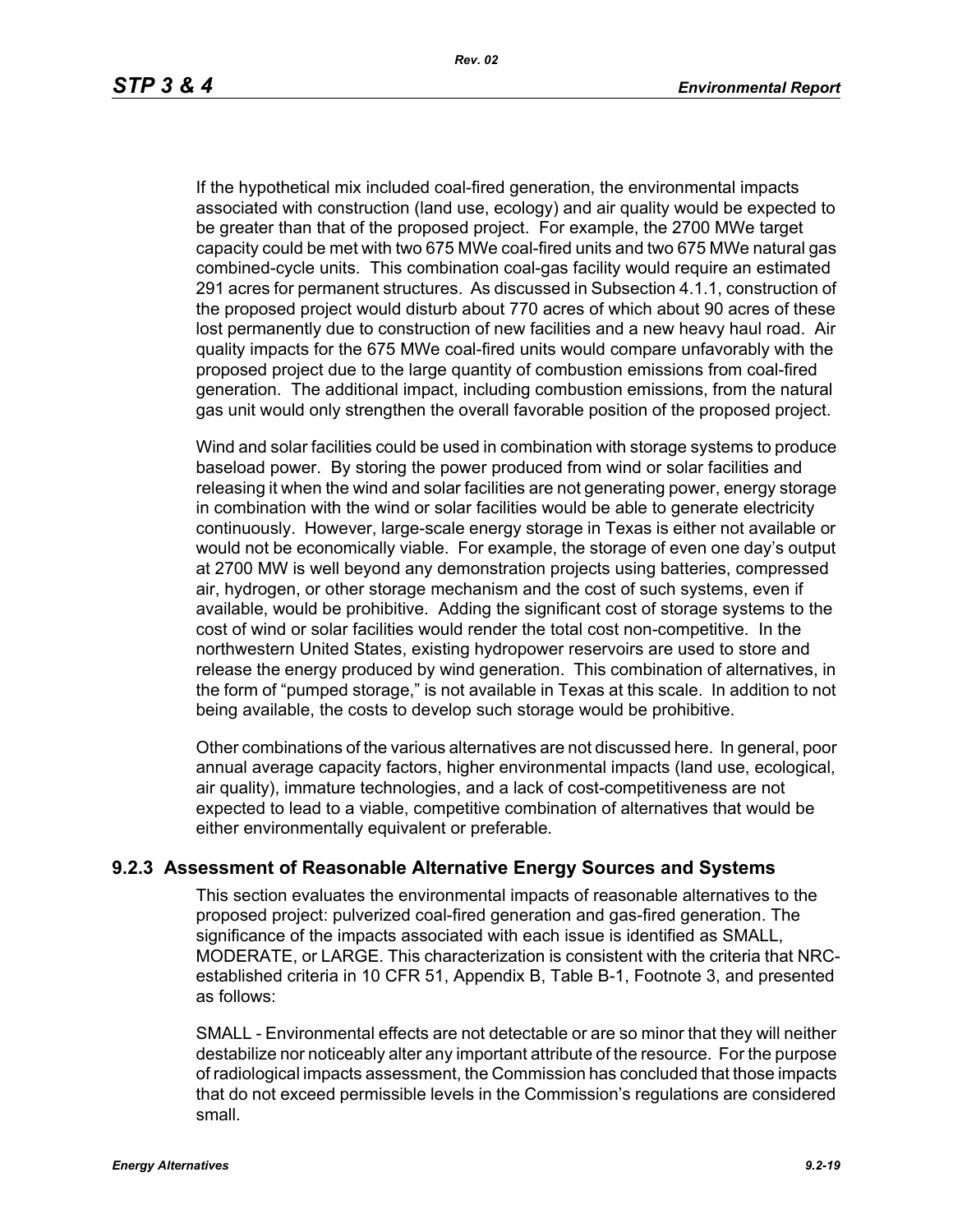MODERATE - Environmental effects are sufficient to alter noticeably, but not to destabilize, any important attribute of the resource.

LARGE - Environmental effects are clearly noticeable and are sufficient to destabilize any important attributes of the resource.

Consideration is given to ongoing and potential additional mitigation in proportion to the significance of the impact to be addressed (i.e., impacts that are SMALL receive less mitigative consideration than impacts that are LARGE).

# **9.2.3.1 Coal-Fired Generation**

STPNOC has reviewed the NRC analysis of environmental impacts from coal-fired generation alternatives presented in NUREG-1437 and found the NRC analysis to be reasonable. Construction impacts could be substantial, due in part to the large land area required (which can result in natural habitat loss) and the large workforce needed; however, NRC pointed out that the installation of a new coal-fired plant where an existing nuclear plant is located would reduce many construction impacts. There are major adverse impacts from operations such as human health concerns associated with air emissions, waste generation, and losses of aquatic biota due to cooling water withdrawals and discharges.

## **9.2.3.1.1 Air Quality**

Air quality impacts of coal-fired generation are considerably different from those of nuclear power. A coal-fired plant would emit sulfur dioxide  $(SO<sub>2</sub>)$ , as  $SO<sub>x</sub>$  surrogate), oxides of nitrogen (NO<sub>x</sub>), particulate matter (PM), carbon monoxide (CO), and mercury (Hg), all of which are regulated pollutants. A coal-fired plant would also emit carbon dioxide  $(CO<sub>2</sub>)$ , which has been linked to global warming. As Subsection 9.2.2.10 indicates, it is assumed a plant design would minimize air emissions through a combination of boiler technology and post combustion pollutant removal. The coalfired alternative emissions would be as follows:

 $SO<sub>2</sub>$  = 2900 tons per year

 $NO<sub>x</sub>$  = 2000 tons per year

CO = 2800 tons per year

 $CO<sub>2</sub> = 27$  million tons per year

 $Hq = 0.46$  tons per year

 $PM_{10}$  (particulates with a diameter of less than 10 microns) = 50 tons per year

 $PM<sub>2.5</sub>$  (particulates with a diameter of less than 2.5 microns) = 13 tons per year

These emission totals are calculated based on the parameters and assumptions identified in Table 9.2-1 and emission factors published in AP-42 (9.2-53).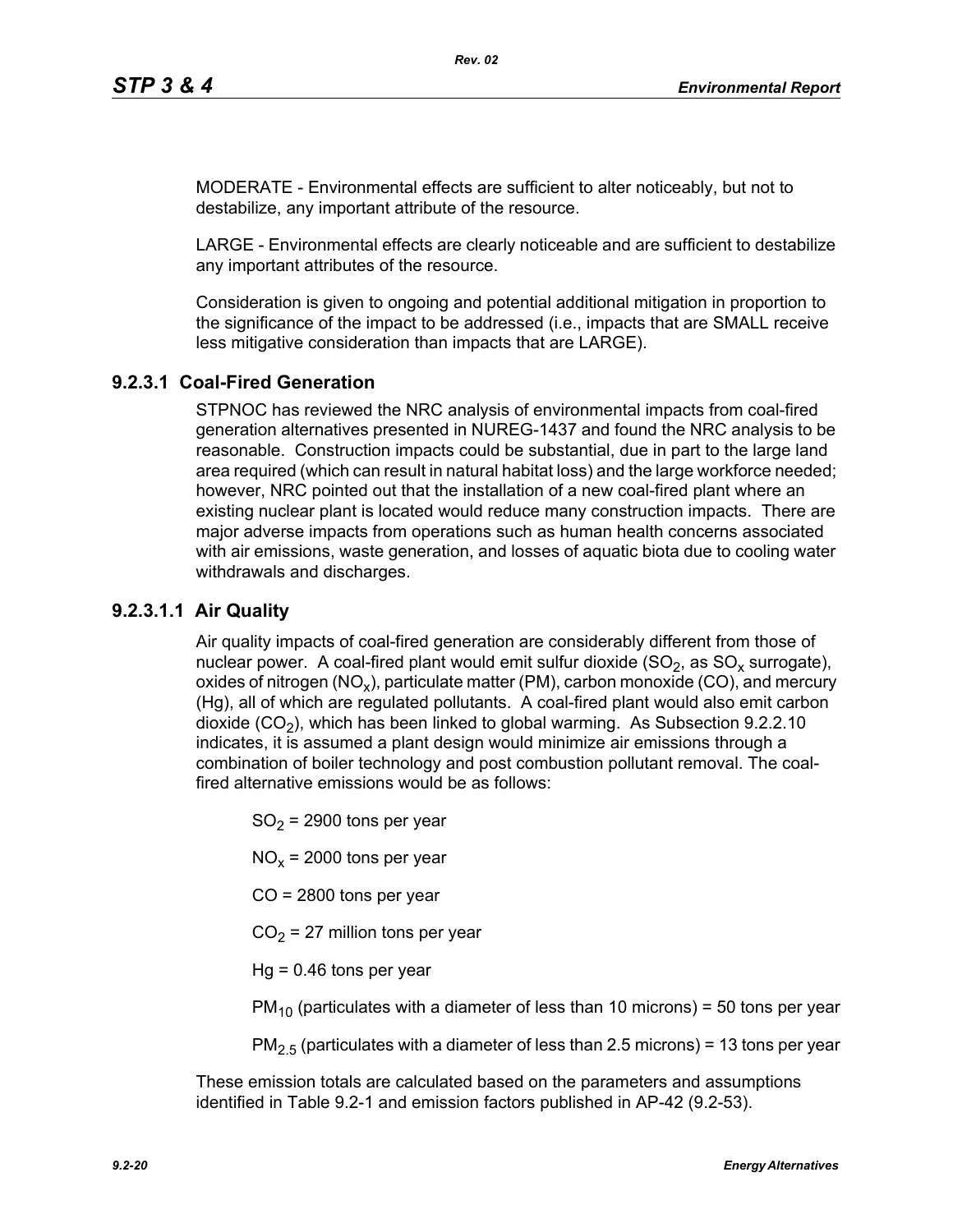The acid rain requirements of the Clean Air Act Amendments establish a cap on the allowable  $SO<sub>2</sub>$  emissions from power plants. Each company with fossil fuel-fired units was allocated  $SO<sub>2</sub>$  allowances. To be in compliance with the Act, the companies must hold enough allowances to cover their annual  $SO<sub>2</sub>$  emissions. In 2005, emissions from generators in Texas ranked highest nationally for  $NO<sub>x</sub>$  and fifth highest nationally for  $SO<sub>2</sub>$  (Reference 9.2-20). Both  $SO<sub>2</sub>$  and  $NO<sub>x</sub>$  emissions would increase if a new coalfired plant were operated at STP. To operate a fossil-fuel generation plant, STPNOC would have to purchase  $SO<sub>2</sub>$  allowances from the open market or shut down existing fossil-fired capacity from one of its owning members and apply the credits from that plant to the new one.

In March 2005, EPA issued the final Clean Air Interstate Rule which addresses power plant  $SO_2$  and  $NO_x$  emissions that contribute to non-attainment of the 8-hour ozone and fine particulate matter standards in downwind states. Twenty-eight states, including Texas, are subject to the requirements of the rule. The rule calls for further reductions of NO<sub>x</sub> and SO<sub>2</sub> emissions from power plants. These reductions can be accomplished by the installation of additional emission controls at existing coal-fired facilities or by the purchase of emission allowances from a cap-and-trade program.

In March 2005, EPA finalized the Clean Air Mercury Rule which sets emissions limits on mercury to be met in two phases beginning in 2010 and 2018, and encourages a cap and trade approach to achieve the target emission limits.  $NO<sub>x</sub>$  and  $SO<sub>2</sub>$  controls indirectly help to reduce mercury emissions. However, according to the EPA, the second phase cap reflects a level of mercury emissions reduction that exceeds the level that would be achieved solely as a co-benefit of controlling  $NO<sub>x</sub>$  and  $SO<sub>2</sub>$  under the Clean Air Interstate Rule. Each new coal-fired electrical generation unit in Texas must acquire enough mercury allowances to cover its annual mercury emissions. Compliance with EPA mercury standards must be achieved by January 01, 2010 (Reference 9.2-54).

Texas has regions that are designated as non-attainment with respect to the National Ambient Air Quality Standards for one or more criteria pollutants. Therefore, the state of Texas was required to submit a State Implementation Plan (SIP) to the EPA (1) to establish control strategies to reduce criteria pollutant emissions, and (2) to identify the technical and regulatory processes to demonstrate compliance with the SIP. The Texas SIP includes a cap and trade program for  $NO<sub>x</sub>$ ,  $SO<sub>x</sub>$ , and  $H<sub>q</sub>$  emissions. New stationary fossil fuel facilities in Texas must acquire trade credits to cover the new potential emissions. Compliance with the  $NO<sub>x</sub>$  and  $SO<sub>x</sub>$  standards identified in the SIP must be achieved by January 01, 2009 and January 01, 2010, respectively (Reference 9.2-54).

The region of non-attainment nearest to the proposed project location is the Houston-Galveston-Brazoria region. Brazoria County is east of and conterminous with Matagorda County. This region is designated as moderate non-attainment with respect to the 8-hour ozone standard (40 CFR 81.344).

Air impacts from a coal-fired generation facility would be substantial. Adverse human health effects from coal combustion have led to important federal legislation in recent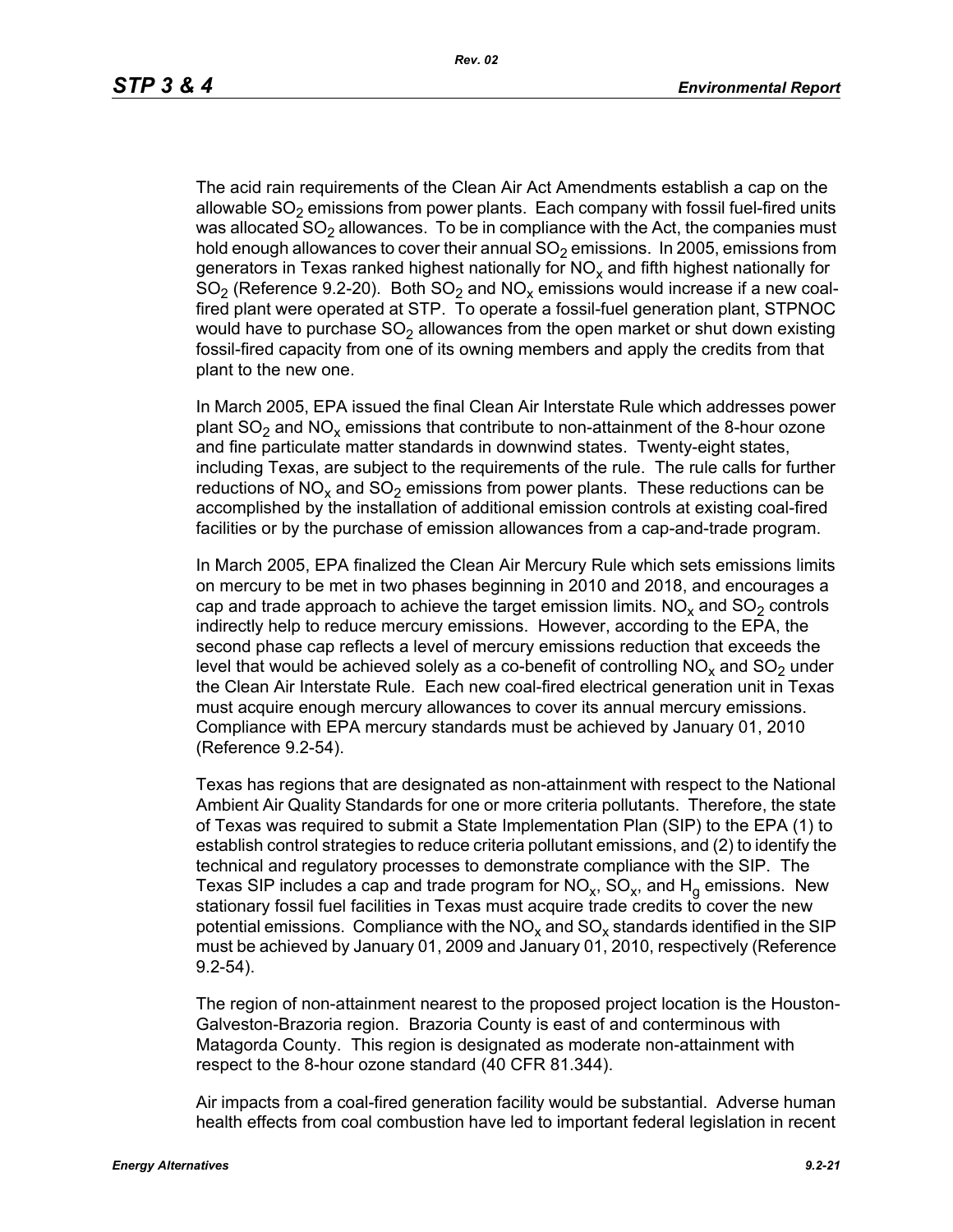years because public health risks, such as cancer and emphysema, have been associated with coal combustion. Global warming and acid rain are also potential impacts. Recent changes in air quality regulations indicate that the EPA and the federal government recognize the importance of stability for air resources.  $SO<sub>2</sub>$  and mercury emission allowances,  $NO_x$  emission offsets, low  $NO_x$  burners, overfire air, fabric filters or electrostatic precipitators, and scrubbers are regulatory-imposed mitigation measures. The coal-fired alternative would have MODERATE impacts on air quality—the impacts may be noticeable, but would not destabilize air quality in the area due to the use of mitigation technologies.

## **9.2.3.1.2 Waste Management**

The coal-fired alternative would generate substantial solid waste. Based on the assumed plant parameters, the coal would have 3.9% ash content, and the facility would consume around 11 million tons of coal annually. Particulate control equipment would collect most (99.9%) of this ash (about 435,000 tons per year). If 75% of the coal ash were recycled, an annual total of about 109,000 tons of ash would require disposal.

SO<sub>y</sub>-control equipment would require about 105,000 tons of limestone and would generate another 124,000 tons per year of waste in the form of scrubber sludge. Ash and scrubber waste disposal over a 40-year plant life would require about 141 acres.

With proper facility placement, coupled with current waste management and monitoring practices, waste disposal would not destabilize any resources. There would be space within the current STP property for this disposal. After closure of the waste site and revegetation, the land would be available for other uses. Waste disposal for the coal-fired alternative would have MODERATE impacts—the impacts of increased waste disposal would be clearly noticeable, but would not destabilize any important resource and further mitigation of the impact would be unwarranted.

## **9.2.3.1.3 Other Impacts**

Construction of the power block and coal storage area would impact about 435 acres of land and associated terrestrial habitat. Because most of this construction would be in previously disturbed areas, impacts would be minimal. Visual impacts would be consistent with the industrial nature of the site. As with any large construction project, some erosion, sedimentation, and fugitive dust emissions could be anticipated, but would be minimized through application of best management practices. Onsite disposal is assumed for debris generated when the area is cleared and grubbed and that other construction debris would be accepted at a nearby municipal disposal facility.

Short-term socioeconomic impacts would result from the estimated 2414 construction workers to build the facilities, and long-term impacts would result from the estimated 315 full-time workers to operate the coal-fire facility. These impacts would be SMALL due to the influence of the nearby Houston-Galveston metropolitan area.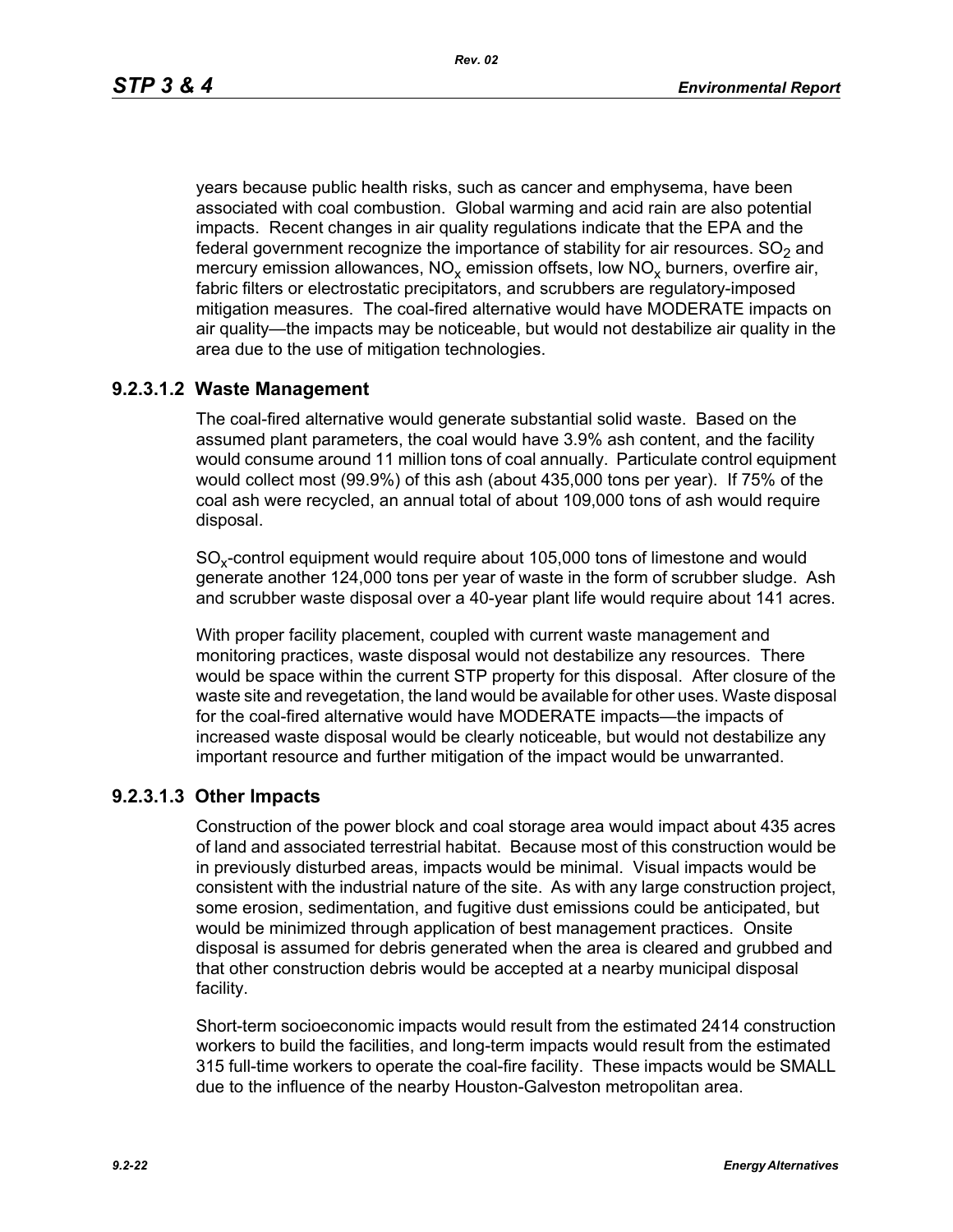Cultural resource impacts would be unlikely due to the previously disturbed nature of the site and could be, if needed, minimized by survey and recovery techniques.

The existing STP Main Cooling Reservoir (MCR) would be used to minimize impacts to aquatic resources and regional water quality; therefore, STPNOC believes that these impacts would be SMALL.

The new stacks, boilers, and rail deliveries would be an incremental addition to the visual impact from existing STP structures and operations. Coal delivery would add noise and transportation impacts associated with unit-train traffic. Based on a unit train with 125 cars, where each car holds 100 tons, about 900 unit trains per year (about 17 trains per week) would be needed to deliver coal and limestone to the coal-fired plant.

Other construction and operation impacts would be SMALL. In most cases, the impacts would be detectable, but they would not destabilize any important attribute of the resource involved. Due to the minor nature of these impacts, mitigation would not be warranted beyond that mentioned.

## **9.2.3.1.4 Design Alternatives**

The in-land location of the STP site lends itself to coal delivery by truck. However, this design alternative would necessitate substantial upgrades to area roads. The alternative would trade truck traffic impacts for rail traffic impacts, a tradeoff that provides no obvious environmental benefit. Subsection 9.4.1 analyzes alternative designs for the STP 3 & 4 heat dissipation systems. Based on this analysis, STPNOC assumed the MCR would be used for the coal-fired alternative. Use of the existing MCR would minimize water consumption, thermal impacts, and additional visual intrusion; therefore, the heat dissipation system would pose a SMALL impact. The analysis of air quality impacts in Subsection 9.2.3.1.1 is based on use of best available control technology; therefore, there are no reasonable alternates for reducing those impacts.

## **9.2.3.1.5 Conclusion**

As discussed in Subsection 9.2.2.10, STPNOC determined that coal-fired generation using supercritical boilers is a reasonable alternative to the proposed nuclear project because it is a mature technology, coal is available in the ERCOT region, and the environmental impacts associated with construction and operation of a coal-fired power generation plant are well understood. The impacts of coal-fired generation on the STP site are evaluated in Subsection 9.2.3.1 and STPNOC determined impacts would be SMALL to MODERATE. The impacts of coal-fired generation are compared to the proposed nuclear project in Tables 9.2-3 and 9.2-4. As these tables demonstrate, coal-fired plants are not environmentally preferable to nuclear power.

# **9.2.3.2 Natural Gas Generation**

Subsection 9.2.2.11 presents the basis to select a combined-cycle plant as the gasfired alternative. Land-use impacts from gas-fired units would be less than those of the coal-fired alternative. Reduced land requirements, due to construction on the existing site and a smaller facility footprint, would reduce impacts to ecological, aesthetic, and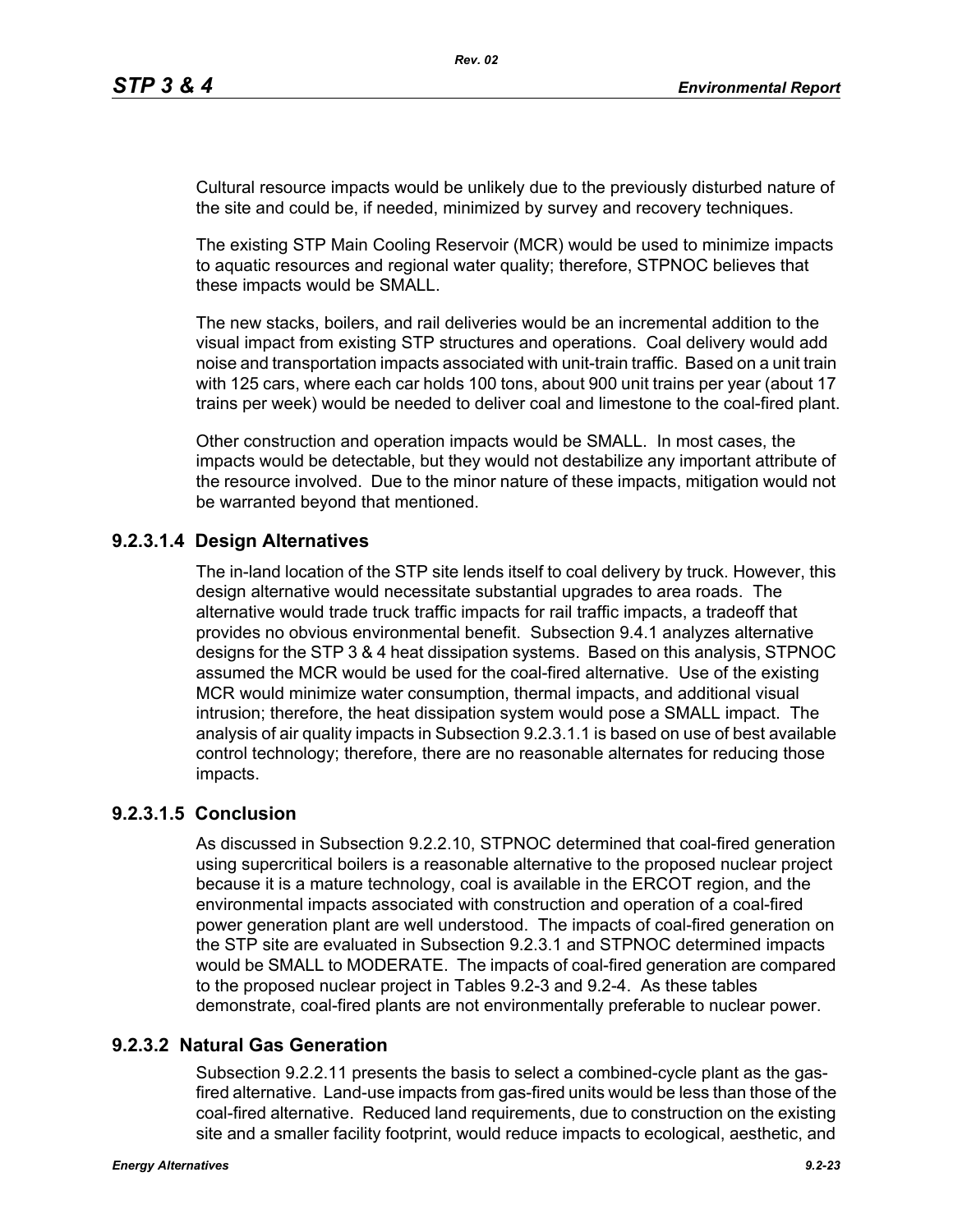cultural resources. As discussed under "Other Impacts," an incremental increase in the workforce could have socioeconomic impacts. Human health effects associated with air emissions would be of concern, but the effect would be less than those of coalfired generation. The gas-fired alternative defined in Subsection 9.2.2.11 would be located on land adjacent to the STP site.

## **9.2.3.2.1 Air Quality**

Natural gas combustion is relatively clean compared to other fossil fuel combustion. Also, because the heat recovery steam generator does not receive supplemental fuel, the combined-cycle operation is highly efficient (56% vs. 33% for the coal-fired alternative). Therefore, the gas-fired alternative would release similar types of emissions, but generally in quantities less than the coal-fired alternative. Control technology for gas-fired turbines focuses on the reduction of  $NO<sub>x</sub>$  emissions. The gasfired alternative would use about 121 billion standard cubic feet of natural gas per year and would generate these emissions:

 $SO<sub>2</sub>$  = 41 tons per year

 $NO<sub>x</sub>$  = 680 tons per year

CO = 141 tons per year

 $CO<sub>2</sub> = 6.9$  million tons per year

PM = 119 tons per year (all particulates are  $PM<sub>2.5</sub>$ )

These emission totals are calculated based on the parameters and assumptions identified in Table 9.2-2 and emission factors published in AP-42 (9.2-53).

The Subsection 9.2.3.1 discussion of regional air quality, Clean Air Act requirements, the  $NO<sub>x</sub>$  SIP, and the Clean Air Interstate Rule also apply to the gas-fired generation alternative.  $SO_2$  allowances,  $NO_x$  effects on ozone levels, and  $NO_x$  emission offsets could be issues of concern for gas-fired combustion. STPNOC concludes that emissions from a gas-fired alternative could noticeably alter local air quality and would not destabilize regional resources. Air quality impacts would therefore be MODERATE.

### **9.2.3.2.2 Waste Management**

Gas-fired generation would result in almost no solid waste generation and would therefore produce minor (if any) impacts. STPNOC concludes that gas-fired generation waste management impacts would be SMALL.

### **9.2.3.2.3 Other Impacts**

Similar to the coal-fired alternative, the ability to construct the gas-fired alternative on land adjacent to the STP site would reduce construction-related impacts relative to construction on a greenfield site.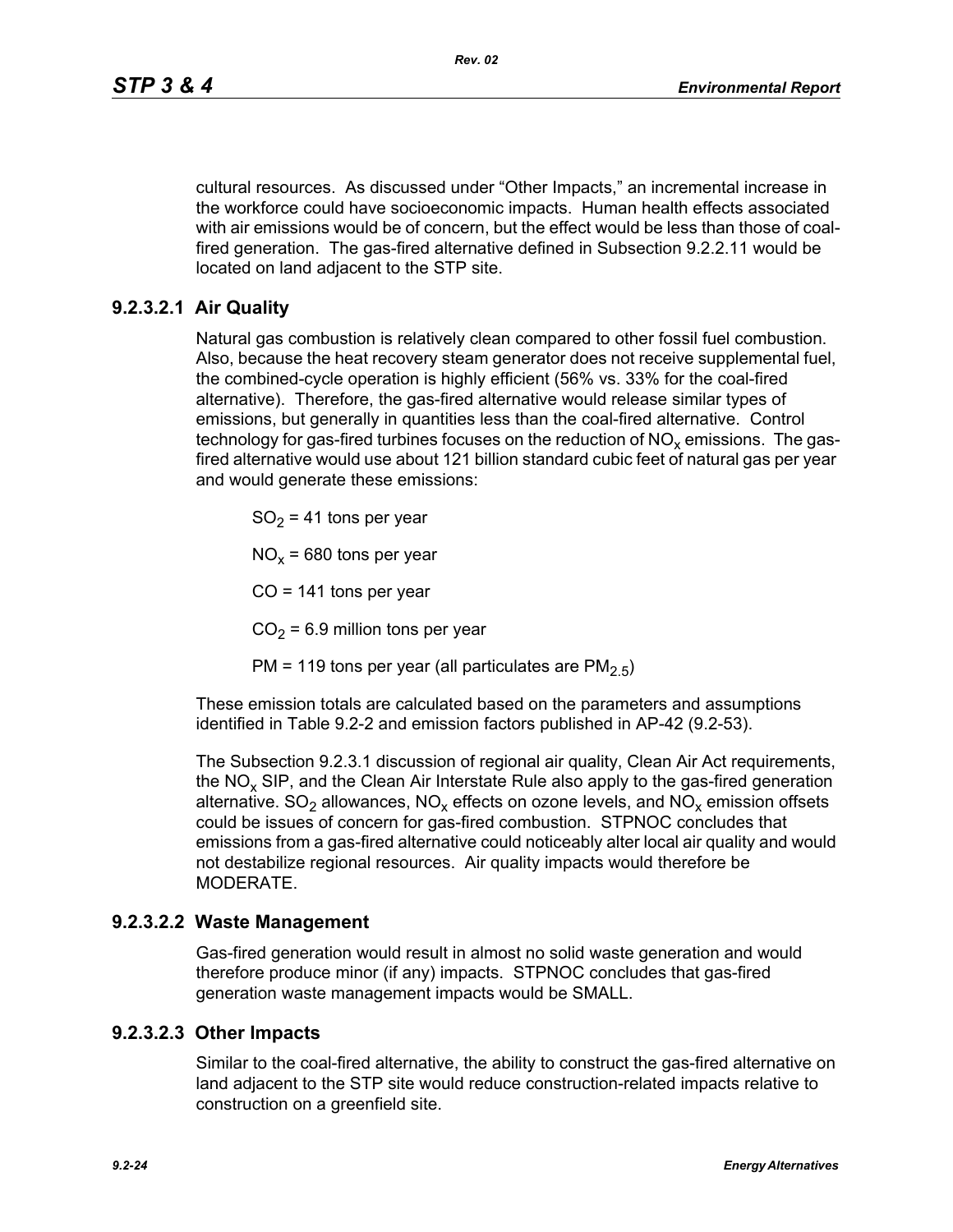A new 24-inch diameter pipeline would need to be constructed from an existing 24-inch transmission pipeline located about 2 miles northwest of the proposed site. Upgrades to the existing pipeline and gas storage facilities would also be required. To the extent practicable, new gas supply pipeline would be routed in previously disturbed areas to minimize impacts. Based on a 75-foot easement, about 18 acres would need to be graded to permit the installation of the pipeline. Construction impacts would be minimized through the application of best management practices to minimize soil loss and restore vegetation immediately after the excavation is backfilled. Installation of a gas pipeline would not create a long-term reduction in the local or regional diversity of plants and animals. In theory, impacts from construction of a pipeline could be reduced or eliminated if the gas-fired plant were located adjacent to an existing pipeline.

Construction of the combined-cycle plant would impact about 107 acres of land. Because this much previously disturbed acreage is available at the STP site, loss of terrestrial habitat would be minimal. Aesthetic impacts, erosion and sedimentation accumulation, fugitive dust, and construction debris impacts would be similar to the coal-fired alternative, but smaller because of the reduced site size. Socioeconomic impacts would result from the estimated 661 construction workers to build the facilities and 91 people needed to operate the gas-fired facility. These impacts would be SMALL due to the influence of the nearby metropolitan area.

### **9.2.3.2.4 Design Alternatives**

Subsection 9.4.1 analyzes alternative designs for the STP 3 & 4 heat dissipation systems. Based on this analysis, STPNOC assumed the MCR would be used for the gas-fired alternative. Use of the MCR would minimize evaporative water loss, visual intrusion, and thermal impacts; the heat dissipation system would pose a SMALL impact. The analysis of air quality impacts in Subsection 9.2.3.2.1 is based on use of maximum achievable control technology; therefore there are no reasonable alternatives for reducing those impacts.

### **9.2.3.3 Conclusion**

As discussed in Subsection 9.2.2.11, STPNOC determined that gas-fired generation using combined-cycle turbines is a reasonable alternative to the proposed nuclear project because it is a mature technology, natural gas is available in the ERCOT region, and the environmental impacts associated with construction and operation of a natural gas-fired power generating plant are well understood. The impacts of gas-fired generation on a site adjacent to the STP site are evaluated in Subsection 9.2.3.2 and STPNOC determined impacts would be SMALL to MODERATE. The impacts of gasfired generation are compared to the proposed nuclear project in Tables 9.2-3 and 9.2- 4. As these tables demonstrate, coal-fired plants are not environmentally preferable to nuclear power.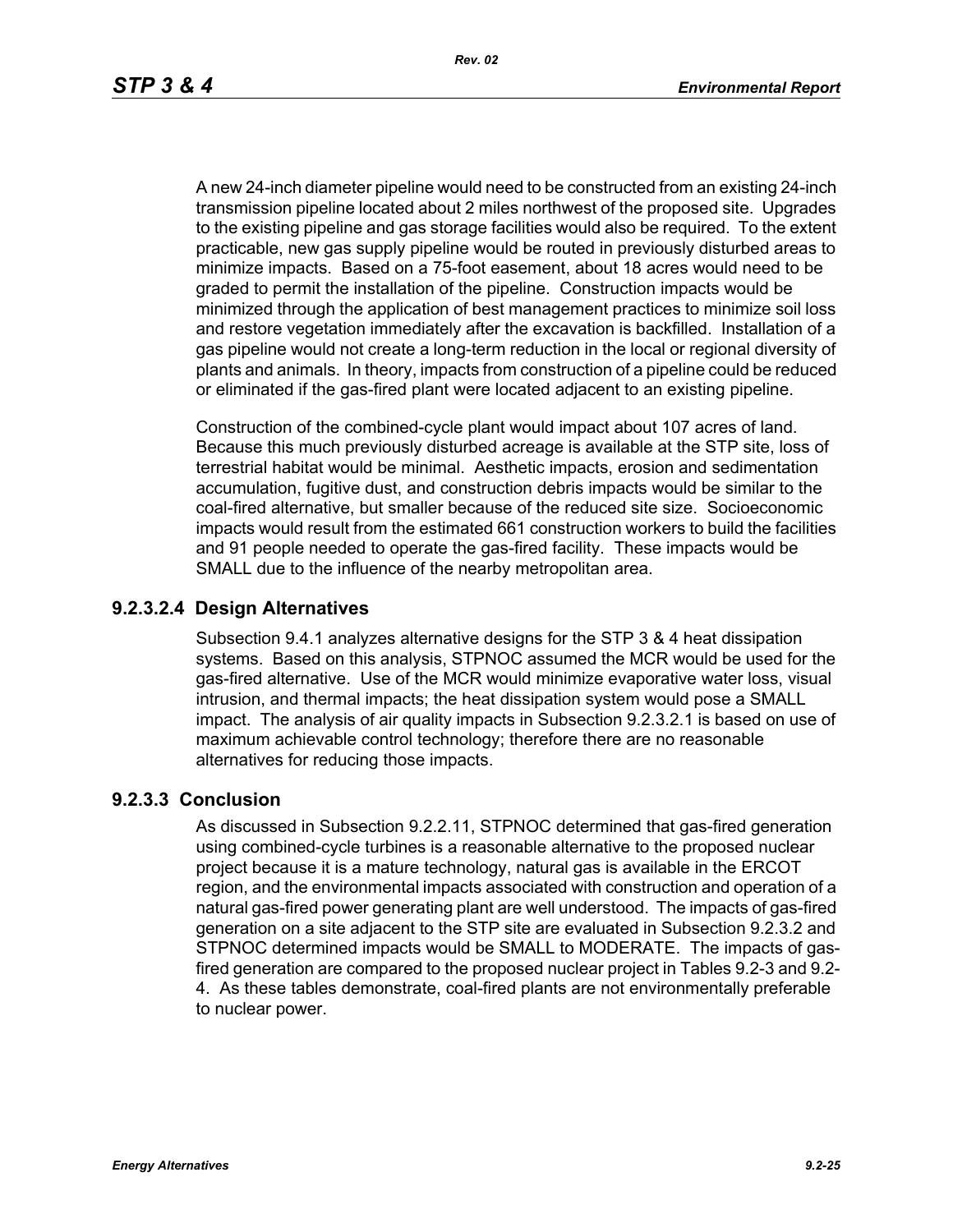## **9.2.4 Conclusion**

As shown in detail in Tables 9.2-3 and 9.2-4, based on environmental impacts, neither a coal-fired nor a gas-fired plant would provide an appreciable reduction in overall environmental impacts relative to a nuclear plant. Furthermore, each of these types of plants would entail a significantly greater relative environmental impact on air quality than would the proposed nuclear project. Therefore, neither a coal-fired or gas-fired plant would be environmentally preferable to the proposed project.

### **9.2.5 References**

- 9.2-1 "ERCOT Protocols Section 1—Overview," ERCOT 2007a. Available at http://www.ercot.com/mktrules/protocols/current/01-050107.doc.
- 9.2-2 "Generic Environmental Impact Statement for License Renewal of Nuclear Reactors," NRC 1996. NUREG-1437. Office of Nuclear Regulatory Research. Washington, D.C., May. Available at http://www.nrc.gov/reading-rm/doccollections/nuregs/staff/sr1437/v1/index.html.
- 9.2-3 "Analysis of Transmission Alternatives for Competitive Renewable Energy Zones in Texas," ERCOT 2007c. Available at http://www.ercot.com/news/ presentations/2006/ATTCH\_A\_CREZ\_Analysis\_Report.pdf.
- 9.2-4 "Wind Energy Basics," AWEA (American Wind Energy Association) 2007a. Available at http://www.awea.org/faq/wwt\_basics.html.
- 9.2-5 "What Generation Mix Suits Your State? Tools for Comparing Fourteen Technologies across Nine Criteria," National Regulatory Research Institute 2007. Available at http://www.nrri.ohio-state.edu.
- 9.2-6 "Basic Principles of Wind Resource Evaluation," AWEA 2007b. Available at http://www.awea.org/faq/basicwr.html.
- 9.2-7 "A Guidebook to Expanding the Role of Renewables in a Power Supply Portfolio," American Public Power Association, September 2004. Available at http://www.eere.energy.gov/windandhydro/windpoweringamerica/pdfs/po wer\_supply\_guidebook.pdf.
- 9.2-8 TSECO (Texas State Energy Conservation Office) 2007. Texas Wind Energy Resources. Available at http://www.infinitepower.org/reswind.htm.
- 9.2-9 "Wind Energy—An Untapped Resource," AWEA 2007c. Available at http://www.awea.org/pubs/factsheets/Wind\_Energy\_An\_Untapped\_ Resource.pdf.
- 9.2-10 "Wind Generation Assessment—A Report to the Electric Reliability Council of Texas," AWS Truewind, January 2007.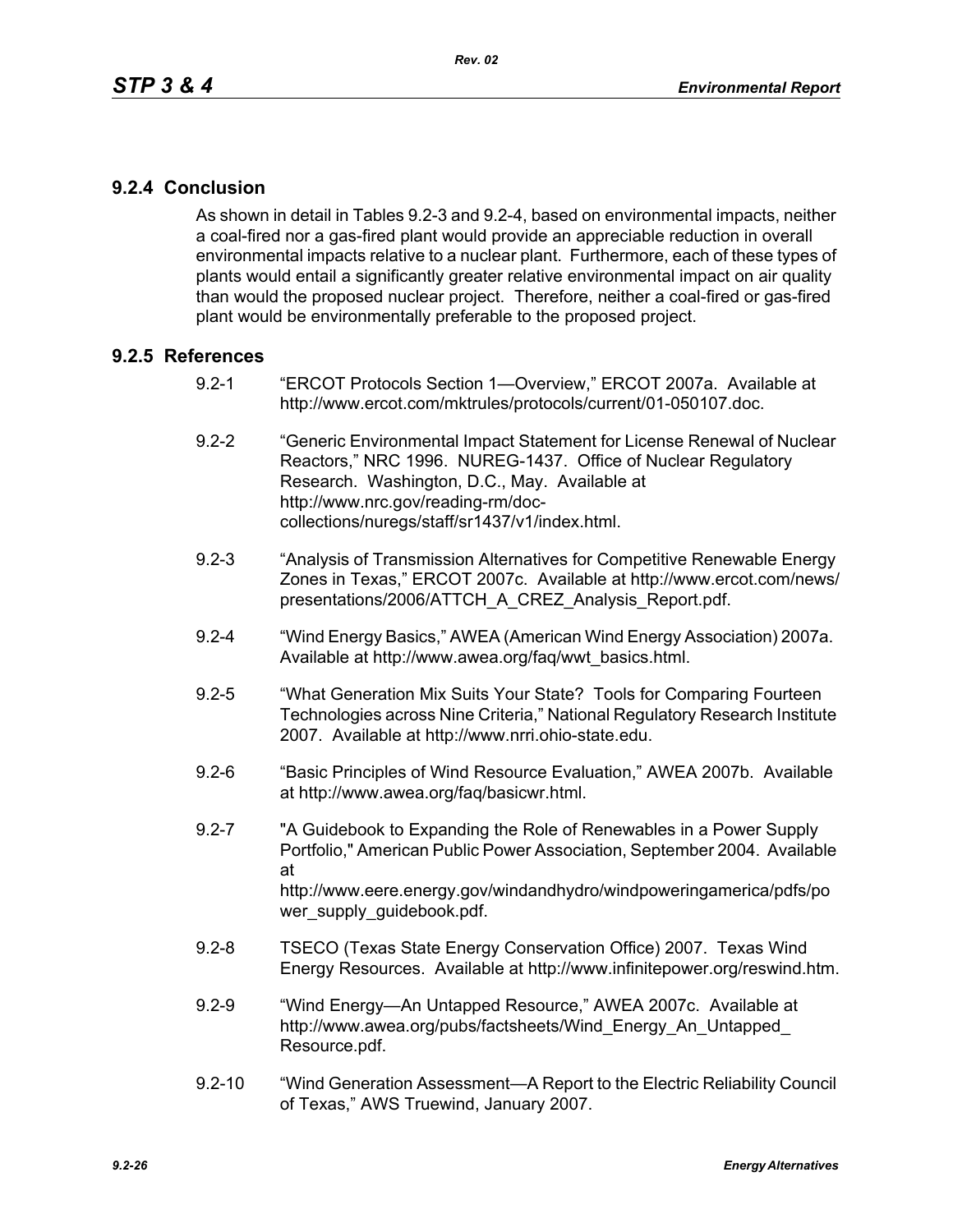- 9.2-11 "Wind Energy and the Environment," AWEA 2007d. Available at http://www.awea.org/faq/wwt\_environment.html.
- 9.2-12 "Wind Resource of Offshore Texas, Wind Power Density at 50 Meters," AWS Truewind, December 2006. Available at http://www.seco.cpa.state.tx.us/ zzz\_re/re\_offshore\_pwr50m.pdf.
- 9.2-13 "Future for Offshore Wind Energy in the United States," NREL, NREL/CP-500-36313, Golden, Colorado, June 2004. Available at http://www.nrel.gov/docs/ fy04osti/36313.pdf.
- 9.2-14 "Fuel from the Sky: Solar Power's Potential for Western Energy Supply," NREL/SR-550-32160, Golden, Colorado, July 2002. Available at http://www.nrel.gov/csp/publications.html?print.
- 9.2-15 "Texas Renewable Energy Resource Assessment," Virtus Energy Research Associates 1995. Available at http://www.seco.cpa.state.tx.us/zzz\_re/ re\_study1995.pdf.
- 9.2-16 "Solar Cells Increasing Use of Electricity from Sunlight Photovoltaic technology a multibillion-dollar market worldwide," USINFO 2005. Available at http://usinfo.state.gov/gi/Archive/2005/Apr/19-464962.html.
- 9.2-17 "Renewable Energy Technology—Solar Fact Sheet," Renewable Northwest Project, September 2006. Available at http://www.rnp.org/RenewTech/tech\_ solar.html.
- 9.2-18 "Solar Task Force Report, Clean and Diversified Energy Initiative," Western Governors' Association, January 2006. Available at http://www. westgov.org/wga/initiatives/cdeac/Solar-full.pdf.
- 9.2-19 "An Assessment of Renewable Electric Generating Technologies for Florida," Florida Public Service Commission and the Department of Environmental Protection) 2003. Available at http://www.psc.state.fl.us/publications/pdf/ electricgas/Renewable\_Energy\_Assessment.pdf.
- 9.2-20 EIA 2007a. State Electricity Profiles 2005. DOE/EIA-(348)/02. Washington, D.C. March. Available at http://www.eia.doe.gov/cneaf/electricity/ st\_profiles/sep2005.pdf.
- 9.2-21 "ERCOT Unit Data Report June 2007," ERCOT 2007d. Available upon request via email to info@ercot.com.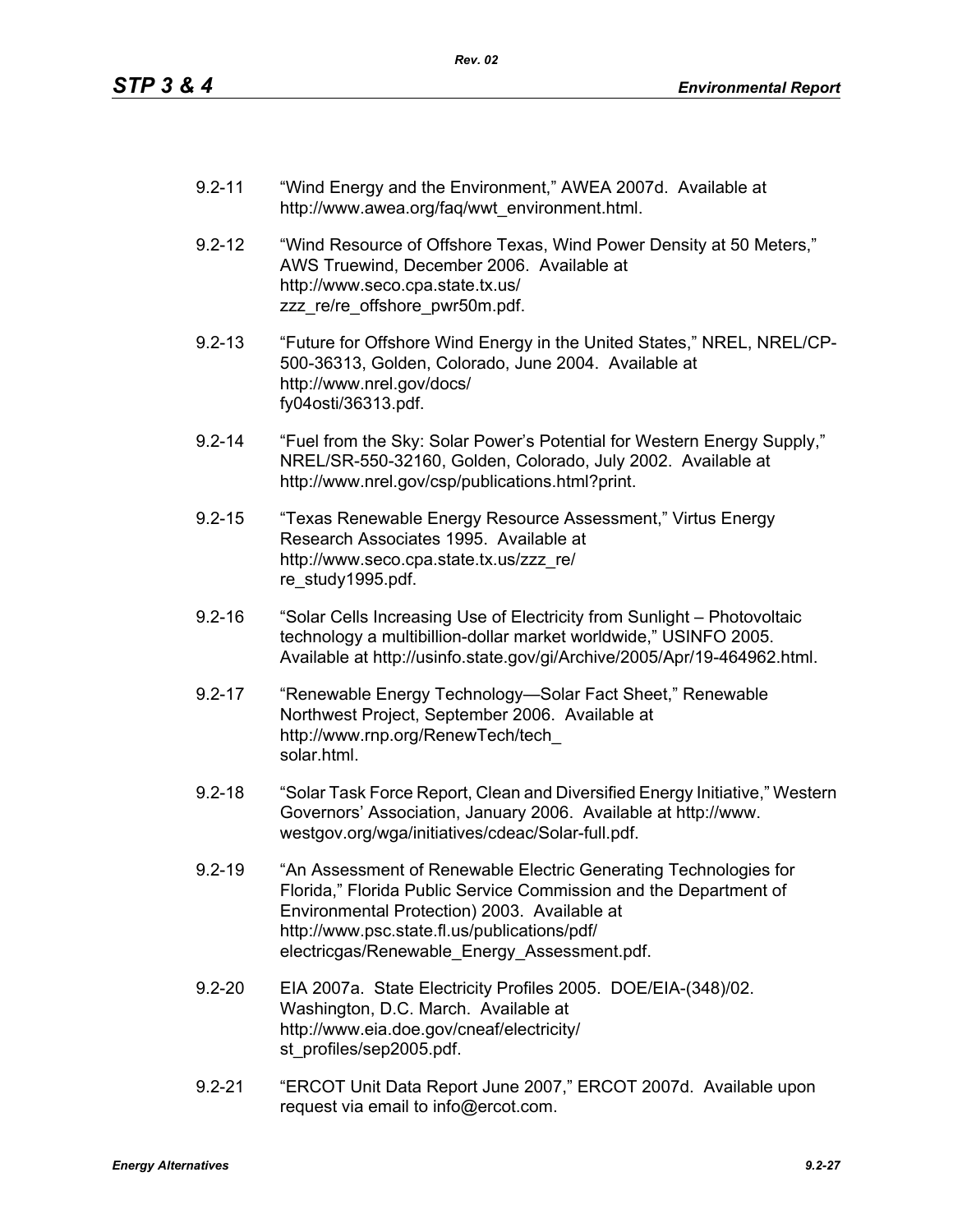| $9.2 - 22$ | "Feasibility Assessment of the Water Energy Resources of the United |
|------------|---------------------------------------------------------------------|
|            | States for New Low Power and Small Hydro Classes of Hydroelectric   |
|            | Plants," DOE, DOE-ID-11263, January 2006.                           |

- 9.2-23 "Hydropower Program: Hydrofacts," Idaho National Laboratory, July 2005. Available at http://hydropower.id.doe.gov/hydrofacts/plant\_costs.shtml.
- 9.2-24 "The Real Cost of Electricity Generation Alternatives: A Portfolio Approach," Energy-Regulatory Economics and Finance, Shimon Awerbuch, Ph.D., 2005.
- 9.2-25 "Annual Electric Generator Report—Spreadsheet Download," EIA 2006. Available at http://www.eia.doe.gov/cneaf/electricity/page/capacity/ capacity.html.
- 9.2-26 "An Assessment of Geothermal Resource Development Needs in the Western United States," Geothermal Energy Association, Daniel J. Fleischmann, January 2007. Available at http://www.geoenergy.org/publications/reports/States%20 Guide.pdf.
- 9.2-27 "Geothermal Energy for Electric Power, Renewable Energy Policy Project," Shibaki, Masashi, Washington, D.C., December 2003. Available at http://www.repp.org/repp/index.html.
- 9.2-28 "All About Geothermal Energy—Power Plant Cost," Geothermal Energy Association 2007n. Available at http://www.geo-energy.org/aboutGE/ powerPlantCost.asp.
- 9.2-29 "DOE Energy Efficiency and Renewable Energy Biomass Program," DOE March 2007. Available at http://www1.eere.energy.gov/biomass/printable\_ versions/electrical\_power.html.
- 9.2-30 TSECO 2007. Texas Biomass Energy Resources. Available at http://www. infinitepower.org/resbiomass.htm.
- 9.2-31 "Potential Supply and Cost of Biomass from Energy Crops," ORNL (Oak Ridge National Laboratory) 1996. Available at http://bioenergy.ornl.gov/reports/tvareg/ supply3.html.
- 9.2-32 "Bioenergy Feedstock Characteristics," ORNL 2007. Available at http:// bioenergy.ornl.gov/papers/misc/biochar\_factsheet.html.
- 9.2-33 "The Value of the Benefits of U.S. Biomass Power," NREL 1999, NREL/SR-570-27541. Available at http://www.energyproducts.com/Documents/NREL%20 Biomass%20Power%20value.pdf.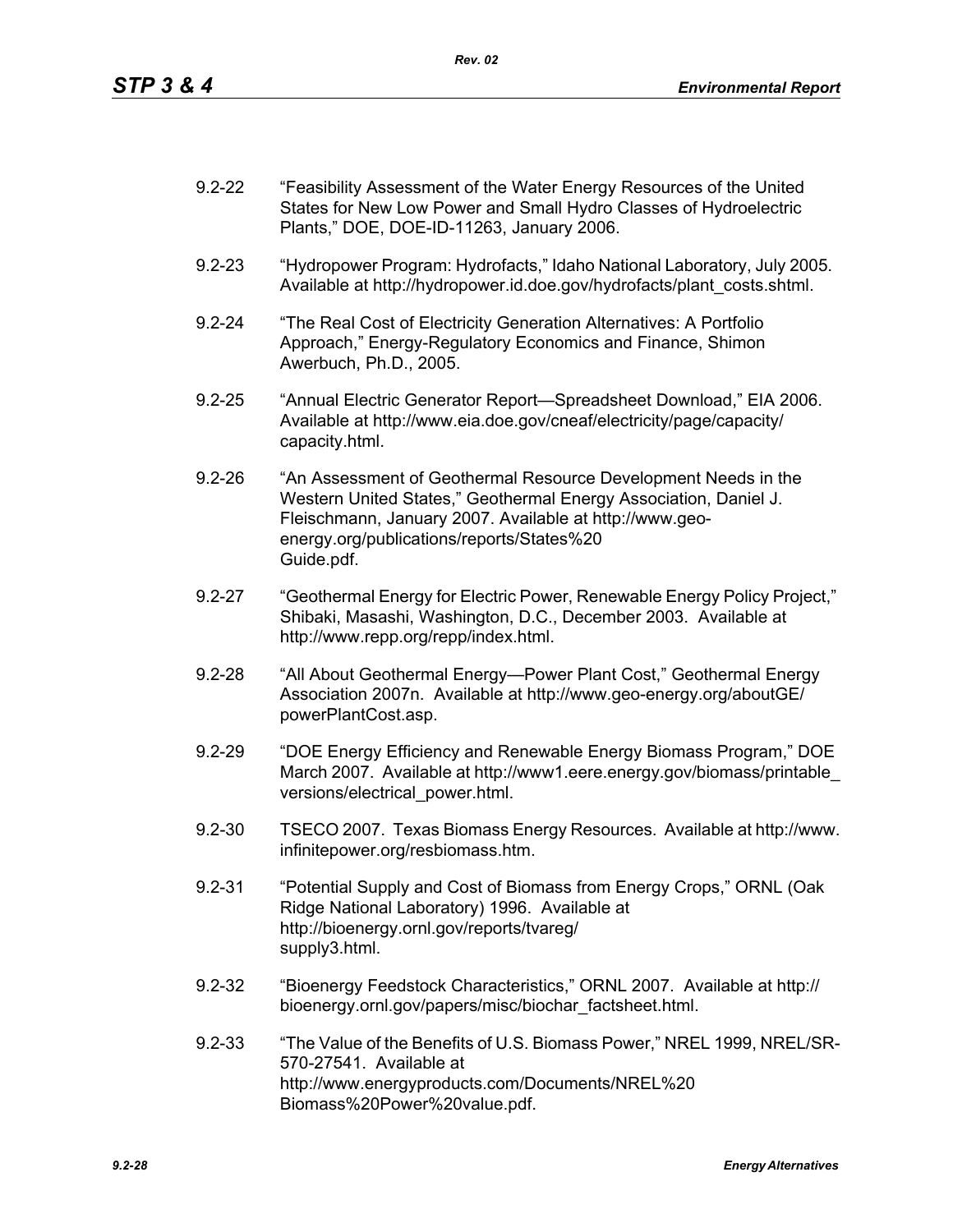| $9.2 - 34$ | "Electricity from Municipal Solid Waste," EPA (U.S. Environmental<br>Protection Agency), July 2006. Available at<br>http://www.epa.gov/solar/muni.htm.                                                                                                          |
|------------|-----------------------------------------------------------------------------------------------------------------------------------------------------------------------------------------------------------------------------------------------------------------|
| $9.2 - 35$ | "Municipal Solid Waste-Basic Facts," EPA, March 2007. Available at<br>http://www.epa.gov/epaoswer/non-hw/muncpl/facts.htm.                                                                                                                                      |
| $9.2 - 36$ | "Biomass for Electricity Generation," EIA 2004. Available at http://www.<br>epa.gov/cleanenergy/pdf/haq apr20.pdf.                                                                                                                                              |
| $9.2 - 37$ | "Texas Energy, The Next Generation — The Role of Renewables in<br>Generating," University of Texas, 2004. Available at<br>http://utopia.utexas.edu/articles/tbr/<br>energy.html?sec=business⊂=economics.                                                        |
| $9.2 - 38$ | "Methodology for Allocating Municipal Solid Waste to Biogenic and Non-<br>Biogenic Energy," EIA 2007b. Available at<br>http://www.eia.doe.gov/cneaf/solar.<br>renewables/page/mswaste/msw.pdf.                                                                  |
| $9.2 - 39$ | "ERCOT Quick Facts," ERCOT 2007b. Available at<br>http://www.ercot.com/news<br>/presentations/2007/ERCOT%20Quick%20Facts%20May%202007.pdf.                                                                                                                      |
| $9.2 - 40$ | "Municipal Solid Waste in Texas: A Year in Review FY 2005 Data<br>Summary and Analysis," TCEQ (Texas Commission on Environmental<br>Quality), AS-187/06, June 2006. Available at<br>http://www.tceq.state.tx.us/assets/<br>public/comm_exec/pubs/as/187_06.pdf. |
| $9.2 - 41$ | "Municipal Solid Waste Generation, Recycling, and Disposal in the United<br>States-Facts and Figures for 2005," EPA 2005. Available at<br>http://www.epa.<br>gov/epaoswer/osw/conserve/resources/msw-2005.pdf.                                                  |
| $9.2 - 42$ | "Green Power FAQ," Santee Cooper 2007. Available at https://www.<br>santeecooper.com/portal/page/portal/SanteeCooper/Environment/GreenP<br>ower/GreenPower%20FAQ.                                                                                               |
| $9.2 - 43$ | "A Portfolio—Risk Analysis of Electricity Supply Options in the<br>Commonwealth of Virginia," Clean Energy Commercialization, October<br>2005. Available at<br>http://www.chesapeakeclimate.org/doc/VA Renewables Study.pdf.                                    |
| $9.2 - 44$ | "United States Spot Price FOB Weighted by Estimated Import Volume<br>(Dollars per Barrel)." Energy Information Administration, July 25, 2007.<br>Available at http://tonto.eia.doe.gov/dnav/pet/hist/wtotusaw.htm.                                              |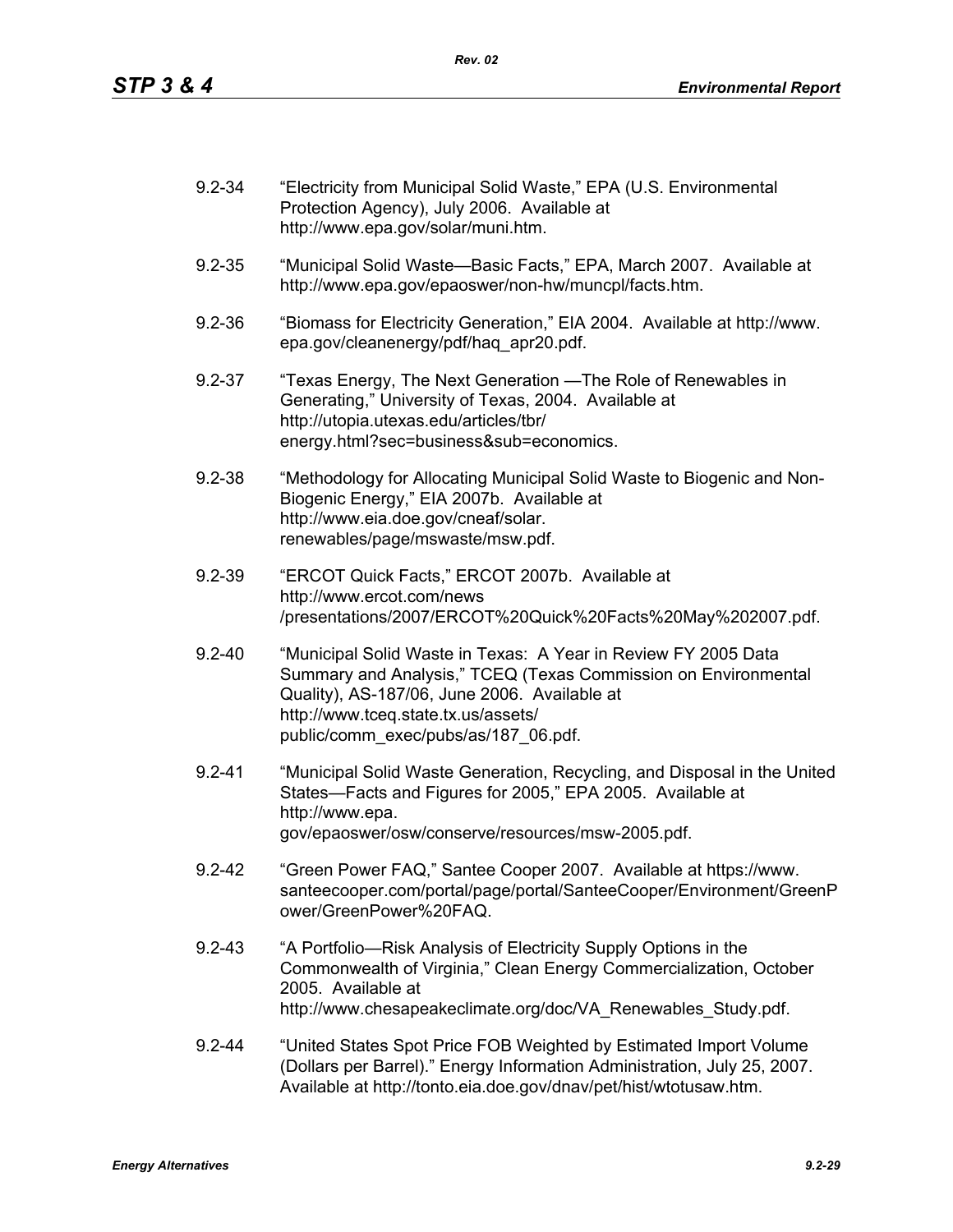| $9.2 - 45$ | "U.S. Crude Oil Supply & Disposition" Energy Information Administration,<br>June 21, 2007. Available at |
|------------|---------------------------------------------------------------------------------------------------------|
|            | http://tonto.eia.doe.gov/dnav/pet/pet sum crdsnd adc<br>mbbl m.htm.                                     |

- 9.2-46 "Fuel Cells Market Survey: Large Stationary Applications," Fuel Cell Today, 2003. Available at http://www.fuelcelltoday.com.
- 9.2-47 "Electricity Generation Technologies: Performance and Cost Characteristics," Canadian Energy Research Institute, August 2005. Prepared for the Ontario Power Authority.
- 9.2-48 "Annual Energy Outlook 2007 with Projections to 2030," EIA 2007c. DOE/EIA-0383, Washington, D.C., February. Available at http://www.eia. doe.gov/oiaf/aeo/pdf/0383(2006).pdf.
- 9.2-49 "Clean Coal Technology The JEA Large-Scale CFB Combustion Demonstration Project," DOE 2003. Topical Report Number 22. Available at http://www.fossil.energy.gov/programs/powersystems/publications/ Clean\_Coal\_Topical\_Reports/topical22.pdf.
- 9.2-50 "Assessment of Advanced Coal-Based Electricity Generation Options for India: Potential Learning from U.S. Experiences," BCSIA Discussion Paper 2005-02, Energy Technology Innovation Project, Kennedy School of Government, Harvard University, 2005. Available at hhttp://bcsia.ksg.harvard.edu/BCSIA\_ content/documents/ghosh200502.pdf.
- 9.2-51 "About IGCC Power," Clean Energy 2007. Available at http://www.cleanenergy.us/facts/igcc.htm.
- 9.2-52 "Factors that Affect the Design and Implementation of Clean Coal Technologies in Indiana," Rardin, Ronald, Zuwei Yu, Forrest Holland, Anthony Black, Jesse Oberbeck 2005. Available at https://engineering.purdue.edu/IE/Research/ PEMRG/CCTR/Purdue-InterimReport-Jun10-2005.pdf.
- 9.2-53 "Bituminous and Subbituminous Coal Combustion," EPA 1998. Air Pollutant Emission Factors, Volume 1, Stationary Point Sources and Area Sources, Section 1.1, AP-42. Washington, D.C., September 1998. Available at http://www.epa. gov/ttn/chief/ap42/ch01/final/c01s01.pdf.
- 9.2-54 "Air Quality and the State Implementation Plan," TCEQ, Texas SIP 101 May 2007. Available at http://www.tceq.state.tx.us/implementation/ air/sip/sipintro.html.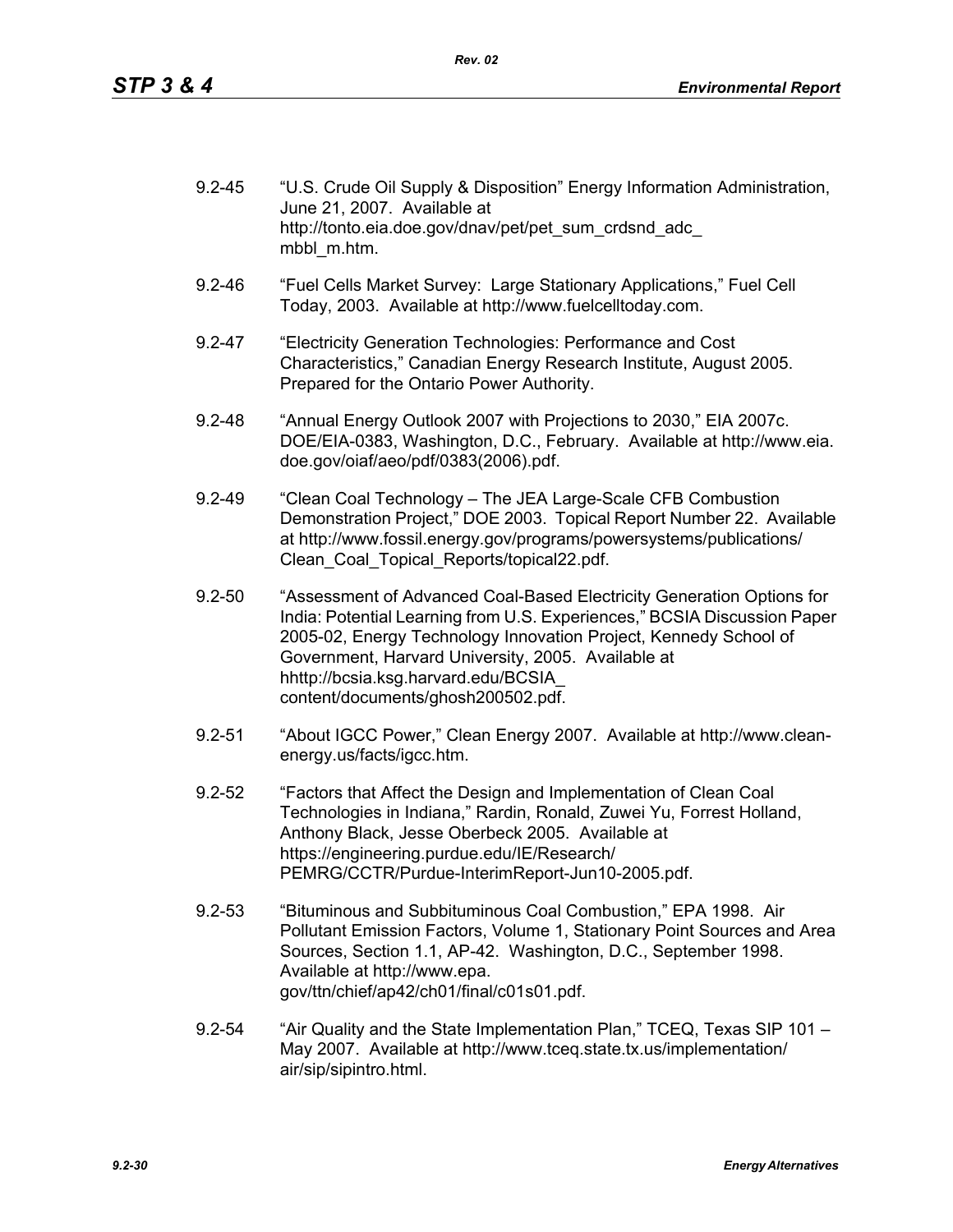| $9.2 - 55$ | NRG Energy 2006. Application for a Texas Commission on Environmental           |
|------------|--------------------------------------------------------------------------------|
|            | Quality Flexible Air Quality Permit, W. A. Parish Electric Generation Station, |
|            | June.                                                                          |

- 9.2-56 "Market-Based Advanced Coal Power Systems Final Report," DOE/FE-0400, DOE 1999. Available at http://www.netl.doe.gov/technologies/coalpower/ refshelf/marketbased\_systems\_report.pdf.
- 9.2-57 "Sulfur Dioxide Content in Natural Gas," Interstate Natural Gas Association of America 2007. Available at http://www.ingaa.org/environment/pollutants.htm.
- 9.2-58 "Stationary Gas Turbines," EPA, Air Pollutant Emission Factors, Vol. 1. Stationary Point Sources and Area Sources, Section 3.1. AP-42. Washington, D.C., April 2000. Available at http://www.epa.gov/ttn/chief/ap42/ch03/final/ c03s01.pdf.
- 9.2-59 "Siemens Power Generation: Combined Cycle Plant Ratings," Siemens, January 2006. Available at http://www.powergeneration.siemens.com/ en/plantrating/index.cfm.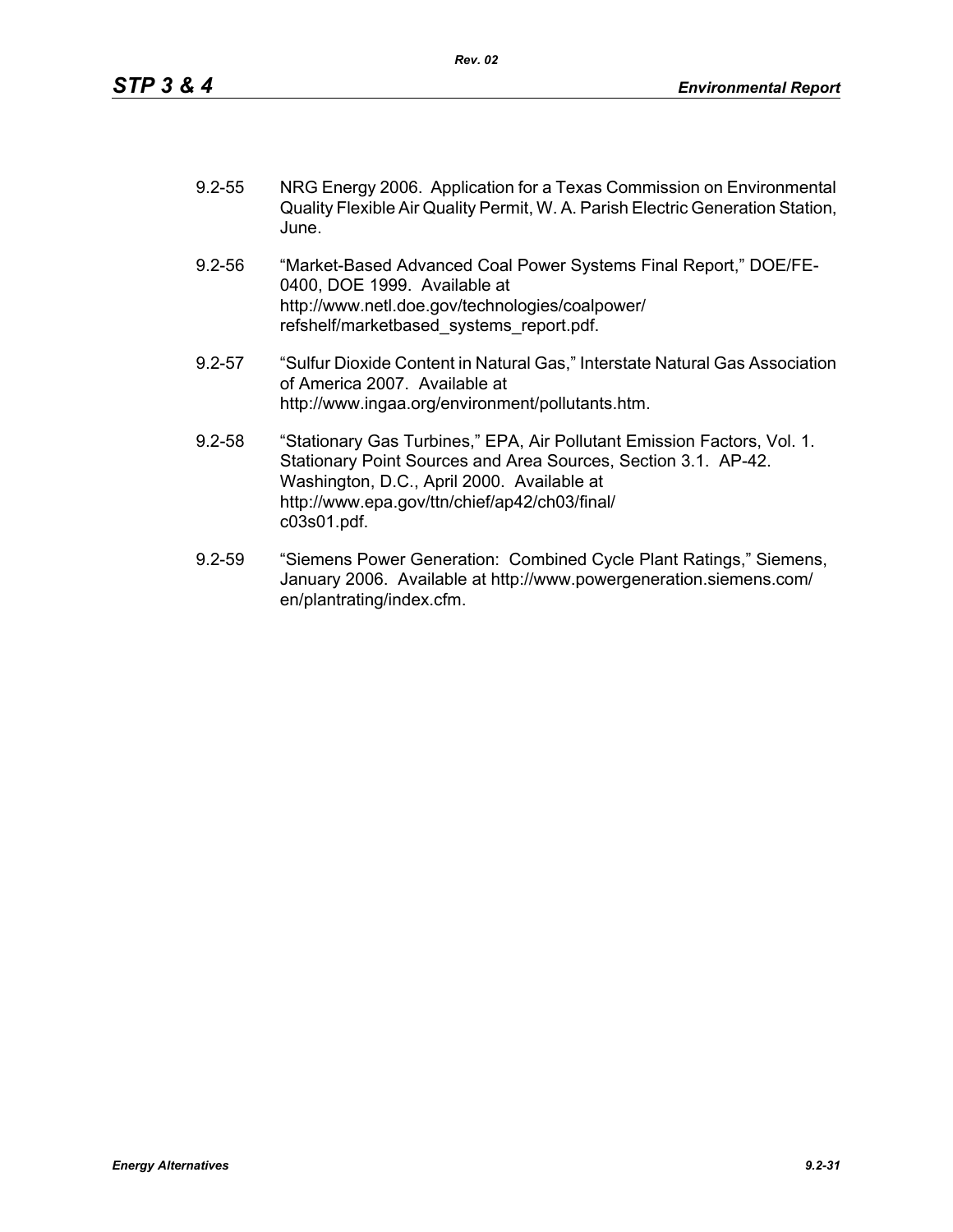| <b>Characteristic</b>                                                                                  | <b>Basis</b>                                                                              |
|--------------------------------------------------------------------------------------------------------|-------------------------------------------------------------------------------------------|
| Unit size = $675$ MWe ISO rating net [1]                                                               | Assumed                                                                                   |
| Unit size = 718 MWe ISO rating gross [1]                                                               | Calculated based on 6% onsite power                                                       |
| Number of units $=$ 4                                                                                  | Assumed                                                                                   |
| Boiler type = PC, dry bottom, tangentially fired, sub-<br>bituminous, NSPS                             | Minimizes nitrogen oxides emissions (Reference<br>$9.2 - 49$                              |
| Fuel type = Powder River Basin Sub-bituminous coal                                                     | Typical for coal used by NRG Energy                                                       |
| Fuel heat value = 8200 Btu/lb                                                                          | NRG Energy Experience (Reference 9.2-55)                                                  |
| Fuel ash content by weight = $3.9\%$                                                                   | NRG Energy Experience ((Reference 9.2-55)                                                 |
| Fuel sulfur content by weight = $0.3\%$                                                                | NRG Energy experience (Reference 9.2-55)                                                  |
| Uncontrolled $NO_x$ emission = 7.2 lb/ton                                                              | Typical for pulverized coal, tangentially fired,<br>dry-bottom, NSPS (Reference 9.2-53)   |
| Uncontrolled CO emission $= 0.5$ lb/ton                                                                | Typical for pulverized coal, tangentially fired, dry-<br>bottom, NSPS (Reference 9.2-53)  |
| Heat rate = $8,568$ Btu/kWh                                                                            | Assumed based on DOE data (Reference 9.2-56)                                              |
| Capacity factor = $0.85$                                                                               | Typical for large coal-fired units                                                        |
| $NO_x$ control = low $NO_x$ burners, overfire air and<br>selective catalytic reduction (95% reduction) | Best available and widely demonstrated to<br>minimize $NO_x$ emissions (Reference 9.2-53) |
| Particulate control = fabric filters (baghouse-99.9%<br>removal efficiency)                            | Best available for minimizing particulate emissions<br>(Reference 9.2-53)                 |
| $SO_x$ control = Wet scrubber - limestone (95%<br>removal efficiency)                                  | Best available for minimizing $SO_x$ emissions<br>(Reference 9.2-53)                      |

|  |  | Table 9.2-1 Coal-Fired Alternative |
|--|--|------------------------------------|
|--|--|------------------------------------|

[1] The difference between "net" and "gross" is electricity consumed onsite.

Btu = British thermal unit ISO rating = International Standards Organization rating at standard atmospheric conditions of 59°F, 60% relative humidity, and 14.696 pounds per square inch of atmospheric pressure kWh = kilowatt hour NSPS = New Source Performance Standard MWe = megawatt electrical output  $NO<sub>x</sub>$  = nitrogen oxides  $SO_x =$  oxides of sulfur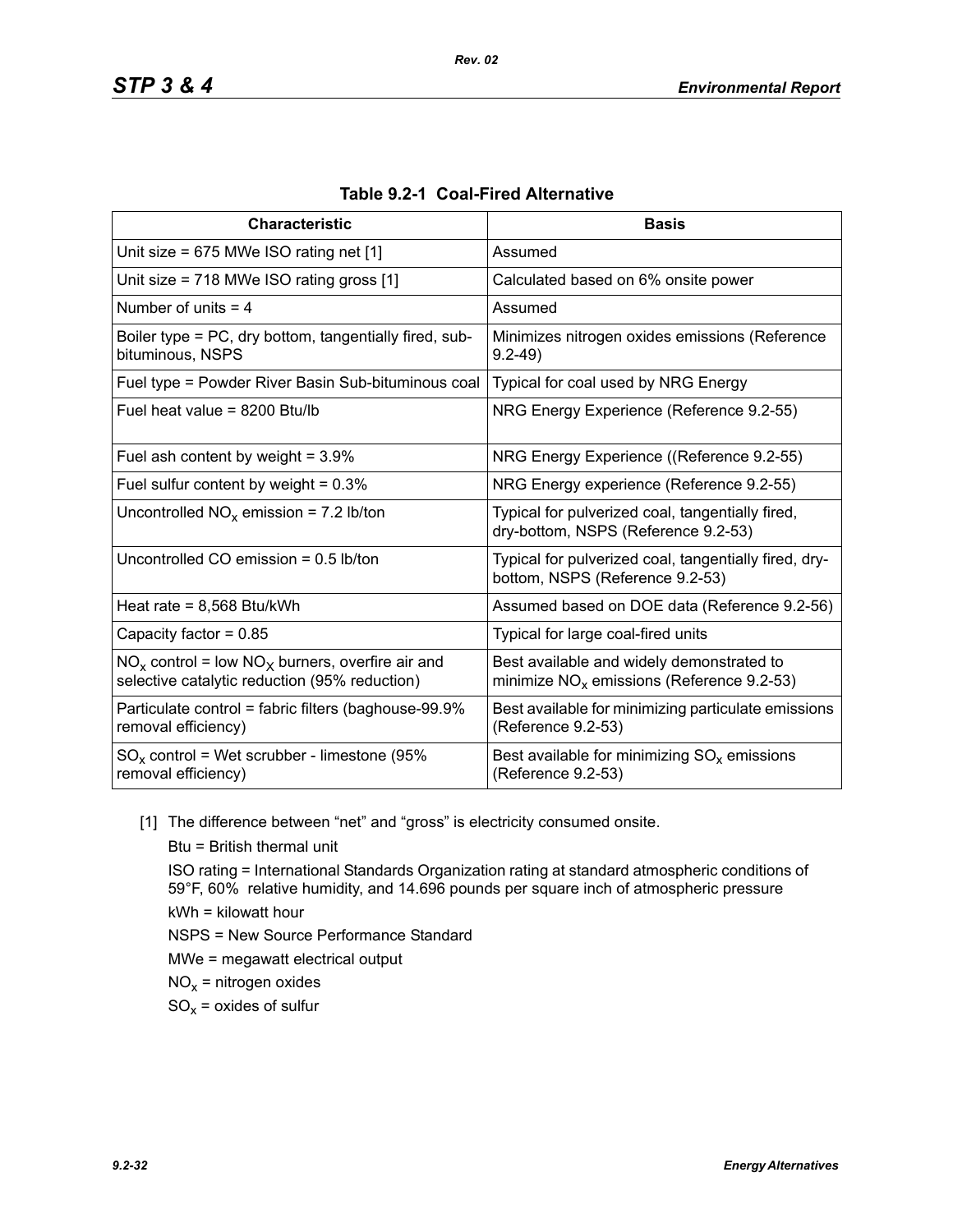| <b>Characteristic</b>                                                             | <b>Basis</b>                                                                                |
|-----------------------------------------------------------------------------------|---------------------------------------------------------------------------------------------|
| Unit size = $675$ MWe ISO rating net [1]                                          | Assumed                                                                                     |
| Unit size = $703$ MWe ISO rating gross [1]                                        | Calculated based on 4% onsite power                                                         |
| Number of units $=$ 4                                                             | Assumed                                                                                     |
| Fuel type $=$ natural gas                                                         | Assumed                                                                                     |
| Fuel heating value = $1,029$ Btu/ft <sup>3</sup>                                  | 2005 value for gas used in Texas (Reference 9.2-<br>20, Table 6)                            |
| Fuel $SO_x$ content = 0.0007%                                                     | Reference 9.2-57                                                                            |
| $NOx$ control = selective catalytic reduction (SCR) with<br>steam/water injection | Best available to minimize $NOx$ emissions<br>(Reference 9.2-58)                            |
| Fuel $NO_x$ content = 0.0109 lb/MMBtu                                             | Typical for large SCR-controlled gas fired units<br>with water injection (Reference 9.2-58) |
| Fuel CO content = 0.00226 lb/MMBtu                                                | Typical for large SCR-controlled gas fired units<br>(Reference 9.2-58)                      |
| Fuel $PM2.5$ content [2] = 0.0019 lb/MMBtu                                        | Reference 9.2-58, Table 3.1-2a                                                              |
| Heat rate = $5,960$ Btu/kWh                                                       | Assumed based on Siemens SCC6-5000F 2x1<br>plant configuration (Reference 9.2-59)           |
| Capacity factor = $0.85$                                                          | Assumed based on performance of modern plants                                               |

- [1] The difference between "net" and "gross" is electricity consumed onsite.
- [2] All particulate matter is  $PM<sub>2.5</sub>$ .

ISO rating = International Standards Organization rating at standard atmospheric conditions of 59°F, 60% relative humidity, and 14.696 pounds of atmospheric pressure per square inch MM = million

 $PM_{2.5}$  = particulates with a diameter of 2.5 microns or less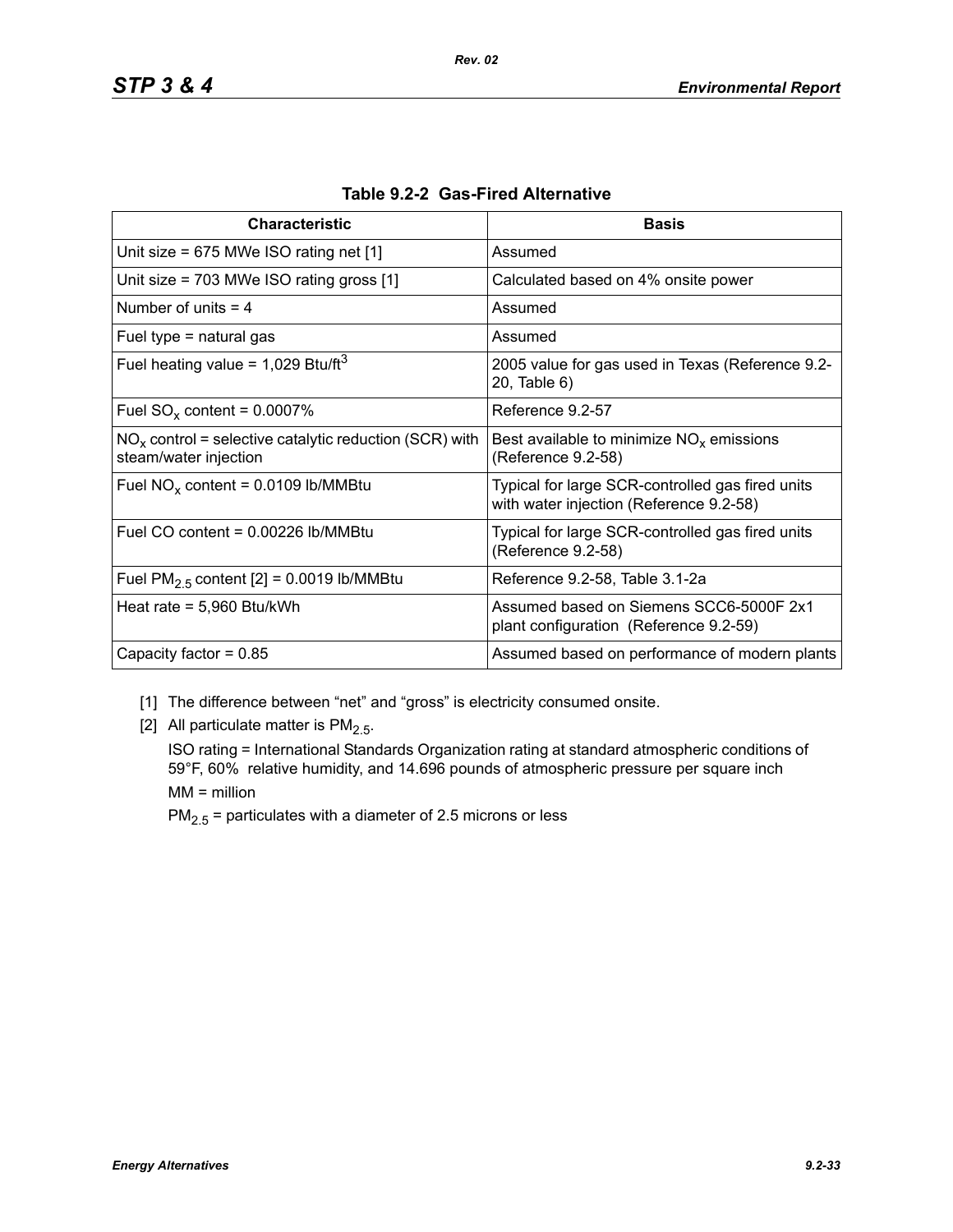| <b>Impact Category</b>                     | <b>Proposed</b><br><b>Action</b><br>(STP COL) | Coal-Fired<br>Generation | Gas-Fired<br>Generation | <b>Combinations of</b><br><b>Alternatives</b> |
|--------------------------------------------|-----------------------------------------------|--------------------------|-------------------------|-----------------------------------------------|
| Land Use                                   | SMALL                                         | SMALL                    | SMALL.                  | SMALL to LARGE                                |
| <b>Water Quality</b>                       | <b>SMALL</b>                                  | <b>SMALL</b>             | SMALL                   | <b>SMALL</b>                                  |
| <b>Air Quality</b>                         | SMALL                                         | <b>MODERATE</b>          | <b>MODERATE</b>         | <b>SMALL to MODERATE</b>                      |
| <b>Ecological Resources</b>                | SMALL                                         | SMALL                    | <b>SMALL</b>            | SMALL to LARGE                                |
| Threatened or<br><b>Endangered Species</b> | <b>SMALL</b>                                  | SMALL                    | SMALL                   | SMALL to LARGE                                |
| Human Health                               | SMALL                                         | <b>MODERATE</b>          | <b>SMALL</b>            | SMALL to MODERATE                             |
| Socioeconomics                             | <b>SMALL</b>                                  | SMALL                    | SMALL                   | SMALL to LARGE                                |
| Waste Management                           | SMALL                                         | <b>MODERATE</b>          | SMALL                   | SMALL to MODERATE                             |
| Aesthetics                                 | SMALL                                         | SMALL                    | SMALL                   | SMALL to LARGE                                |
| <b>Cultural Resources</b>                  | SMALL                                         | SMALL                    | SMALL                   | SMALL                                         |
| Accidents                                  | SMALL                                         | SMALL                    | SMALL                   | SMALL                                         |

**Table 9.2-3 Impacts Comparison Summary**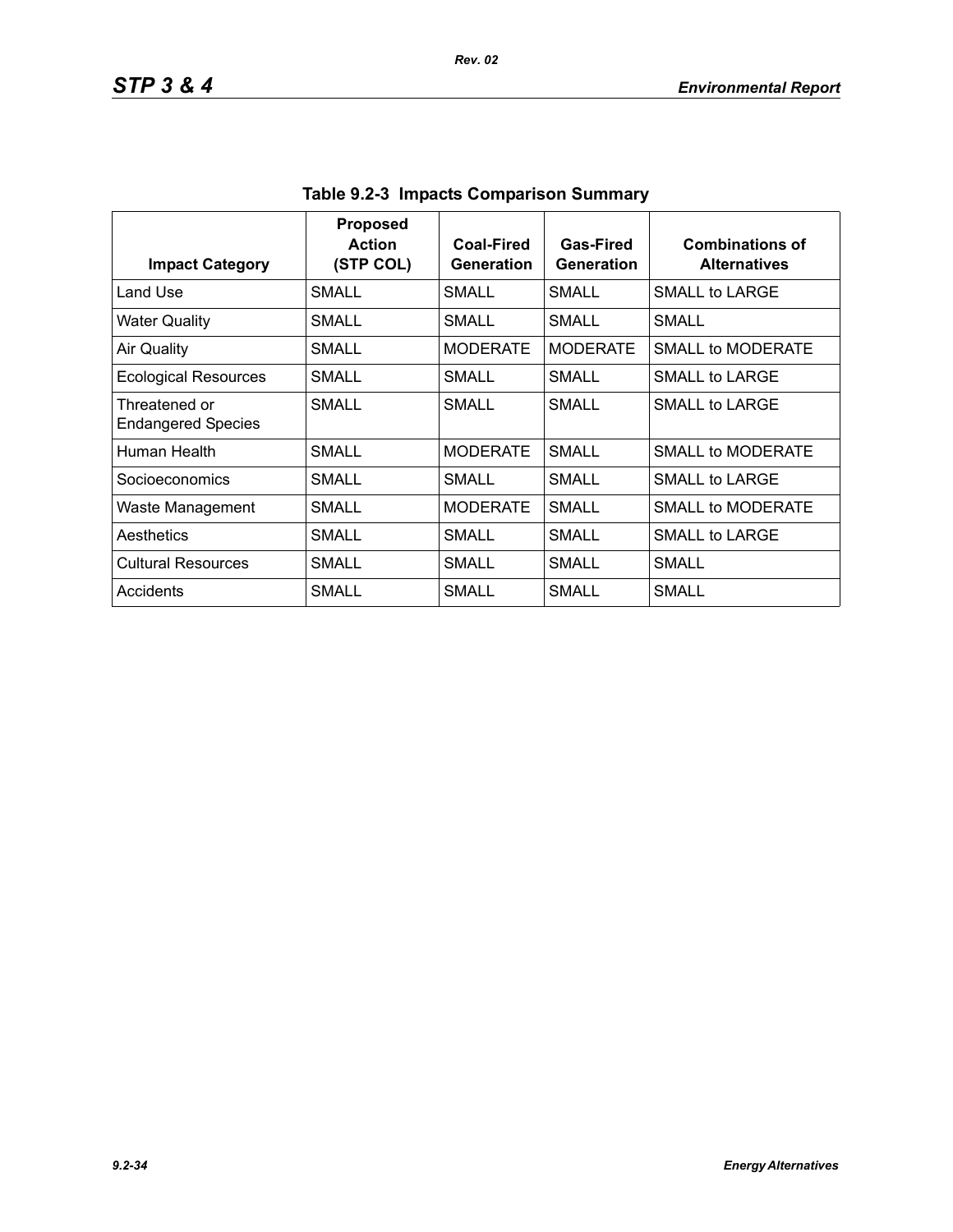| <b>Proposed Action</b><br>(STP COL)        | <b>Coal-Fired Generation</b>                                                                                                                                                                                                                      | <b>Gas-Fired Generation</b>                                                                                                                                                         | <b>Combination of</b><br><b>Alternatives</b>                                                                                                                        |  |
|--------------------------------------------|---------------------------------------------------------------------------------------------------------------------------------------------------------------------------------------------------------------------------------------------------|-------------------------------------------------------------------------------------------------------------------------------------------------------------------------------------|---------------------------------------------------------------------------------------------------------------------------------------------------------------------|--|
| <b>Alternative Descriptions</b>            |                                                                                                                                                                                                                                                   |                                                                                                                                                                                     |                                                                                                                                                                     |  |
| New construction at the<br>STP site        | New construction at the<br>STP site.                                                                                                                                                                                                              | New construction on<br>land adjacent to the STP<br>site.                                                                                                                            | New construction at the<br>STP site, a greenfield<br>site, or a combination of<br>the two. Site selection<br>would be dependent on<br>the technologies<br>selected. |  |
| Two 1350-MWe (net)<br><b>ABWR</b> reactors | Four 675-MWe (net)<br>tangentially-fired, dry<br>bottom boilers.                                                                                                                                                                                  | Four 675-MWe (net)<br>combined-cycle units<br>that includes two 198-<br>MWe gas turbines and a<br>279-MWe heat recovery<br>steam generator.                                         | A combination of two or<br>more of the technologies<br>described in Subsection<br>9.2.2.                                                                            |  |
|                                            | Pulverized bituminous<br>coal, 8,200 Btu/pound;<br>8,568 Btu/kWh; 3.9%<br>ash; 0.3% sulfur; 7.2<br>Ib/ton $NO_x$ ; 11 million<br>tons of coal per year.                                                                                           | Natural gas, 1,029<br>Btu/ft <sup>3</sup> ; 5,960 Btu/kWh;<br>0.00066 lb SO <sub>v</sub> /MMBtu;<br>0.0109 lb NO <sub>x</sub> /MMBtu;<br>121 billion cubic feet of<br>gas per year. |                                                                                                                                                                     |  |
|                                            | Low $NOx$ burners,<br>overfire air and selective<br>catalytic reduction (95%<br>$NOx$ reduction<br>efficiency).                                                                                                                                   | Selective catalytic<br>reduction with<br>steam/water injection.                                                                                                                     |                                                                                                                                                                     |  |
|                                            | Wet scrubber-limestone<br>desulfurization system<br>(95% SO <sub>2</sub> removal<br>efficiency); 105 thousand<br>tons of limestone per<br>year.<br>Fabric filters or<br>electrostatic precipitators<br>(99.9% particulate<br>removal efficiency). |                                                                                                                                                                                     |                                                                                                                                                                     |  |
|                                            | Upgrade existing rail<br>spur.                                                                                                                                                                                                                    | Disturb about 18 acres to<br>construct 2.0 miles of<br>gas pipeline with a 75-<br>foot-wide corridor. May<br>require upgrades to<br>existing pipelines.                             | The need for material<br>transport facilities would<br>depend on the<br>technologies selected.                                                                      |  |

| Table 9.2-4 Impacts Comparison Detail |
|---------------------------------------|
|---------------------------------------|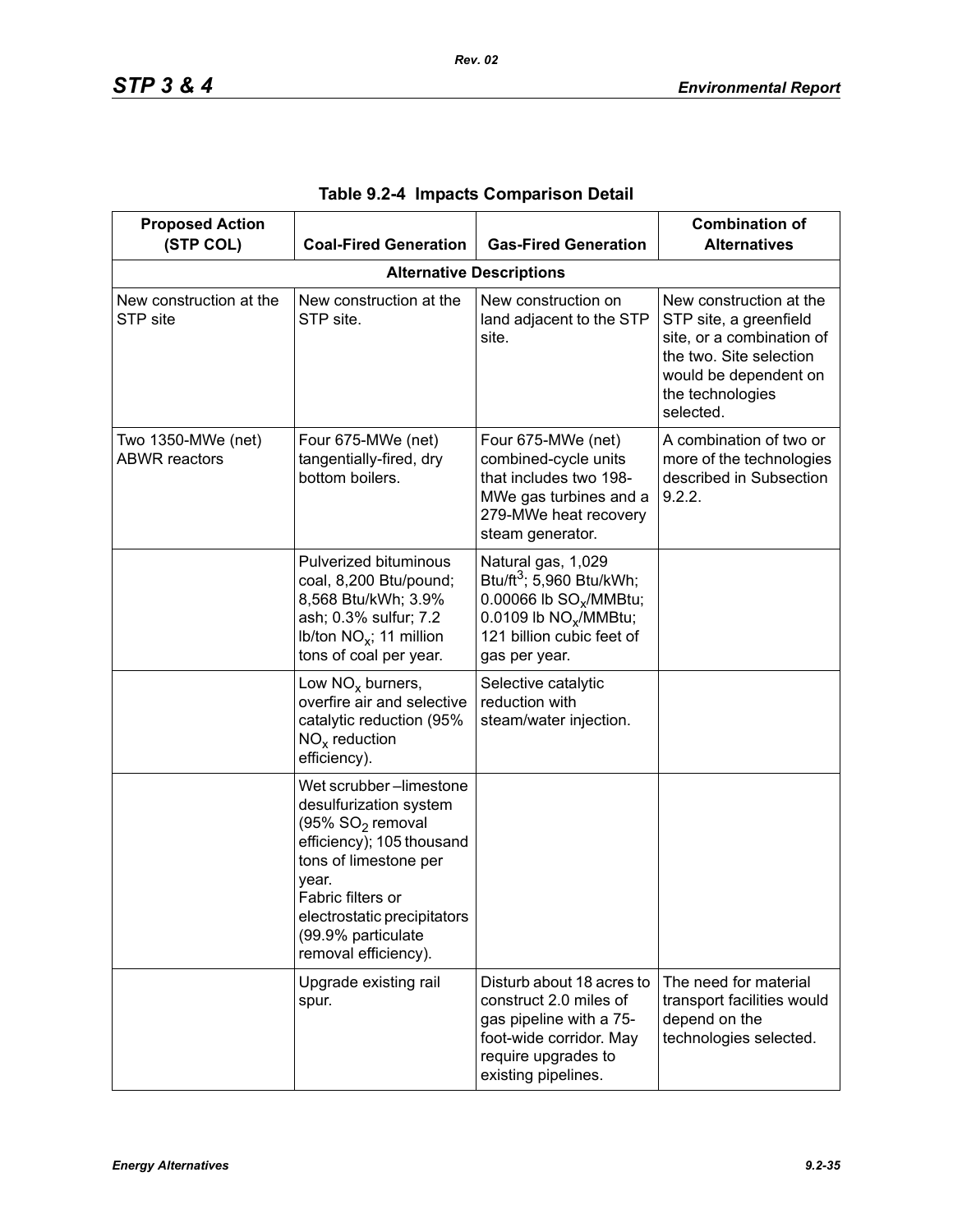| <b>Proposed Action</b><br>(STP COL)                                                                                                                                                                                                          | <b>Coal-Fired Generation</b>                                                                                                                                                                                                                 | <b>Gas-Fired Generation</b>                                                                                                                                                                                                                  | <b>Combination of</b><br><b>Alternatives</b>                                                                                                                                                                                                                                                                                                                                                                 |
|----------------------------------------------------------------------------------------------------------------------------------------------------------------------------------------------------------------------------------------------|----------------------------------------------------------------------------------------------------------------------------------------------------------------------------------------------------------------------------------------------|----------------------------------------------------------------------------------------------------------------------------------------------------------------------------------------------------------------------------------------------|--------------------------------------------------------------------------------------------------------------------------------------------------------------------------------------------------------------------------------------------------------------------------------------------------------------------------------------------------------------------------------------------------------------|
| New closed cycle cooling<br>water system that utilizes<br>the MCR                                                                                                                                                                            | New closed cycle cooling<br>water system that utilizes<br>the MCR.                                                                                                                                                                           | New closed cycle cooling<br>water system that utilizes<br>the MCR.                                                                                                                                                                           | The need for a cooling<br>water system would<br>depend on the<br>technologies selected.                                                                                                                                                                                                                                                                                                                      |
| 5950 peak construction<br>workers.                                                                                                                                                                                                           | 4467 peak construction<br>workers.                                                                                                                                                                                                           | 1637 peak construction<br>workers.                                                                                                                                                                                                           | The number of<br>construction workers<br>would depend on the<br>technologies selected.                                                                                                                                                                                                                                                                                                                       |
|                                                                                                                                                                                                                                              |                                                                                                                                                                                                                                              | <b>Land Use Impacts</b>                                                                                                                                                                                                                      |                                                                                                                                                                                                                                                                                                                                                                                                              |
| SMALL - 90 acres<br>required for facility at the<br>STP site (this acreage<br>excludes the MCR).                                                                                                                                             | SMALL - 435 acres at<br>the STP site required for<br>the powerblock and coal<br>storage; 141 acres<br>ash/scrubber waste<br>disposal (this acreage<br>excludes the MCR).                                                                     | SMALL - 107 acres for<br>facility at the STP site;<br>18 acres for gas pipeline<br>(this acreage excludes<br>the MCR).                                                                                                                       | SMALL to LARGE - The<br>amount land required<br>would depend on the<br>technologies selected,<br>but could range from 100<br>acres to more than 600<br>square miles.                                                                                                                                                                                                                                         |
| <b>SMALL - Construction</b><br>impacts would be<br>minimized by use of best<br>management practices.<br>Operational impacts<br>would be minimized by<br>use of the MCR and<br>compliance with<br>applicable TCEQ water<br>quality standards. | <b>SMALL - Construction</b><br>impacts would be<br>minimized by use of best<br>management practices.<br>Operational impacts<br>would be minimized by<br>use of the MCR and<br>compliance with<br>applicable TCEQ water<br>quality standards. | <b>SMALL - Construction</b><br>impacts would be<br>minimized by use of best<br>management practices.<br>Operational impacts<br>would be minimized by<br>use of the MCR and<br>compliance with<br>applicable TCEQ water<br>quality standards. | <b>SMALL - Construction</b><br>impacts would be<br>minimized by use of best<br>management practices.<br>Operational impacts, if<br>any, would be dependent<br>on the technologies<br>selected and the location<br>of the generating<br>facilities. Operational<br>impacts would be<br>minimized by use of best<br>management practices<br>and compliance with<br>applicable TCEQ water<br>quality standards. |

|  |  | Table 9.2-4  Impacts Comparison Detail (Continued) |  |  |
|--|--|----------------------------------------------------|--|--|
|--|--|----------------------------------------------------|--|--|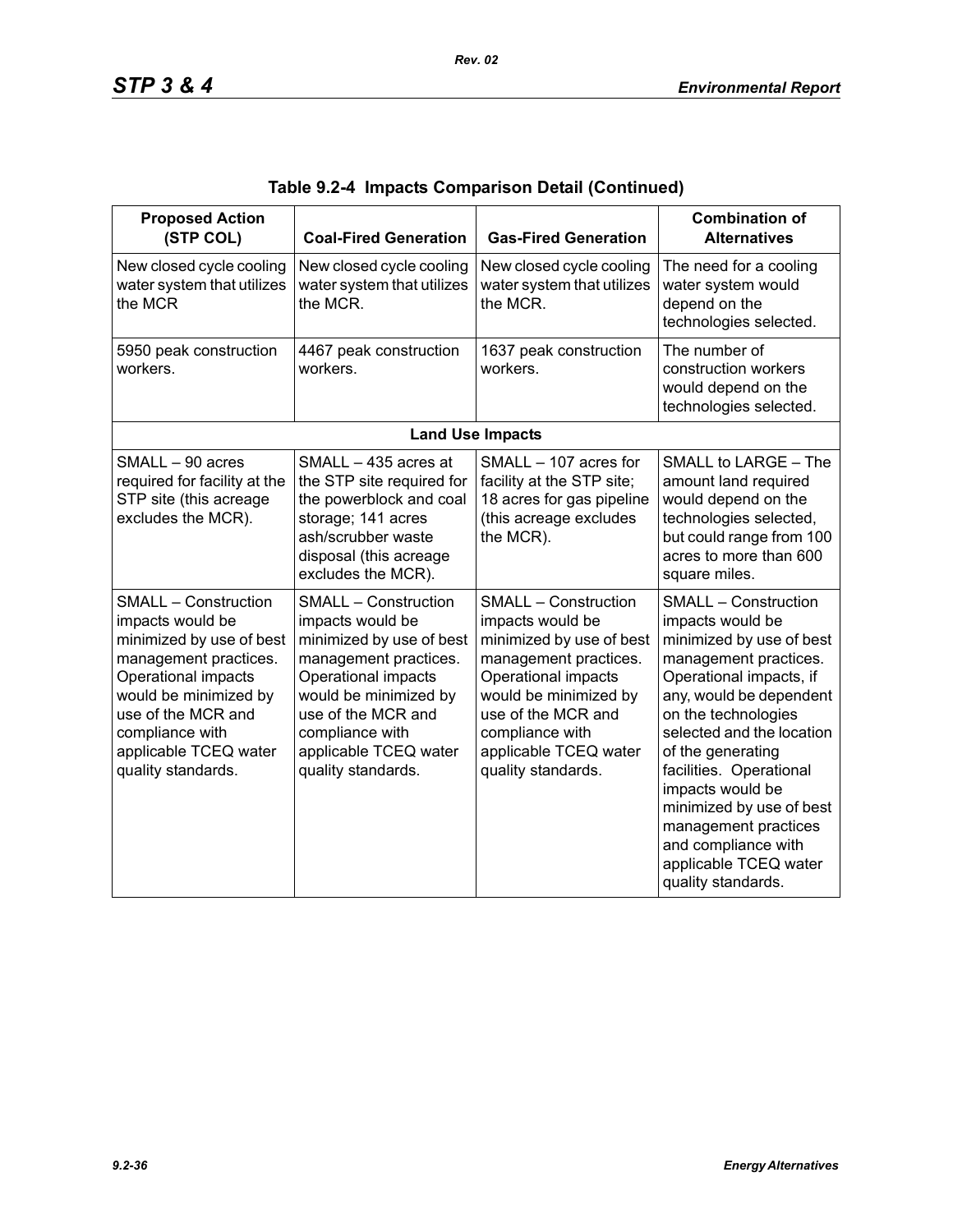| <b>Proposed Action</b><br>(STP COL)                                                                                                                                                                                                                                         | <b>Coal-Fired Generation</b>                                                                                                                                                                                                                                                                                                              | <b>Gas-Fired Generation</b>                                                                                                                                                                                                                                                                                                         | <b>Combination of</b><br><b>Alternatives</b>                                                                                                                                                                                                                                                                                                                                                                                                                                       |  |  |  |  |
|-----------------------------------------------------------------------------------------------------------------------------------------------------------------------------------------------------------------------------------------------------------------------------|-------------------------------------------------------------------------------------------------------------------------------------------------------------------------------------------------------------------------------------------------------------------------------------------------------------------------------------------|-------------------------------------------------------------------------------------------------------------------------------------------------------------------------------------------------------------------------------------------------------------------------------------------------------------------------------------|------------------------------------------------------------------------------------------------------------------------------------------------------------------------------------------------------------------------------------------------------------------------------------------------------------------------------------------------------------------------------------------------------------------------------------------------------------------------------------|--|--|--|--|
|                                                                                                                                                                                                                                                                             | <b>Air Quality Impacts</b>                                                                                                                                                                                                                                                                                                                |                                                                                                                                                                                                                                                                                                                                     |                                                                                                                                                                                                                                                                                                                                                                                                                                                                                    |  |  |  |  |
| <b>SMALL - Construction</b><br>impacts would be<br>minimized by use of best<br>management practices.<br>Operational impacts are<br>negligible.                                                                                                                              | MODERATE -<br>2,900 tons SO <sub>2</sub> per year<br>2,000 tons $NOx$ per year<br>2,800 tons CO per year<br>27 million tons $CO2$ per<br>year<br>0.46 tons Hg per year<br>50 tons PM <sub>10</sub> per year<br>13 tons PM <sub>2.5</sub> per year                                                                                         | MODERATE -<br>41 tons SO <sub>2</sub> per year<br>680 tons $NOx$ per year<br>141 tons CO per year<br>6.90 million tons CO <sub>2</sub> per<br>vear<br>119 tons $PM2.5$ per year<br>$[1]$ .                                                                                                                                          | SMALL to MODERATE -<br><b>Construction impacts</b><br>would be minimized by<br>use of best management<br>practices. Operational<br>impacts are dependent<br>on the combination of<br>technologies selected.<br>Emissions could be zero<br>or they could be as much<br>as the emissions from<br>the coal-fired alternative.                                                                                                                                                         |  |  |  |  |
|                                                                                                                                                                                                                                                                             |                                                                                                                                                                                                                                                                                                                                           | <b>Ecological Resource Impacts</b>                                                                                                                                                                                                                                                                                                  |                                                                                                                                                                                                                                                                                                                                                                                                                                                                                    |  |  |  |  |
| SMALL - Construction of<br>the power block would<br>permanently impact<br>about 90 acres of<br>terrestrial habitat and<br>would displace various<br>species.<br>Use of the MCR would<br>minimize impingement,<br>entrainment, and thermal<br>impacts to aquatic<br>species. | SMALL - Construction of<br>the power block and coal<br>storage areas and 40<br>years of ash/sludge<br>disposal would<br>permanently impact<br>about 576 acres of<br>terrestrial habitat,<br>displacing various<br>species. Use of the MCR<br>would minimize<br>impingement,<br>entrainment, and thermal<br>impacts to aquatic<br>species. | SMALL - Construction of<br>the power block and<br>pipeline would impact up<br>to 125 acres of terrestrial<br>habitat, displacing<br>various species.<br>Approximately 107 acres<br>would be permanently<br>impacted.<br>Use of the MCR would<br>minimize impingement,<br>entrainment, and thermal<br>impacts to aquatic<br>species. | SMALL to LARGE -<br>Depending on the<br>technologies selected,<br>construction could<br>impact 100 acres to<br>more than 600 square<br>miles of terrestrial<br>habitat. Impacts to<br>aquatic resources would<br>be dependent on the site<br>and the technologies<br>selected. Use of cooling<br>towers and best<br>management practices<br>for the intake and outfall,<br>if needed, would<br>minimize impingement,<br>entrainment, and thermal<br>impacts to aquatic<br>species. |  |  |  |  |

|  |  | Table 9.2-4  Impacts Comparison Detail (Continued) |  |  |  |
|--|--|----------------------------------------------------|--|--|--|
|--|--|----------------------------------------------------|--|--|--|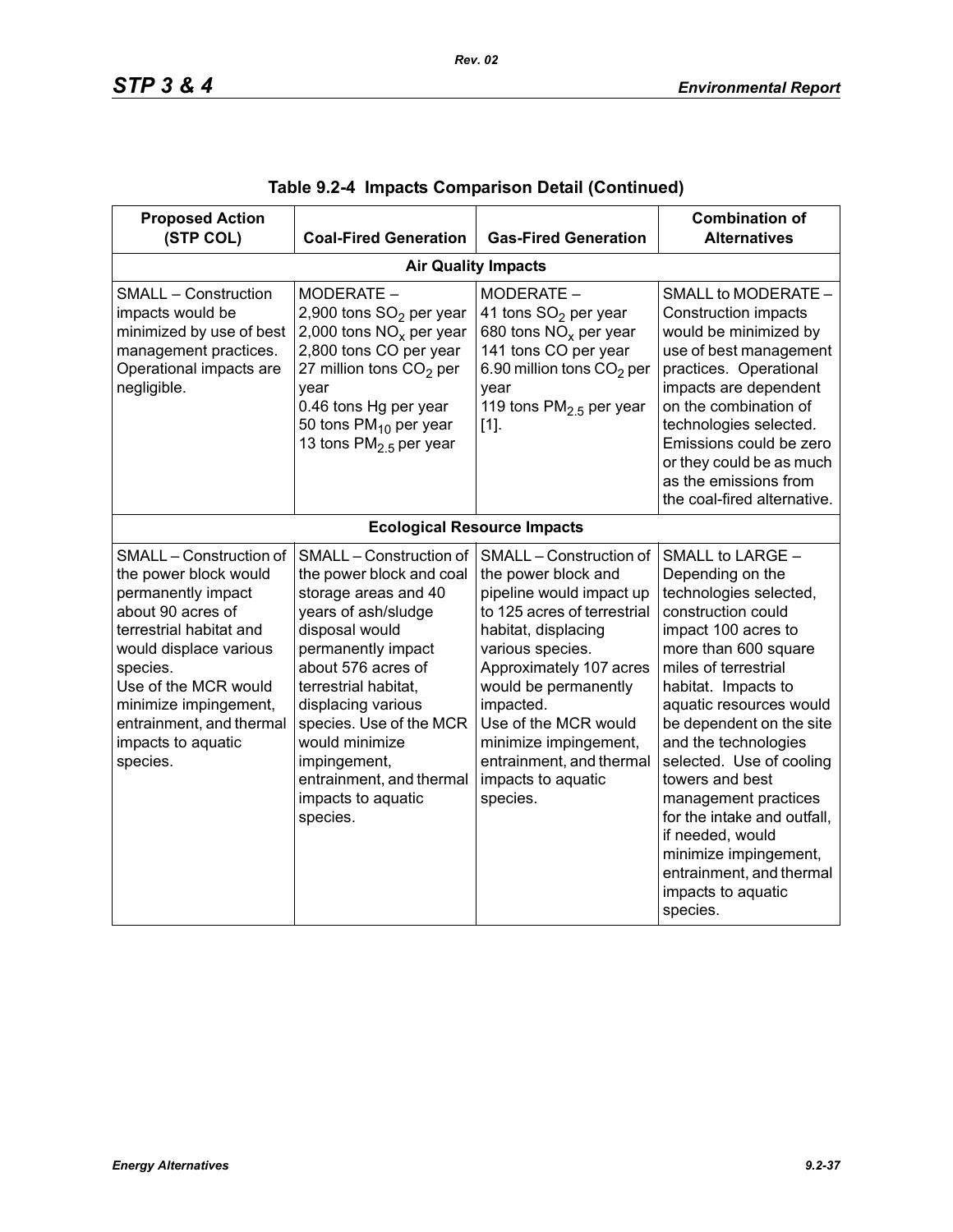| <b>Proposed Action</b><br>(STP COL)                                                                                                                                                                                                                                                                                                                                                                               | <b>Coal-Fired Generation</b>                                                                                                                                                                                                                                                        | <b>Gas-Fired Generation</b>                                                                                                                                                                                                                                                                | <b>Combination of</b><br><b>Alternatives</b>                                                                                                                                                                                                                                                                                                                                                                                                                               |  |  |  |
|-------------------------------------------------------------------------------------------------------------------------------------------------------------------------------------------------------------------------------------------------------------------------------------------------------------------------------------------------------------------------------------------------------------------|-------------------------------------------------------------------------------------------------------------------------------------------------------------------------------------------------------------------------------------------------------------------------------------|--------------------------------------------------------------------------------------------------------------------------------------------------------------------------------------------------------------------------------------------------------------------------------------------|----------------------------------------------------------------------------------------------------------------------------------------------------------------------------------------------------------------------------------------------------------------------------------------------------------------------------------------------------------------------------------------------------------------------------------------------------------------------------|--|--|--|
| <b>Threatened or Endangered Species Impacts</b>                                                                                                                                                                                                                                                                                                                                                                   |                                                                                                                                                                                                                                                                                     |                                                                                                                                                                                                                                                                                            |                                                                                                                                                                                                                                                                                                                                                                                                                                                                            |  |  |  |
| SMALL - No areas<br>designated as critical<br>habitat exist at or near<br>the STP site.<br><b>Transmission lines would</b><br>have no adverse impacts<br>on protected species<br>because no new<br>transmission lines rights-<br>of-way or new<br>transmission lines would<br>be required.                                                                                                                        | SMALL - No areas<br>designated as critical<br>habitat exist at or near<br>the STP site.<br>Transmission lines would<br>have no adverse impacts<br>on protected species<br>because no new<br>transmission lines rights-<br>of-way or new<br>transmission lines would<br>be required. | SMALL - No areas<br>designated as critical<br>habitat exist at or near<br>the STP site.<br><b>Transmission lines would</b><br>have no adverse impacts<br>on protected species<br>because no new<br>transmission lines rights-<br>of-way or new<br>transmission lines would<br>be required. | SMALL to LARGE -<br>Impacts would depend<br>on the site and the<br>technologies selected,<br>and 100 acres to more<br>than 600 square miles of<br>terrestrial habitat could<br>be impacted, and any<br>endangered, threatened,<br>and other special status<br>species that occur in the<br>project area could be<br>disturbed. STPNOC and<br><b>ERCOT</b> procedures<br>would be employed to<br>minimize adverse<br>impacts to protected<br>species and their<br>habitats. |  |  |  |
|                                                                                                                                                                                                                                                                                                                                                                                                                   |                                                                                                                                                                                                                                                                                     | <b>Human Health Impacts</b>                                                                                                                                                                                                                                                                |                                                                                                                                                                                                                                                                                                                                                                                                                                                                            |  |  |  |
| SMALL - Impacts<br>associated with noise<br>are not anticipated.<br>Radiological exposure is<br>not considered<br>significant because<br>doses would be within<br>federal limits. Risk from<br>microbiological<br>organisms is minimal<br>due to thermal<br>characteristics at the<br>discharge. Risk due to<br>transmission-line<br>induced currents is<br>minimal due to<br>conformance with<br>consensus code. | <b>MODERATE - Risks</b><br>such as cancer and<br>emphysema from<br>emissions are likely.                                                                                                                                                                                            | SMALL - Some risk of<br>cancer and emphysema<br>exists from emissions.                                                                                                                                                                                                                     | SMALL to MODERATE -<br>Depending on the<br>combination of<br>technologies selected,<br>risks such as cancer and<br>emphysema from<br>emissions could be<br>likely.                                                                                                                                                                                                                                                                                                         |  |  |  |

|  |  | Table 9.2-4  Impacts Comparison Detail (Continued) |  |  |
|--|--|----------------------------------------------------|--|--|
|--|--|----------------------------------------------------|--|--|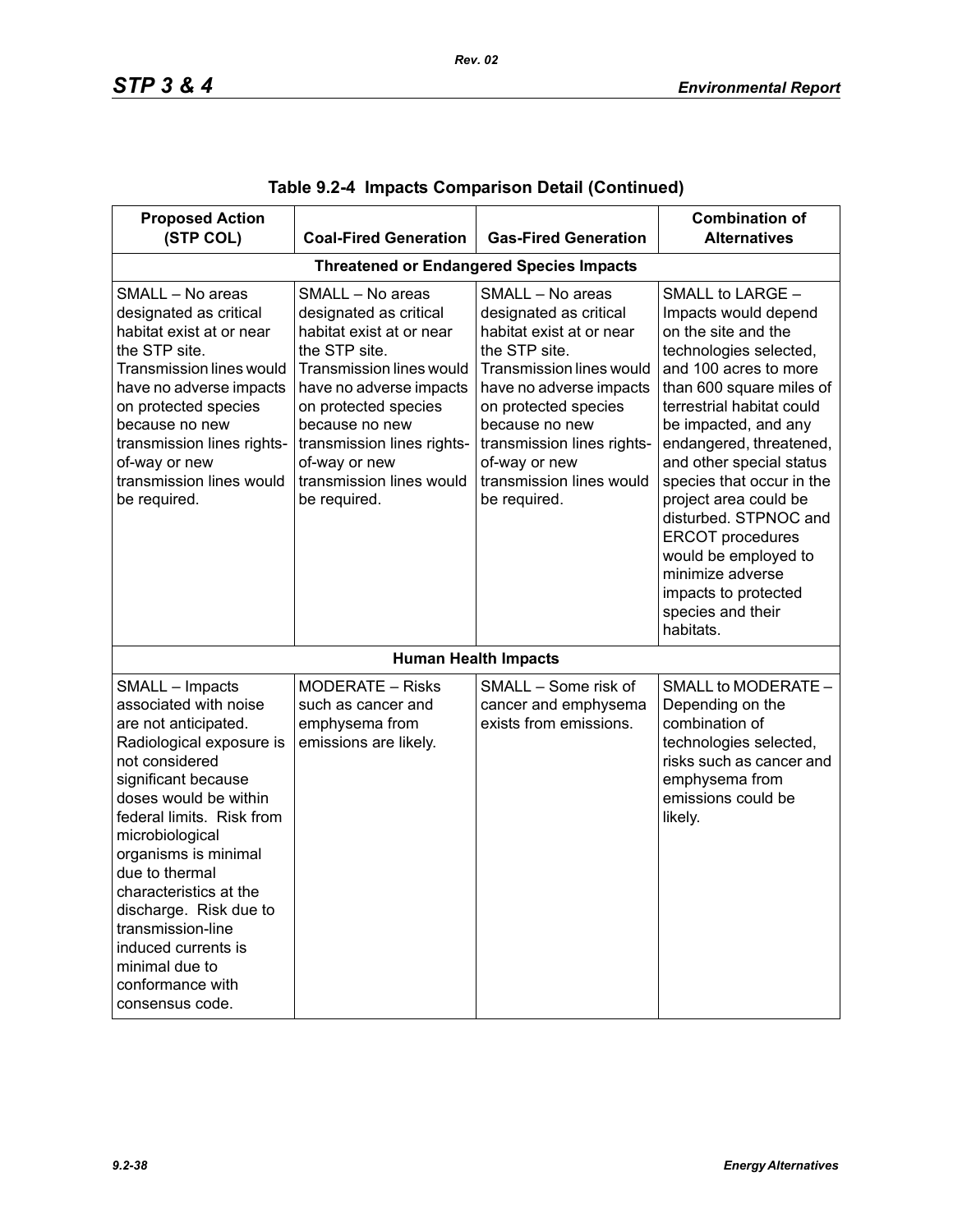| <b>Proposed Action</b><br>(STP COL)                                                                                                                                                                                             | <b>Coal-Fired Generation</b>                                                                                                          | <b>Gas-Fired Generation</b>                                                                                 | <b>Combination of</b><br><b>Alternatives</b>                                                                                                                                                                                                                                                                                       |  |  |
|---------------------------------------------------------------------------------------------------------------------------------------------------------------------------------------------------------------------------------|---------------------------------------------------------------------------------------------------------------------------------------|-------------------------------------------------------------------------------------------------------------|------------------------------------------------------------------------------------------------------------------------------------------------------------------------------------------------------------------------------------------------------------------------------------------------------------------------------------|--|--|
|                                                                                                                                                                                                                                 |                                                                                                                                       | <b>Socioeconomic Impacts</b>                                                                                |                                                                                                                                                                                                                                                                                                                                    |  |  |
| SMALL - Increase in<br>permanent workforce at<br>STP by 888 workers<br>could affect adjacent<br>counties.                                                                                                                       | SMALL - Increase in<br>permanent workforce at<br>STP by 315 workers<br>could affect surrounding<br>counties.                          | SMALL - Increase in<br>permanent workforce at<br>STP by 91 workers could<br>affect surrounding<br>counties. | SMALL-Given the<br>infinite number of<br>combinations of<br>alternatives that could be<br>pursued, it is impossible<br>to determine the size of<br>the permanent<br>workforce. It is likely<br>however, that the<br>workforce would be less<br>than or equal to the<br>permanent workforce<br>under the coal fired<br>alternative. |  |  |
|                                                                                                                                                                                                                                 |                                                                                                                                       | <b>Waste Management Impacts</b>                                                                             |                                                                                                                                                                                                                                                                                                                                    |  |  |
| SMALL - Non-<br>radiological impacts<br>would be negligible.<br>Radiological impacts<br>would be SMALL. All<br>radioactive wastes would<br>be managed according<br>to established laws,<br>regulations, and<br>exposure limits. | MODERATE - 109,000<br>tons of coal ash and<br>124,000 tons of scrubber<br>sludge would require 141<br>acres over the 40-year<br>term. | SMALL - Almost no<br>waste generation.                                                                      | SMALL to MODERATE -<br>Waste generation would<br>be dependent on the<br>combination of<br>technologies selected.<br>Many of the possible<br>technologies have no<br>waste streams while<br>others, like coal-fired<br>boilers, have substantial<br>waste streams.                                                                  |  |  |
| <b>Aesthetic Impacts</b>                                                                                                                                                                                                        |                                                                                                                                       |                                                                                                             |                                                                                                                                                                                                                                                                                                                                    |  |  |
| SMALL - Visual impacts<br>would be consistent with<br>the industrial nature of<br>the site.                                                                                                                                     | SMALL - Visual impacts<br>would be consistent with<br>the industrial nature of<br>the site.                                           | SMALL - Visual impacts<br>would be consistent with<br>the industrial nature of<br>the site.                 | SMALL to LARGE -<br>Visual impacts would be<br>dependent on the<br>combination of<br>technologies selected<br>and the location of the<br>site where the facilities<br>would be located.                                                                                                                                            |  |  |

|  |  | Table 9.2-4 Impacts Comparison Detail (Continued) |  |  |
|--|--|---------------------------------------------------|--|--|
|--|--|---------------------------------------------------|--|--|